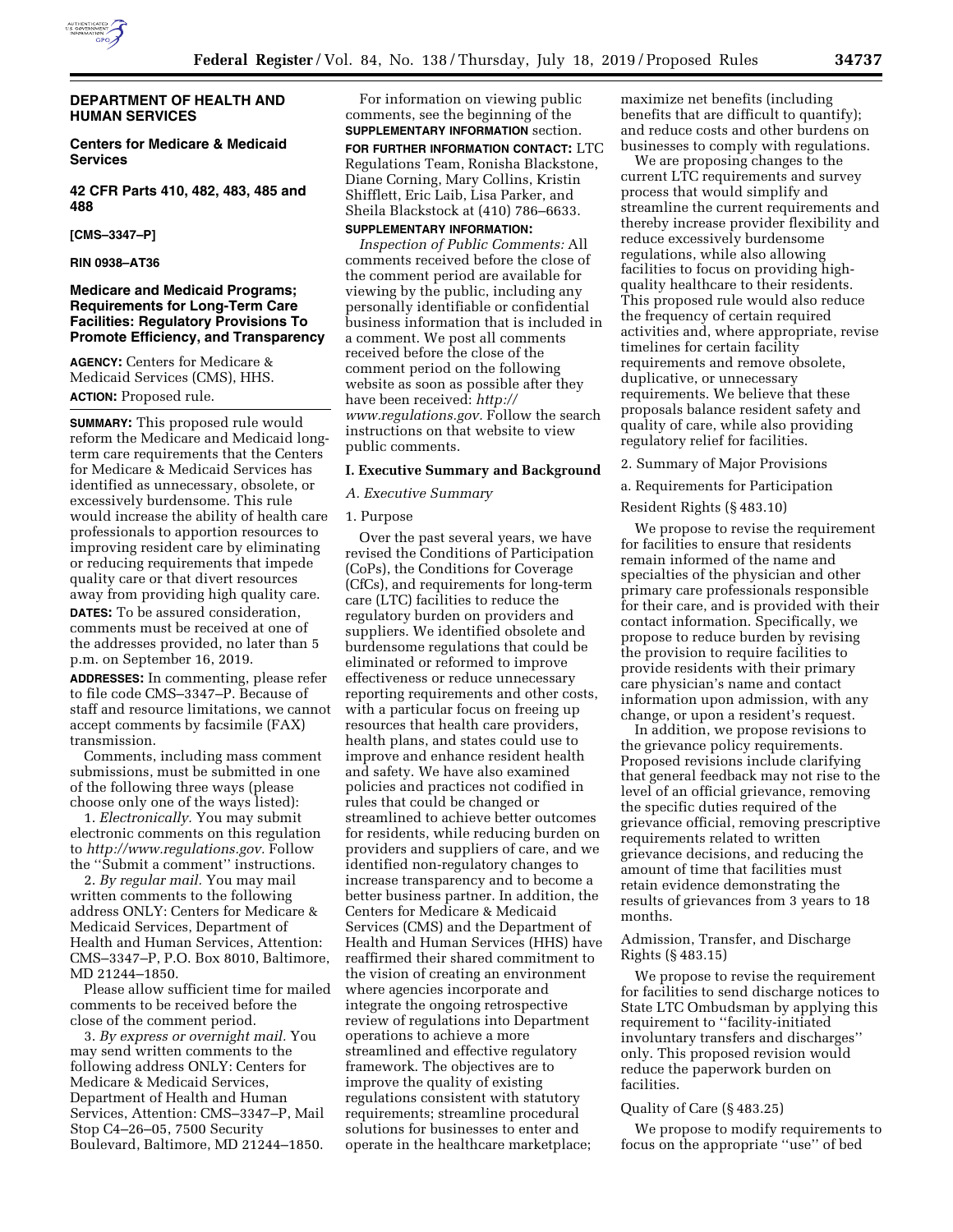rails and eliminate references to the ''installation'' of bed rails. These revisions would provide clarity and address stakeholder concerns regarding the purchase of beds with bed rails already in place with no practical means of removal.

#### Nursing Services (§ 483.35)

We propose to reduce the timeframe that LTC facilities are required to retain posted daily nursing staffing data from 18 months to 15 months, or as required by state law. The proposed revision would reduce a paperwork burden on facilities.

# Behavioral Health (§ 483.40)

We propose to remove requirements that are duplicative of other LTC requirements in other sections of the regulation, and improve clarity.

#### Pharmacy Services (§ 483.45)

We propose to remove the existing requirement that Pro re Nata (PRN), or as needed, prescriptions for antipsychotics cannot be renewed unless the attending physician or prescribing practitioner evaluates the resident for the appropriateness of that medication. This proposed revision would increase flexibility by allowing each facility to allow for PRN orders of all psychotropic medications to be extended beyond 14 days if the attending physician or prescribing practitioner believes it appropriate and documents his or her rationale in the resident's medical record and indicates the duration for the PRN order. We have also solicited specific comments concerning this proposed modification.

# Food and Nutrition Services (§ 483.60)

We propose to revise the required qualifications for a director of food and nutrition services to provide that those with several years of experience performing as the director of food and nutrition services in a facility could continue to do so. We propose that at a minimum an individual designated as the director of food and nutrition services would receive frequently scheduled consultations from a qualified dietitian or other clinically qualified nutrition professional; and would either have 2 or more years of experience in the position of a director of food and nutrition services, or have completed a minimum course of study in food safety that includes topics integral to managing dietary operations such as, but not limited to, foodborne illness, sanitation procedures, food purchasing/receiving, etc. This proposal would help to address concerns related to costs associated with training for

existing staff and the potential need to hire new staff.

## Administration (§ 483.70)

We propose to clarify that data collected under the facility assessment requirement can be utilized to inform policies and procedures for other LTC requirements. In addition, we propose to remove duplicative requirements and revise the requirement for the review of the facility assessment from annually to biennially.

#### Quality Assurance and Performance Improvement (§ 483.75)

We propose to revise the requirement for facilities to implement a Quality Assurance and Performance Improvement (QAPI) program by removing prescriptive requirements to allow facilities greater flexibility in tailoring their QAPI program to the specific needs of their individual facility.

# Infection Control (§ 483.80)

We propose to remove the requirement that the infection preventionist (IP) work at the facility 'part-time'' or have frequent contact with the infection prevention and control program (IPCP) staff at the facility. We will instead require that the facility must ensure that the IP has sufficient time at the facility to meet the objectives of its IPCP. We will also include comment solicitations on this proposal.

# Compliance and Ethics Program (§ 483.85)

We propose to remove many of the requirements from this section not expressly required by statute. Proposed revisions include removing the requirements for a compliance officer and compliance liaisons and revising the requirement for reviewing the program from annually to biennially.

# Physical Environment (§ 483.90)

We propose to allow older existing LTC facilities to continue to use the 2001 Fire Safety Equivalency System (FSES) mandatory values when determining compliance for containment, extinguishment, and people movement requirements. This proposal would allow older facilities who may not meet the FSES requirements in the recently adopted 2012 Life Safety Code (LSC) to remain in compliance with the older FSES without incurring substantial expenses to change their construction types, while maintaining resident and staff safety.

In addition, we propose to revise the requirements that newly constructed, reconstructed, or newly certified facilities accommodate no more than two residents in a bedroom and equip each resident room with its own bathroom that has a commode and sink.

Specifically, we propose to only apply this requirement to newly constructed facilities and newly certified facilities that have never previously been a nursing home. This would remove unintended disincentives to purchase facilities or make upgrades to existing facilities.

#### Technical Corrections

We propose to correct several technical errors that have been identified in 42 CFR part 483 subpart B.

# b. Survey, Certification, and Enforcement Procedures

Informal Dispute Resolution and Independent Informal Dispute Resolution (§ 488.331 and § 488.431)

We propose to revise the informal dispute resolution and independent informal dispute resolution processes to increase provider transparency by ensuring that administrative actions are processed timely, and that providers understand the outcomes of results.

Civil Money Penalties: Waiver of Hearing, Reduction of Penalty Amount (§ 488.436)

We propose to eliminate the requirement for facilities to actively waive their right to a hearing in writing and create in its place a constructive waiver process that would operate by default when CMS has not received a timely request for a hearing. The accompanying 35 percent penalty reduction would remain. This proposed revision would result in lower costs for most LTC facilities facing civil money penalties (CMP)s, and would streamline and reduce the administrative burden for stakeholders.

# Phase 3 Implementation of Overlapping Regulatory Provisions

The revised LTC requirements for participation are being implemented in three phases. Phases 1 and 2 were implemented in November of 2016 and 2017, respectively. Phase 3 includes additional regulatory provisions that are scheduled to be implemented on November 28, 2019.

Of the Phase 3 provisions, this regulation proposes revisions that, if finalized, would have an impact on provisions that fall into three primary areas—(1) designation and training of the infection preventionist (§ 483.80), QAPI (§ 483.75), and compliance and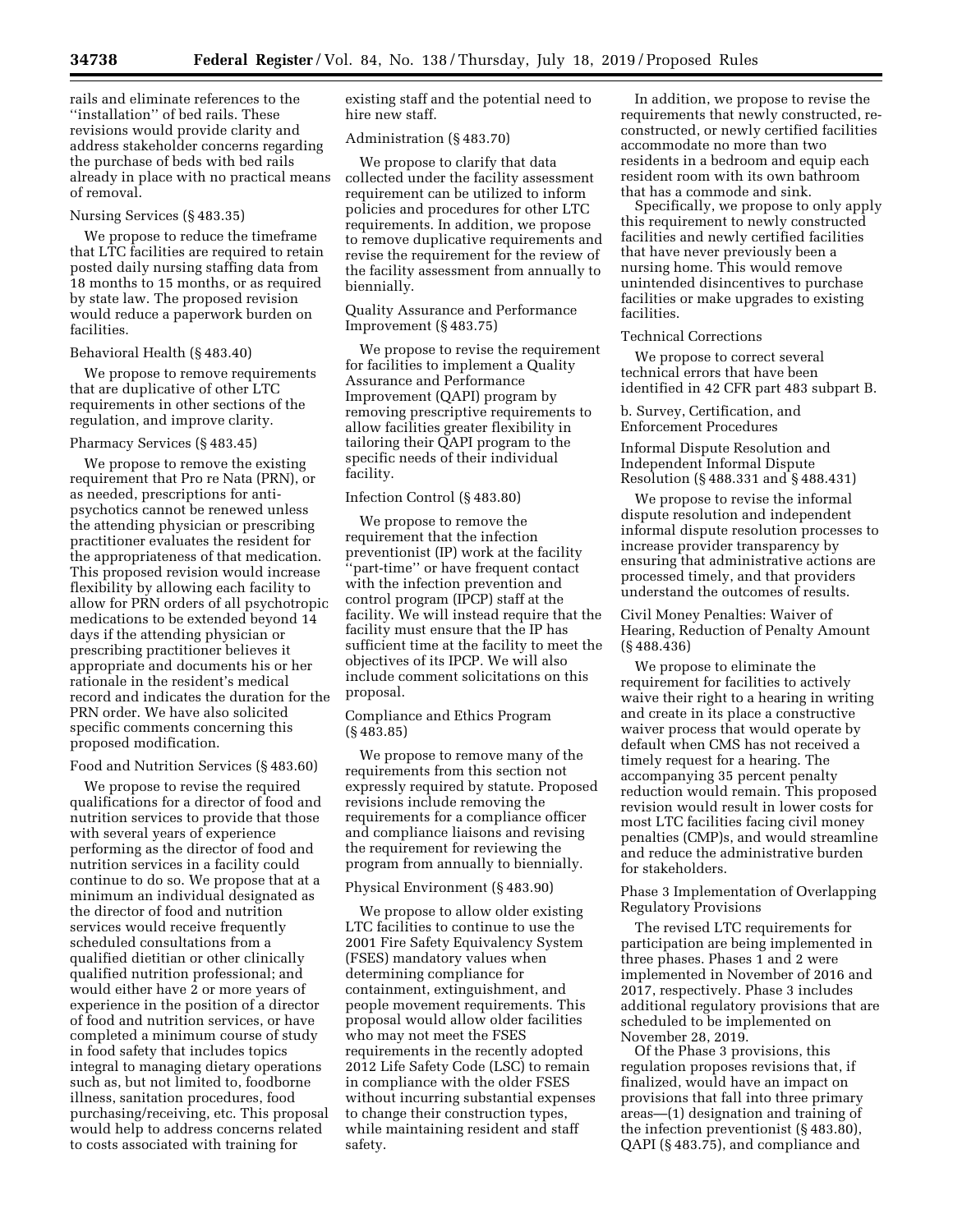ethics program (§ 483.85). We propose to delay implementation of some these Phase 3 provisions until 1 year following the effective date of this regulation. We do not propose to delay those requirements related to the infection preventionist at § 483.80(b)(1) through  $(4)$ ,  $(c)$  and  $\S 483.75(g)(1)(iv)$ . This would avoid unnecessary work, confusion and burden associated with implementing provisions, which may then change in a final rule shortly thereafter.

#### 3. Summary of Costs and Benefits

In this proposed rule we have identified reforms in more than a dozen major sections of the existing Code of Federal Regulations (CFR) pertaining to LTC facilities. Every proposed reform aims to reduce regulatory burdens on these facilities without jeopardizing any responsibilities or practices that maintain or improve resident care. The ''benefits'' of this proposed rule are its cost reductions, and there are no known ''costs'' imposed by this regulation. Our proposals and these conclusions are explained throughout this preamble, and we welcome additional information on each, suggested improvements, additional reform proposals, and any other comments.

In total, we have identified and proposed reductions in information collection burden whose annual costs today, and future annual savings will be approximately \$59 million. We propose other reforms in current regulations that will generate annual savings in operating costs of almost \$210 million. We also propose reducing punitive facility construction requirements that will save in excess of \$325 million in costs over each of the next 5 years. Total estimated cost savings over each of the first 5 years are approximately \$616 million.

## *B. Background*

1. Statutory and Regulatory Authority of the Long-Term Care Requirements

The provisions contained in this proposed rule are authorized by the general rulemaking authority for the Secretary of the Department of Health and Human Services (the Secretary) under sections 1102 and 1871 of the Act, which afford the Secretary broad authority to promulgate such regulations as may be necessary to administer the Medicare and Medicaid programs.

In addition, the Secretary has statutory authority to issue these rules under the Nursing Home Reform Act, (part of the Omnibus Budget Reconciliation Act of 1987 (''OBRA

'87''), (Pub. L. 100–203, 101 Stat. 1330 (1987)), which added sections 1819 and 1919 to the Act; those provisions authorize the Secretary to promulgate regulations that are ''adequate to protect the health, safety, welfare, and rights of residents and to promote the effective and efficient use of public moneys.'' (Sections 1819(f)(1) and 1919(f)(1) of the Act). In addition, the Act authorizes the Secretary to impose ''such other requirements relating to the health and safety [and well-being] of residents as [he] may find necessary." (Sections 1819(d)(4)(B), 1919(d)(4)(B) of the Act). Under Sections  $1819(c)(1)(A)(xi)$  and 1919 (c) $(1)(A)(xi)$  of the Act, the Secretary may also establish ''other right[s]'' for residents, in addition to those expressly set forth in the statutes and regulations, to ''protect and promote the rights of each resident.''

Section 1864(a) of the Act authorizes the Secretary to enter into agreements with state survey agencies (SAs) to determine whether facilities meet the Federal participation requirements for Medicare. Section 1902(a)(33)(B) of the Act provides for SAs to perform the same survey tasks for facilities participating or seeking to participate in the Medicaid program. The results of Medicare and Medicaid related surveys are used by Centers for Medicare and Medicaid Services (CMS) and the State Medicaid agency, respectively, as the basis for a decision to enter into or deny a provider agreement, recertify facility participation in one or both programs, or terminate the facility from the program. They are also used to determine whether one or more enforcement remedies should be imposed where noncompliance with federal requirements is identified.

2. October 2016 Long-Term Care Final Rule

On October 4, 2016, we issued a final rule entitled, ''Medicare and Medicaid Programs; Reform of Requirements for Long-Term Care Facilities'' (81 FR 68688). This final rule significantly revised the requirements that LTC facilities must meet to participate in the Medicare and Medicaid programs. Prior to the final rule, the LTC requirements had not been comprehensively reviewed and updated since 1991 (56 FR 48826, September 26, 1991), despite substantial changes in service delivery in this setting. The final rule included revisions that reflect advances in the theory and practice of service delivery and safety. In addition, the various revisions sought to achieve broad-based improvements in the quality of care provided in LTC facilities and in resident safety.

We received mixed reactions from LTC stakeholders in response to our revision of the LTC requirements. Overall, all stakeholders supported the regulation's focus on person-centered care and agreed that reforms to the existing requirements were necessary to support high quality care and quality of life in LTC facilities. While supportive of the goals of the regulation, some industry stakeholders noted that some of the changes needed to comply with the revised requirements would be costly and burdensome. Given the scope of the revisions, stakeholder requests for more time to comply with the requirements, and the financial impact that the regulation would impose on LTC facilities, we finalized a phased-in implementation of the requirements over a 3-year time period with the goal of reducing some of the burden placed on LTC facilities. Readers may refer to the October 2016 final rule (81 FR 68696) for a detailed discussion regarding the implementation timeframes for the requirements. In addition, we established an 18-month transition period for facilities who fall short on complying with the November 28, 2017 implementation of the Phase 2 Requirements of Participation. There would be a temporary 18-month moratorium on the imposition of civil money penalties, discretionary denials of payment for new admissions and discretionary termination where the remedy is based on a deficiency finding of the certain Phase 2 requirements; however, facilities would be required to invest in staff education and to come into compliance as quickly as possible (*[https://www.cms.gov/Medicare/](https://www.cms.gov/Medicare/Provider-Enrollment-and-Certification/SurveyCertificationGenInfo/Downloads/Survey-and-Cert-Letter-18-04.pdf) [Provider-Enrollment-and-Certification/](https://www.cms.gov/Medicare/Provider-Enrollment-and-Certification/SurveyCertificationGenInfo/Downloads/Survey-and-Cert-Letter-18-04.pdf) [SurveyCertificationGenInfo/Downloads/](https://www.cms.gov/Medicare/Provider-Enrollment-and-Certification/SurveyCertificationGenInfo/Downloads/Survey-and-Cert-Letter-18-04.pdf) [Survey-and-Cert-Letter-18-04.pdf](https://www.cms.gov/Medicare/Provider-Enrollment-and-Certification/SurveyCertificationGenInfo/Downloads/Survey-and-Cert-Letter-18-04.pdf)*).

3. Comment Solicitation in the Fiscal Year (FY) 2018 Skilled Nursing Facility Prospective Payment System (SNF PPS) Proposed Rule

In the FY 2018 Skilled Nursing Facility Prospective Payment System (SNF PPS) proposed rule (82 FR 21014) published in the **Federal Register** on May 4, 2017, we solicited comments for feedback regarding areas of burden reduction and cost savings in LTC facilities. We received 184 public comments in response to our request for comments. Commenters included LTC facilities, LTC consumers, LTC advocacy groups, many individual healthcare professionals, and various health care organizations and associations.

In the FY 2018 SNF PPS proposed rule we also discussed potential areas for burden reduction including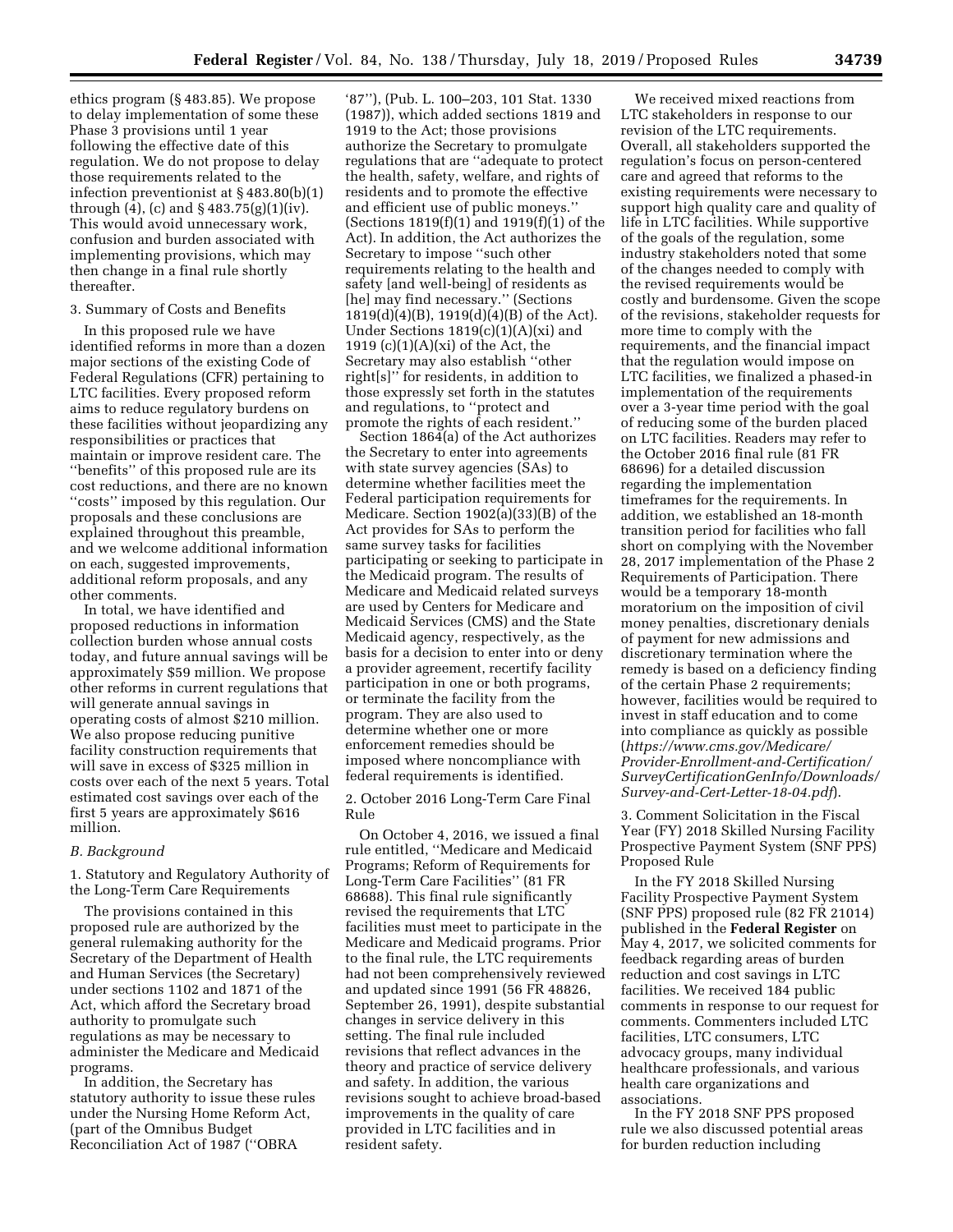revisions to the grievance policy requirements, (§ 483.10(j)), the Quality Assurance and Performance Improvement (QAPI) program (§ 483.75), and removing the requirement that discharge notices be sent to the LTC Ombudsman (§ 483.15). Commenters also provided additional suggestions for burden reduction. The majority of the additional suggestions were related to removing the requirement for a facility assessment and increasing the timeframe associated with reporting suspicions of resident abuse. One commenter provided a detailed financial analysis of their costs so far related to implementing their QAPI, Infection Control, and Compliance and Ethics programs. We also received additional comments related to the survey process and requirements for providing payrollbased journal data at § 483.75(u) (as implemented in the August 4, 2015 final rule entitled, ''Medicare Program; Prospective Payment System (PPS) and Consolidated Billing for Skilled Nursing Facilities (SNF) for FY 2016, SNF Value-Based Purchasing Program, SNF Quality Reporting Program, and Staffing Data Collection'' (80 FR 46389). Furthermore, several commenters also recommended that we not revise the requirements for purposes of reducing burden on facilities at the expense of the safety and quality of care provided to residents. These commenters noted that the true impact of the requirements cannot be assessed, as the majority have not yet been implemented.

In combination with our internal review of the existing regulations, we have used stakeholder feedback to inform our policy decisions with regard to the proposals discussed in this rule. We note that we considered all of the stakeholder recommendations and specifically considered how each recommendation could potentially reduce burden without impinging on the health and safety of residents. In addition, we note that we are committed to transforming the health care delivery system—and the Medicare program—by putting an additional focus on personcentered care and working with providers, physicians, and residents to improve outcomes. We seek to reduce burdens for facilities and residents, improve the quality of care, decrease costs, and ensure that residents, their providers and physicians are making the best health care choices possible. Therefore, we are soliciting public comments on additional regulatory reforms for burden reduction. We specifically are seeking public comment on additional proposals or

modifications to the proposals set forth in this rule that would further reduce burden on facilities and create cost savings, while also preserving quality of care and resident health and safety. Consistent with our ''Patients Over Paperwork'' Initiative, we are particularly interested in any suggestions to improve existing requirements, within our statutory authority, where they make providing quality care difficult or less effective. The most useful comments will be those that include data or evidence to support the position, offer suggestions to amend specific sections of the existing regulations, or offer particular additions.

# **II. Provisions of the Proposed Regulations**

### *A. Requirements for Participation*

1. Resident Rights (§ 483.10)

Choice of Attending Physician

Section 483.10(d)(3) requires that facilities ensure that a resident remains informed of the name and specialties of the physician and other primary care professionals responsible for his or her care, and is provided with their contact information. While understanding that residents are often under the care of multiple healthcare professionals, we can see how this requirement could have the potential to substantially burden facilities with maintaining an exhaustive list of professionals for each resident. In addition, we understand that the use of ''remain informed'' is vague and may impose unnecessary burdens on both the facility and residents to meet this requirement. Therefore, we propose to revise this provision to remove the language indicating that facilities must ensure that residents remain informed and would instead specify that residents be informed of only their primary care physician's information at admission, with any change of such information, and upon the resident's request. We believe that this proposal clarifies the intent of the requirement, which is to ensure that a resident knows the name and contact information for the individual(s) primarily responsible for their care. The revision would ultimately reduce burden on facilities by specifically detailing their responsibilities under this requirement. We request additional feedback from LTC stakeholders regarding the need for residents to receive contact information for providers responsible for their care outside of their primary care physician, such as a psychiatrist or physical therapist, and how to contact that provider. Specifically, we are interested

to learn how residents are typically provided with this information and whether it is a standard practice for the primary care physician or facilities to maintain and provide this type of contact information to residents.

#### Grievances

The October 2016 final rule finalized a proposal at § 483.10(j) to extensively expand the grievance process in LTC facilities. Specifically, facilities are required to establish a grievance policy to ensure the prompt resolution of grievances and identify a grievance officer to oversee the process. LTC stakeholders have supported the enhancement of residents' rights to voice grievances and emphasize the importance and seriousness of resident concerns. However, other industry stakeholders have also indicated that the expansion of the requirements for a grievance process is overly burdensome and costly, specifically with regard to maintaining evidence related to grievances, and staffing a grievance official.

After further consideration, we believe that revisions can be made to these requirements to minimize prescriptiveness, while maintaining facility accountability. We are also requesting additional feedback regarding how to minimize burden while taking into account the rights of residents, and the additional burden on residents and long-term care ombudsmen if the proposed revisions to the requirements at § 483.10(j) are made. Specifically, we propose to revise § 483.10(j)(1) by adding language that would clarify the difference between resident feedback and a grievance. Section 483.10(j)(1) would be revised to state that the resident has the right to voice grievances to the facility or other agency or entity that hears grievances without discrimination or reprisal and without fear of discrimination or reprisal. Such grievances include those with respect to care and treatment which have been furnished as well as those which have not been furnished, the behavior of staff and of other residents; and other concerns regarding their LTC facility stay that differ from general feedback provided by the resident or their resident representatives. We believe that the addition of this language would help to streamline a facility's grievance process and ensure that the grievance process focuses on concerns that rise to the level of an official grievance. We believe that a streamlined process would increase efficiency and facility response to grievances, which will have a positive impact on a resident's ability to voice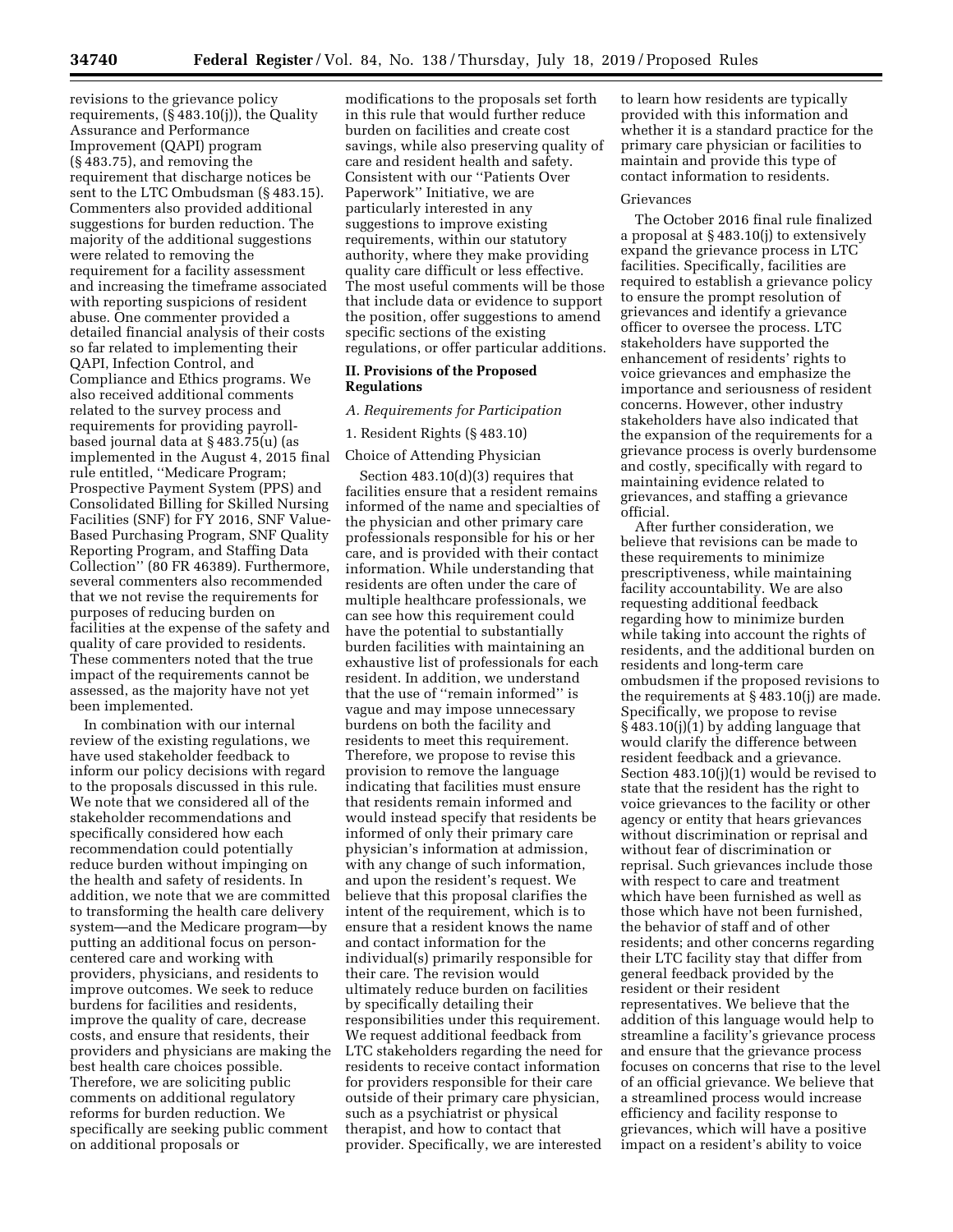their grievances and have them resolved promptly. Furthermore, we believe that general feedback or complaints stem from general issues that can typically be resolved by staff present at the time a concern is voiced, while grievances are more serious and generally require investigation into allegations regarding the quality of care. It would be the facility's responsibility to include how they made this determination as to whether a comment was a grievance or general feedback as part of their grievance policy and ensure that residents were fully informed of such determination.

We believe that the added language provides clarification without impeding on a resident's right to voice grievances. However, we want to emphasize that a resident's right to voice grievances and a facility's responsibility to make prompt efforts to resolve grievances fully remains. We expect that in the event a facility has not addressed general feedback provided repeatedly by a specific resident, or the same feedback filed by different residents, such lack of a resolution by the facility would raise their concerns to that of a grievance. Therefore, we would expect that as a general practice, facilities would continue to make every effort to resolve resident concerns before the grievance process is initiated. Nonetheless, we note that certain systems continue to be in place if a resident believes that their rights have been ignored or not appropriately addressed by the facilities. These include raising their concerns through the Ombudsman program, State Survey Agency, or the Quality Improvement Organization (QIO) program.

We also propose to revise § 483.10(j)(2) to remove the phrase ''by the facility.'' The revision would read as follows, ''the resident has the right to, and the facility must make prompt efforts to, resolve grievances the resident may have, in accordance with this paragraph.'' We believe that this revision does not make any substantive changes, but would remove unnecessary language and improve readability. The facility's responsibility to make prompt efforts to resolve resident grievances fully remains.

At  $§$  483.10(i)(4)(ii), we propose to remove the specific duties required of the grievance official who is responsible for overseeing the grievance process. We believe that this revision would address facility stakeholder concerns by allowing facilities greater flexibility in determining how their individual facility will ensure grievances are fully addressed. We note that facilities have the flexibility to assign the role of

grievance official to existing staff, and the existing requirements do not prohibit facilities from assigning multiple or additional individuals to assist the grievance official in the oversight of the facility's grievance process. We do not believe that this proposal will have a negative impact on residents because residents will still have a specific individual(s) to directly report to their grievances. In addition, existing requirements at § 483.10(j)(3) also require facilities to make information on how to file a grievance or complaint available to the resident. This proposal does not impede on a resident's right to voice grievances, but rather removes prescriptiveness and allows facilities some flexibility in delegating the responsibilities of the grievance official.

Section  $483.10(j)(4)(v)$  requires facilities to ensure that all written grievance decisions include the date the grievance was received, a summary statement of the resident's grievance, the steps taken to investigate the grievance, a summary of the pertinent findings or conclusions regarding the resident's concern(s), a statement as to whether the grievance was confirmed or not confirmed, any corrective action taken or to be taken by the facility as a result of the grievance, and the date the written decision was issued. We propose to revise  $\S 483.10(i)(4)(v)$  to require facilities to ensure that any written grievance decisions include any pertinent information including but not limited to a summary of the findings or conclusions and any corrective actions. We expect that information, such as the date the grievance was received and a summary statement of the resident's grievance, is included as a standard practice to ensure that the written decision is complete and informative. This revision would remove much of the specificity included in the provision in an effort to focus on the true intent of the requirement, which is to clearly inform residents of grievance decisions and any corrective actions.

Lastly, we propose to revise § 483.10(j)(4)(vii), to require facilities to maintain evidence demonstrating the results of all grievances for a period of no less than 18 months from the issuance of the grievance decision. We are not proposing to remove the requirement to maintain records because we believe that record retention related to grievances protects both facilities and residents. Instead, we are proposing a timeframe of 18 months, as this time period would cover the longest possible interval between surveys for a facility (plus a few months) and provide a sufficient amount of information for

investigations during a survey. Reducing this timeframe to 18 months from the existing requirement of 3 years, would uphold facility accountability while reducing the burden associated with maintaining records.

We request additional feedback regarding any unintentional consequences related to shortened timeframes for record retentions and whether there may be a need to retain records of grievances longer than a survey cycle.

2. Admission, Transfer, and Discharge Rights (§ 483.15)

Regulations at § 483.15(c)(3)(i) require LTC facilities to send transfers or discharge notices to the State LTC Ombudsman. As part of the FY 2018 SNF PPS proposed rule comment solicitation as previously discussed (82 FR 21014) we received valuable feedback from LTC stakeholders, including representatives of various Offices of State Long-Term Care Ombudsman, regarding a LTC Ombudsman's capacity to receive and review these notices. Stakeholders have indicated that there are some states that currently require involuntary discharge notices to be shared with the State LTC Ombudsman offices with requirements outlined for notification.

We also received valuable feedback with regard to the extent that a LTC Ombudsman will use this information once received. Stakeholders indicated that LTC Ombudsman programs are currently receiving notices and use the information to help individual residents, track trends, and advocate for systems changes to reduce inappropriate discharges.

After considering all of the feedback received and re-evaluating this requirement, we believe that the requirement is valuable; however, further clarification in the requirements is necessary to achieve the intended objective of reducing inappropriate discharges. Therefore, we propose to revise  $\S$  483.15(c)(3)(i) to specify that facilities must send a copy of a transfer or discharge notice to a representative of the Office of the State Long-Term Care Ombudsman only in the event of facility-initiated involuntary transfers or discharges. We note that this would not include residents who request the transfer, or who are transferred, on an emergency basis to an acute care facility when return is expected. We are soliciting comments on whether the requirement to send copies of transfer notices to the LTC Ombudsman should apply to transfers made on an emergency basis to an acute care facility, regardless of return status and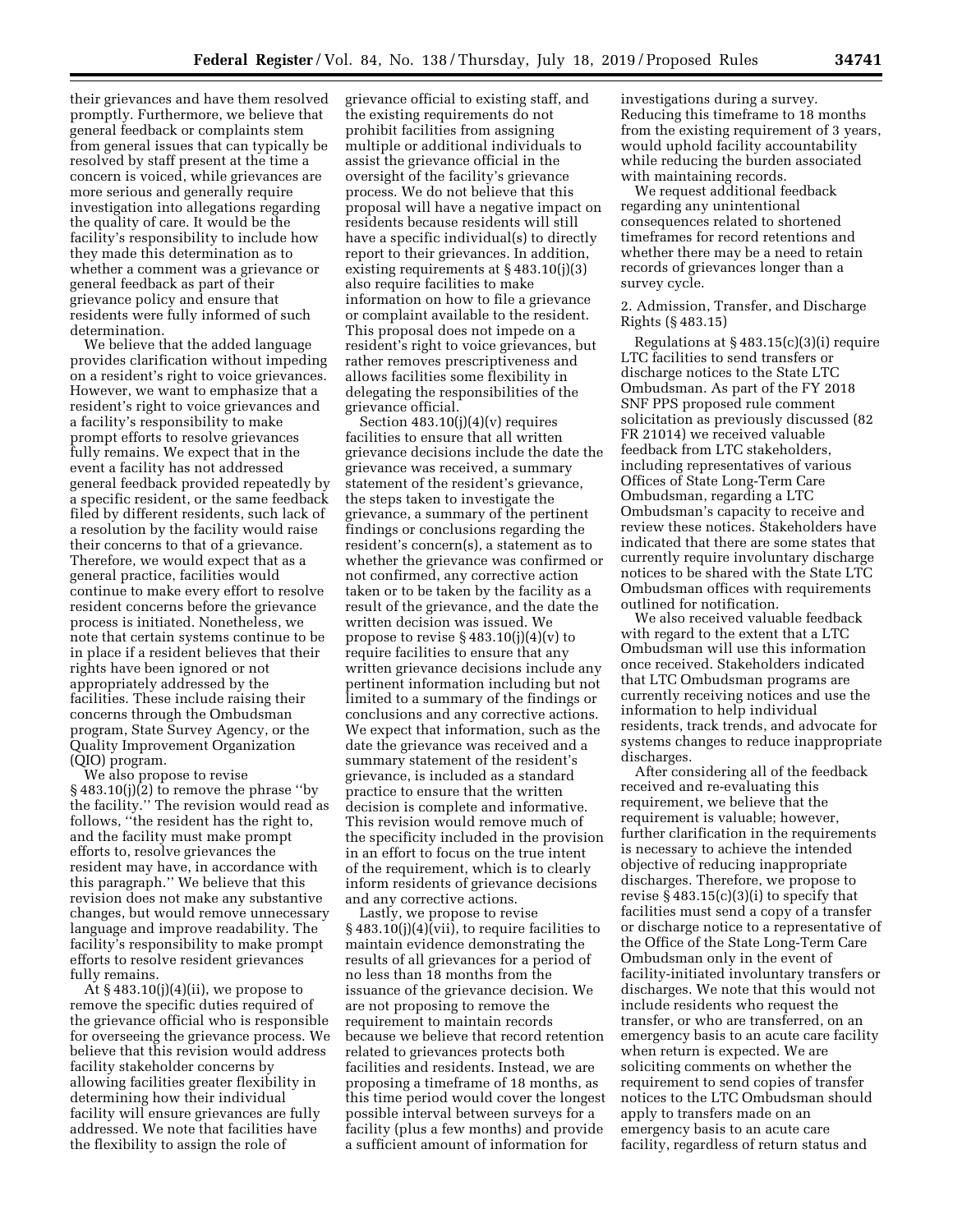how this information, when a resident is expected to return, may be beneficial.

Furthermore, by ''facility-initiated'' involuntary transfer or discharge we mean a transfer or discharge that the resident objects to, did not originate through a resident's verbal or written request, and/or is not in alignment with the resident's stated goals for care and preferences. We encourage readers to refer to the Interpretive Guidance for additional information regarding when this requirement does and does not apply at *[https://www.cms.gov/](https://www.cms.gov/Regulations-and-Guidance/Guidance/Manuals/downloads/som107ap_pp_guidelines_ltcf.pdf) [Regulations-and-Guidance/Guidance/](https://www.cms.gov/Regulations-and-Guidance/Guidance/Manuals/downloads/som107ap_pp_guidelines_ltcf.pdf) [Manuals/downloads/som107ap](https://www.cms.gov/Regulations-and-Guidance/Guidance/Manuals/downloads/som107ap_pp_guidelines_ltcf.pdf)*\_*pp*\_ *[guidelines](https://www.cms.gov/Regulations-and-Guidance/Guidance/Manuals/downloads/som107ap_pp_guidelines_ltcf.pdf)*\_*ltcf.pdf.* 

We believe that this revision continues to support our goal of protecting residents in instances of involuntary transfers and discharges and reduces burden by streamlining the notification process to focus only on involuntary transfers or discharges. Streamlining this requirement would also improve resident access to the services of the Ombudsman program to assist during the discharge process by allowing Ombudsman offices to focus directly on inappropriate and involuntary discharges by facilities.

#### 3. Quality of Care (§ 483.25)

Regulations in § 483.25 set forth requirements for numerous aspects of care and special needs of LTC facility residents. Regulations at § 483.25(n) require facilities to attempt to use appropriate alternatives prior to installing a side or bed rail. Section  $483.25(n)(1)$  through  $(4)$  specifies requirements for when a facility uses bed or side rails. Specifically, facilities must ensure correct installation, use and maintenance of bed rails, including assessing the resident for the risk of entrapment from bed rails prior to installation, reviewing the risks and benefits of bed rails with the resident and obtaining informed consent prior to installation, ensuring that the resident's size and weight are appropriate for the bed's dimensions, and following the manufacturers' recommendations and specifications for installing and maintaining bed rails.

We received several inquiries from LTC stakeholders, as well as surveyors regarding these requirements and CMS' intent. Specifically, stakeholders have indicated that often times beds are purchased with bed rails already installed. In these instances, industry stakeholders are concerned with the inspection requirements ''prior to installation,'' specifically whether they are required to remove these bed rails or whether they can remain on beds, but not in use. Furthermore, if removal is

required industry stakeholders have shared concerns regarding warranty agreements and surveyors have questioned how to evaluate compliance in these instances.

We agree that revisions are necessary to improve clarity. Given the potential risks associated with the use of bed rails, including accident hazards and physical restraint, this requirement is intended to ensure that facilities attempt alternatives prior to installing bed rails and ensure that resident safety is considered if/when they are being used. To clarify this, we propose to revise § 483.25(n) to remove references to the ''installation'' of bed rails and replace them with the ''use'' of bed rails. These revisions would focus on the appropriate use of bed rails when alternatives to bed rails are not feasible and address concerns related to the use of beds with bed rails already installed.

## 4. Nursing Services (§ 483.35)

Regulations in § 483.35 address certain aspects of LTC facility staffing and the need to consider the competencies of staff and resident acuity. Regulations at § 483.35(g) require facilities to post daily nurse staffing data that includes, among other information, the total number and the actual hours worked by licensed and unlicensed nursing staff directly responsible for resident care per shift. Section 483.35(g)(4) requires facilities to maintain the posted daily nurse staffing data for a minimum of 18 months, or as required by state law, whichever is greater. We understand that some industry stakeholders believe that the new requirements for payroll-based journal (PBJ) staffing reporting at § 483.70(g) may be similar to the requirement at  $\S 483.35(g)(4)$ . Specifically, regulations at § 483.70(g) require facilities to electronically submit to CMS complete and accurate direct care staffing information, including information for agency and contract staff, based on payroll and other verifiable and auditable data in a uniform format according to specifications established by CMS.

These regulations differ in that the requirements at § 483.70(g) provide a retrospective reporting of staffing so consumers can understand the type of staffing that exists in a facility on an average day, while the requirements at § 483.35(g) of daily postings provide real time information for residents and their families so that they are informed of who is working and the amount of staff working in their facility during a specific shift.

Therefore, we believe that both requirements are necessary. However,

we believe that we may provide some flexibility in the regulations at § 483.35(g)(4) regarding the timeframe for retaining the posted information. We propose to revise § 483.35(g)(4) by reducing the timeframe for the retention of the nurse staffing data from 18 months to 15 months. We believe that 15 months of this facility-stored data would be sufficient to support any potential surveyor investigations.

#### 5. Behavioral Health (§ 483.40)

Regulations at § 483.40 require facilities to provide the necessary behavioral health care and services for their residents to attain or maintain their highest practicable physical, mental, and psychosocial well-being, in accordance with the comprehensive assessment and plan of care. Behavioral health is defined as encompassing a resident's whole emotional and mental well-being, which includes, but is not limited to, the prevention and treatment of mental and substance use disorders. Facilities must also have sufficient staff who provide direct services to the residents with the appropriate competencies and skill sets to provide nursing and related services. LTC stakeholders have recommended that we eliminate this section entirely or reconsider the requirements to address burden and avoid turning LTC facilities into mental health institutions. LTC stakeholders have also indicated that the regulations lack clarity and noted that there may be duplication of the requirements in this section elsewhere.

In further reviewing § 483.40, we continue to believe that a focus on the care and treatment for residents with mental disorders or psychosocial adjustment difficulties is necessary. Therefore, we are not proposing to eliminate this section, as suggested by some stakeholders. However, during our review of these requirements we identified areas of duplication that could be eliminated. We are proposing revisions to this section to improve clarity and ensure that our regulations clearly reflect what we require from facilities.

Specifically, § 483.40(a) requires facilities to have sufficient staff who provide direct services to residents with the appropriate competencies and skill sets to provide nursing and related services, in accordance with a facility's assessment (§ 483.70(e)). This requirement duplicates the requirements at § 483.35, ''Nursing Services,'' which specify the general requirements for sufficient staff. To simplify the overall requirement, we propose to remove the duplicative language in § 483.40(a). This revision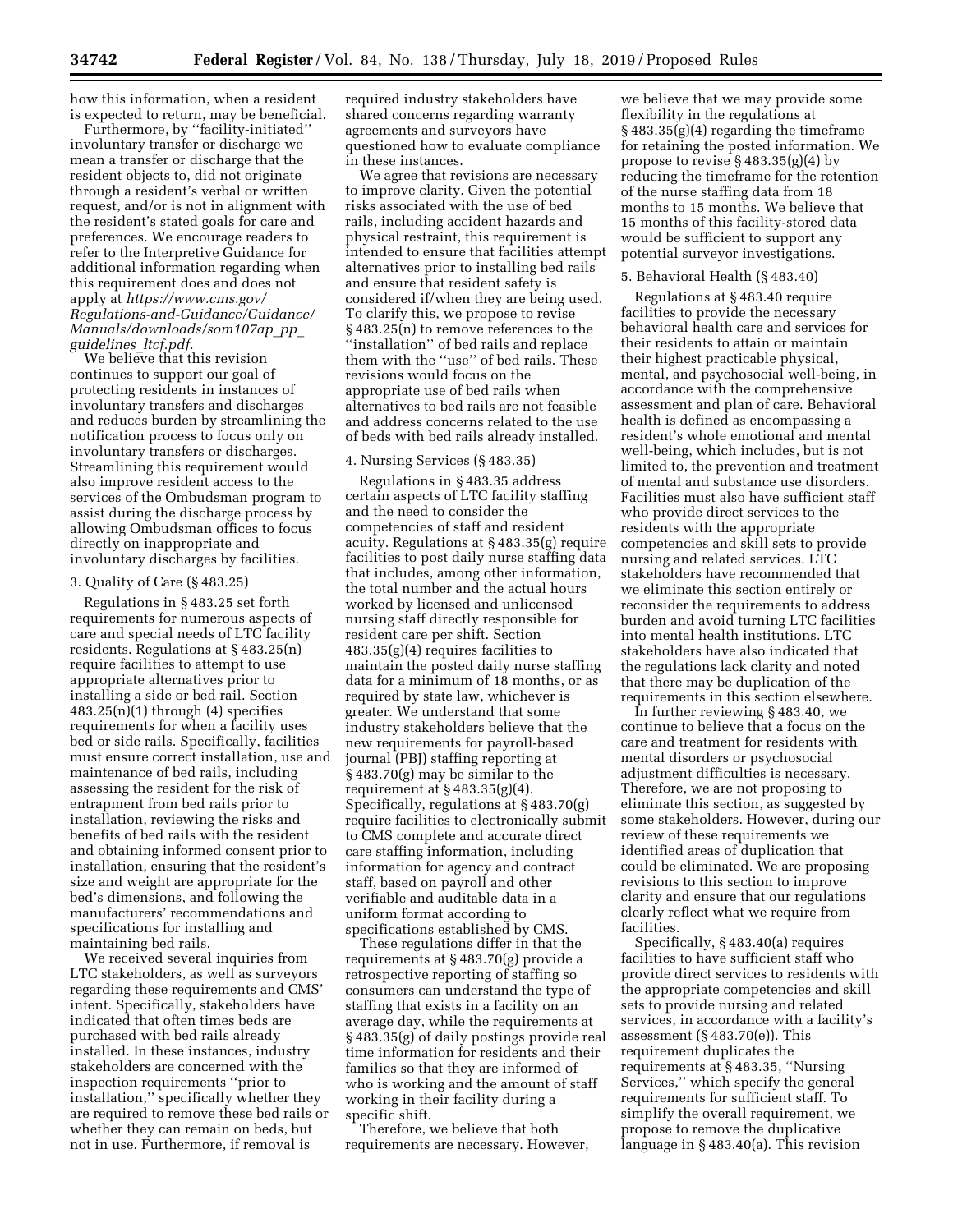would clearly articulate the intent of this requirement, which is to inform facilities of their responsibility to provide sufficient staff members who possess the basic competencies and skills sets to meet the behavioral health needs of residents for whom the facility has assessed and developed care plans.

Likewise, in further reviewing this section we have determined that § 483.40(c) is identical to the requirements in § 483.65(a), ''Specialized Rehabilitative Services.'' Therefore, we are proposing to remove § 483.40(c) from this section.

In addition, to these proposed revisions, we encourage those stakeholders seeking further clarity regarding the implementation of the Behavioral Health requirements, as well as the other regulatory sections, to look to the Interpretive Guidelines as a valuable resource. On June 20, 2017, CMS released Interpretive Guidelines for the LTC requirements for participation (*[https://www.cms.gov/](https://www.cms.gov/Regulations-and-Guidance/Guidance/Manuals/downloads/som107ap_pp_guidelines_ltcf.pdf) [Regulations-and-Guidance/Guidance/](https://www.cms.gov/Regulations-and-Guidance/Guidance/Manuals/downloads/som107ap_pp_guidelines_ltcf.pdf) [Manuals/downloads/som107ap](https://www.cms.gov/Regulations-and-Guidance/Guidance/Manuals/downloads/som107ap_pp_guidelines_ltcf.pdf)*\_*pp*\_ *[guidelines](https://www.cms.gov/Regulations-and-Guidance/Guidance/Manuals/downloads/som107ap_pp_guidelines_ltcf.pdf)*\_*ltcf.pdf*), which were developed with input from a variety of stakeholders including industry, clinical, and advocacy organizations.

#### 6. Pharmacy Services (§ 483.45)

The existing regulations at § 483.45(e)(4) require that PRN prescriptions for psychotropic drugs be limited to 14 days. However, if the attending physician or prescribing practitioner believes it is appropriate for a PRN prescription order to be extended beyond 14 days, he or she may document their rationale in the resident's medical record and indicate the duration of the PRN order. However, that exception does not extend to antipsychotics, which are limited to 14 days, unless the attending physician or prescribing practitioner evaluates the resident for the appropriateness of that medication, as set forth at current § 483.45(e)(5).

We received feedback from the provider community concerning the burden resulting from the limitations on PRN orders for psychotropic drugs. These commenters said that the 14-day limitation could negatively impact the resident care. Many facilities, especially those that are small or in rural areas, already have difficulty with access to physicians and other health care providers, especially mental health practitioners. They were very concerned that there could be interruptions in resident care due to PRN orders expiring according to the § 483.45(e)(4) and (5) and not being renewed or getting another order before that time. To avoid

not being in compliance with the requirements for PRN orders, some commenters were concerned that prescribers would write routine orders that would result in residents receiving more of the drug more often than if it were given PRN or only as needed.

We have also received feedback from both providers that primarily focused their comments on the burden imposed by the PRN requirements and advocates for residents that focused their comments on residents' rights. For example, a large organization representing mental health professionals indicated that they fully understood the need for safeguards to protect residents from inappropriate prescribing practices that place the convenience of the caregivers above the residents' interests. However, they also stated that the policies CMS had instituted on psychotropic drugs, were interfering with psychiatrists being able to appropriately treat residents with mental health and substance abuse disorders. They pointed to the increased scrutiny surrounding psychotropic medications, as well as the requirement for gradual dose reductions. They stated that the requirement for the in-person evaluation for residents who were on a PRN order for an anti-psychotic was unrealistic considering the access to care issues in several care settings. In addition, they were concerned about what they described as ''minimal standardized guidance provided to CMS surveyors'' that had resulted in ''improper rejections/citations for *appropriate* pharma-therapeutic decisions and documentation by psychiatrists, and this has become very detrimental to their patients'' while resulting in a significant administrative burden. This perspective demonstrates that while providers want to provide quality care to residents they can be frustrated with increased administrative burden and pressure to not use medications they believe are appropriate for the residents they care for.

Another perspective is evident in a report published on February 5, 2018, by the Human Rights Watch (HRW), ''They Want Docile''—How Nursing Homes in the United States Overmedicate People with Dementia'' (*[https://www.hrw.org/report/2018/02/](https://www.hrw.org/report/2018/02/05/they-want-docile/how-nursing-homes-united-states-overmedicate-people-dementia)  [05/they-want-docile/how-nursing](https://www.hrw.org/report/2018/02/05/they-want-docile/how-nursing-homes-united-states-overmedicate-people-dementia)[homes-united-states-overmedicate](https://www.hrw.org/report/2018/02/05/they-want-docile/how-nursing-homes-united-states-overmedicate-people-dementia)[people-dementia](https://www.hrw.org/report/2018/02/05/they-want-docile/how-nursing-homes-united-states-overmedicate-people-dementia)*).

This report describes their findings based on visiting numerous nursing homes, interviewing nursing home residents, their families, the facility staff, and other officials and experts in LTC care, including LTC ombudsmen,

as well as an analysis of publically available data, including academic studies. This report found, among other things, that anti-psychotic medications were being used as chemical restraints and for the convenience of the staff in LTC facilities. Residents that were interviewed described how traumatic it was to lose their ability to stay awake, think, and communicate. The report also noted that a review of the data, as well the interviews, suggested that some nursing homes are circumventing the pressure to reduce anti-psychotic drug use by seeking an appropriate diagnosis from a physician that would justify the use of these drugs for a resident, typically schizophrenia. This concern was significant enough for numerous organizations to issue a joint statement on ''Diagnosing Schizophrenia in Skilled Nursing Centers.'' 1 that read, in part, ''[w]hile there is a national need for better and more approved treatments for behavioral and psychiatric symptoms in dementia, clinicians need to be mindful of, and avoid, labeling patients with other diagnoses to justify the use of medications or other treatments.''

In proposing changes to the PRN requirements for psychotropic medications, which include antipsychotic drugs, we must ensure that the proposed requirements provide sufficient protections for residents from receiving inappropriate or unnecessary drugs and that medications are prescribed for residents based on their health care needs and not for the convenience of the staff or any other inappropriate reasons. However, we must also be mindful not to propose requirements that are overly burdensome to the facilities and health care providers that do not contribute to the quality of care for the residents, especially if they could result in interfering with residents receiving appropriate care for their health care needs.

Based on further consideration and the feedback we received, we agree that the current requirements could result in interruptions to some residents' care that could have a negative impact. Therefore, we propose to revise § 483.45(e)(4) and (5). Revised § 483.45(e)(4) would state that ''PRN orders for psychotropic drugs are limited to 14 days. If the attending physician or prescribing practitioner

<sup>1</sup> ''Joint Summary Statement—Diagnosing Schizophrenia in Skilled Nursing Centers,'' press release, The Society for Post-Acute and Long-Term Care Medicine, February 21, 2017, *[http://](http://www.paltc.org/newsroom/joint-summary-statementdiagnosing-schizophrenia-skilled-nursing-centers) [www.paltc.org/newsroom/joint-summary-statement](http://www.paltc.org/newsroom/joint-summary-statementdiagnosing-schizophrenia-skilled-nursing-centers) [diagnosing-schizophrenia-skilled-nursing-centers](http://www.paltc.org/newsroom/joint-summary-statementdiagnosing-schizophrenia-skilled-nursing-centers)*  (accessed August 20, 2018).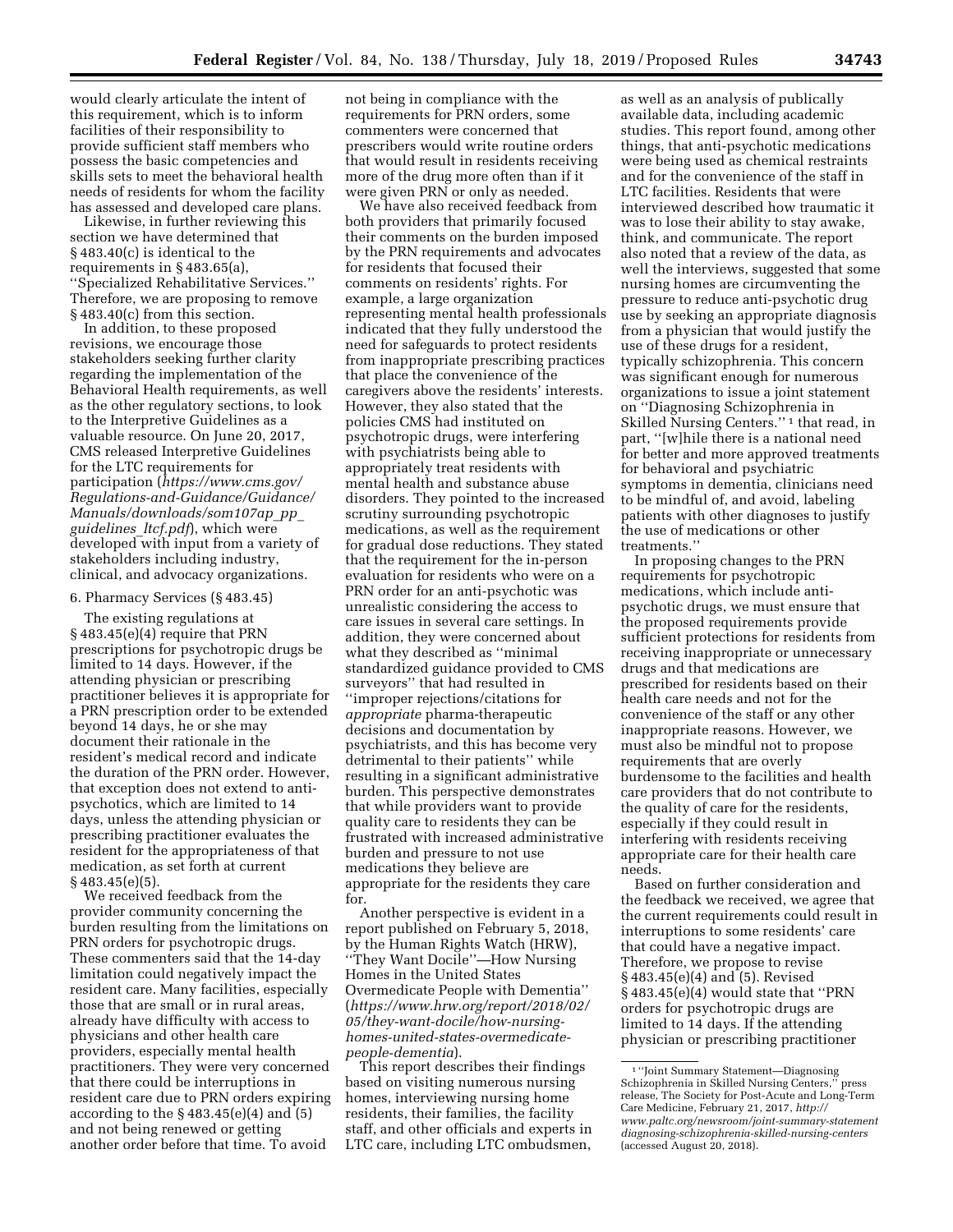believes that it is appropriate for the PRN order to be extended beyond 14 days, the order can be extended in accordance with the facility's policy if he or she documents his or her rationale in the resident's medical record and indicates the duration for the PRN order.'' Thus, there would be no distinction between anti-psychotics and other psychotropic medications. Section 483.45(e)(5) would be revised to require, in addition to the current requirements, that the facility's policies, standards, and procedures use recognized standards of practice; including the circumstances upon which PRN orders for psychotropic drugs could be extended beyond the 14-day limitation; and that the facility take into consideration individualized resident' needs for psychotropic drugs. We believe that having the same requirements for all psychotropic drugs will simplify the survey process and reduce improper deficiency citations, as well as remove potential obstacles for mental health professionals to provide quality care for residents. We believe that these changes will provide the flexibility that facilities and providers need to assure that they can care for their residents without excessive administrative burden.

We have not indicated any specific ''recognized standards of practice.'' We expect that experts in medicine and pharmacology would develop national standards that could be used in LTC facilities. In addition, we would be interested in any comments on standards that could be used to satisfy this requirement. We would also expect the mental health professionals that practice in the facility, as well as the medical director and director of nursing for the facility, would have significant input into the facilities' policies.

We remain concerned about the potential misuse of psychotropic drugs, especially anti-psychotics. Therefore, we are soliciting comments on whether these proposed modifications to the requirements concerning PRN orders for psychotropic drugs provide sufficient protection for residents. We welcome feedback on whether CMS should retain the current PRN policy for antipsychotic drugs. We are also interested in additional information regarding the impact that the current PRN policy for anti-psychotic drugs has on resident care in LTC facilities, such as access to health care professionals, timing of a resident receiving necessary medications, interruptions in resident care, or any other consequences of retaining the current PRN policy for anti-psychotic drugs. In addition, we welcome feedback regarding alternative

policy options that CMS could take to address concerns surroundings PRN orders of psychotropic drugs and an explanation of how such alternative policy options would provide resident protections, without limiting a resident's access to necessary medications. Furthermore, we are requesting feedback as to whether the 14-day limitation on PRN orders is reasonable, especially in light of the proposal to allow a prescriber to extend the order by writing his or her rationale in the resident's medical record and indicating the duration of the order. If not reasonable, we request that commenters provide recommendations to improve these proposed requirements. Lastly, we request feedback as to whether there should be a specific requirement for evaluating residents before renewing a PRN order for an anti-psychotic drug and if so, at what time intervals and what type of evaluation should be required?

7. Food and Nutrition Services (§ 483.60)

Dietary standards for residents of LTC facilities are critical to both quality of care and quality of life. The October 2016 final rule extensively revised the requirements related to food and nutrition services, including a burden reducing requirement that allows a resident's attending physician to delegate to a qualified dietitian or other clinically qualified nutrition professional the task of prescribing a resident's diet to the extent allowed by state law. In addition, the October 2016 final rule established qualifications for a director of food and nutrition services when a dietitian is not employed by a facility full-time. Specifically, regulations at § 483.60(a)(2)(i) state that if a qualified dietitian or other clinically qualified nutrition professional is not employed full-time, the facility must designate a person to serve as the director of food and nutrition services. Under the existing regulations, the director of food and nutrition services must be a certified dietary manager; a certified food service manager; have similar national certification for food service management and safety from a national certifying body; or have an associate's or higher degree in food service management or in hospitality (if the course study includes food service or restaurant management). Individuals designated as the director of food and nutrition services prior to November 28, 2016, have 5 years to obtain the specified credentials and an individual designated after November 28, 2016, have 1 year to obtain the specified credentials. Furthermore,

§ 483.60(a)(2)(ii) specifies that the director of food and nutrition services could satisfy this requirement if they have met applicable state requirements to be a food service manager or dietary manager.

LTC stakeholders have shared concerns regarding the requirement that existing staff become certified dietary managers or food service managers. Specifically, industry stakeholders have concerns regarding the need for existing dietary staff, who are experienced in the duties of a dietary manager and currently operate in the position, to now obtain new or additional training to become qualified under the requirements. We believe that effective management and oversight of the food and nutrition service is critical to the safety and well-being of all residents of a nursing facility. Therefore, we continue to believe that it is important that there are standards for the individuals who will lead this service. However, after further consideration of stakeholder feedback, we understand that the move from no established standards prior to the October 2016 final rule for a director of food and nutrition services, to the level of standards established in the October 2016 final rule, may have subjected facilities to unnecessary burden and increased costs. Furthermore, despite the timeframes built into the requirements for existing and newly hired staff to obtain the specified credentials, we understand that facilities are concerned about a workforce shortage of certified dietary managers and the financial costs imposed on existing experienced staff to obtain specialized training.

Therefore, we propose to revise the standards at § 483.60(a)(2) to increase flexibility, while providing that the director of food and nutrition services is an individual who has the appropriate competencies and skills necessary to oversee the functions of the food and nutrition services. Specifically, we propose to revise the standards at § 483.60(a)(2)(i) and (ii) to provide that at a minimum an individual designated as the director of food and nutrition services is one who has 2 or more years of experience in the position of a director of food and nutrition services or has completed a minimum course of study in food safety that includes topics integral to managing dietary operations such as, but not limited to, foodborne illness, sanitation procedures, and food purchasing/receiving. We are retaining the existing requirement at § 483.60(a)(2)(iii) which specifies that the director of food and nutrition services must receive frequently scheduled consultations from a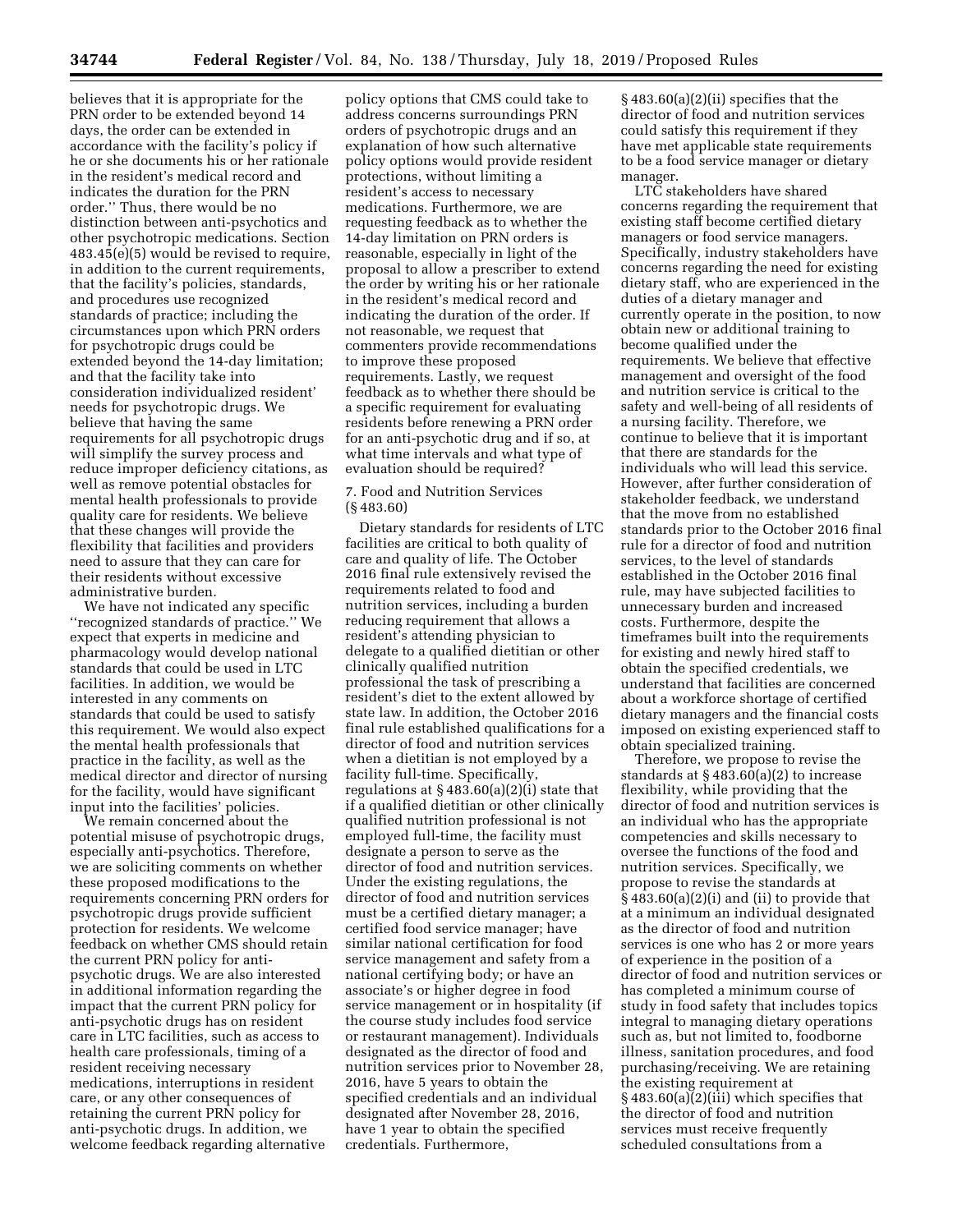qualified dietitian or other clinically qualified nutrition professional. These proposed revisions would maintain established standards for the director of food and nutrition services given the critical aspects of their job function, while addressing concerns related to costs associated with training existing staff and the potential need to hire new staff.

#### 8. Administration (§ 483.70)

The existing regulations at § 483.70(e) require each facility to conduct and document a facility-wide assessment to determine what resources are necessary to care for its residents during both day to-day operations and emergencies. The facility assessment requirement is intended to be used by the facility for multiple purposes, including, but not limited to, activities such as determining staffing requirements, establishing a QAPI program and conducting emergency preparedness planning.

Currently, the facility must review and update that assessment, as necessary, and at least annually. The facility must review and update this assessment whenever there is, or the facility plans for, any change that would require a substantial modification to any part of this assessment. LTC providers are to address in the facility assessment the facility's resident population (that is, number of residents, overall types of care and staff competencies required by the residents, and cultural aspects), resources (for example, equipment, and overall personnel), and a facility-based and community-based risk assessment.

We have received feedback from the provider community and other stakeholders stating that the facility assessment requirements at § 483.70(e) are excessively burdensome because they require information collection similar, but not identical, to other information collections required by the regulations. They stated that these requirements are very detailed and that they micro-manage how SNF/NFs must operate their businesses. They also stated that complying with existing provisions requires an immense amount of administrative time and that this reduces valuable leadership time that can be used for resident care. After a careful review of the current requirements, we propose to reduce burden by removing unnecessary requirements and clarify that data collected under the facility assessment requirement can be utilized to inform policies and procedures for other LTC requirements. For example, the requirements for Nursing services (§ 483.35), Behavioral health services

(§ 483.40(a)) and Food and nutrition services (§ 483.60(a)) would all be able to utilize data from the facility assessment. In addition, the current QAPI requirement at § 483.75(c) requires facilities to establish requirements for QAPI program feedback, data systems and monitoring. Facilities must maintain effective systems to obtain and use feedback and input from direct care/direct access workers, other staff, residents, resident representatives and families to identify opportunities for improvement. The data collected under the QAPI requirement could be used to meet portions of the facility assessment requirements and vice versa. Many of the health and safety requirements were developed to complement and support each other to ensure optimum health and safety for the beneficiaries. In addition, we have identified some of the LTC requirements that are duplicative of requirements for emergency preparedness. LTC facilities are required under § 483.73(a) to develop and maintain an emergency preparedness plan that must be based on a documented facility-based and community-based risk assessment, utilizing an all-hazards approach. The emergency preparedness requirements that were effective on November 15, 2016, under § 483.73(a) also require LTC facilities to conduct a facility and community-based risk assessment. The emergency preparedness requirements are very detailed and discuss the full range of requirements for a facility to have an emergency plan, conduct a risk assessment, have policies and procedures, a communication plan, and conduct training and testing. As such, we are proposing to remove the unnecessary requirement at § 483.70(e)(3) that requires each facility to conduct and document a facility-wide assessment for both day to-day operations and emergencies.

The requirements at § 483.70(e)(1) through (2) will remain. We are proposing to change the minimum frequency in which a facility should conduct a facility assessment under this requirement from an annual assessment to a biennial facility-wide assessment. We note that this does not preclude facilities from conducting an assessment more frequently than every 2 years. We believe that in facilities with a high staff turnover, assessments should take place as frequently as necessary and the issue should be addressed in the QAPI plan. Facilities must present their QAPI plan at each annual recertification survey and upon request during any other survey and to CMS upon request. The

QAPI program must be ongoing, comprehensive, and address the full range of care and services provided by the facility and must present documentation and evidence of its ongoing QAPI program's implementation and the facility's compliance with the program requirements. Thus, we believe that the combined LTC requirements (for example, emergency preparedness; QAPI; and facility assessment) would help to optimize health and safety, while reducing burden. A facility would review and update its assessment as necessary, and, at a minimum, every 2 years. We believe that this would further reduce burden and improve administrative flexibility, especially for rural providers with limited resources.

9. Quality Assurance and Performance Improvement Program (§ 483.75)

Section 1128I of the Act, added by section 6102 of the Affordable Care Act, requires the Secretary to establish and implement a QAPI program for LTC facilities. LTC stakeholders have shared concerns with us regarding the prescriptiveness of the QAPI regulations implemented in the October 2016 final rule. Specifically, some industry stakeholders have indicated that they believe that the QAPI regulations are inflexible and too detailed, making it difficult for facilities to identify organizational priorities for improvement. However, resident advocates indicated that the QAPI process is new in the LTC setting and specificity in the requirements is necessary to ensure consistency and efficacy of the QAPI process.

After further consideration and a review of stakeholder feedback, we believe that the level of specificity and detail in the QAPI requirements, established in the October 2016 final rule, may limit a facility's ability to design their QAPI program to fit their individual needs and hinder a facility's QAPI program from being a valuable tool in promoting quality care. Therefore, we are proposing to revise the requirements to allow facilities more flexibility.

We note that we are not proposing to revise the existing language at § 483.75(a)(1) through (4). Section 483.75(a) requires each LTC facility, including a facility that is part of a multiunit chain, to develop, implement, and maintain an effective, comprehensive, data-driven QAPI program that focuses on indicators of the outcomes of care and quality of life. Regulations at  $\S$  483.75(a)(1) through (4) specify that facilities must maintain documentation and demonstrate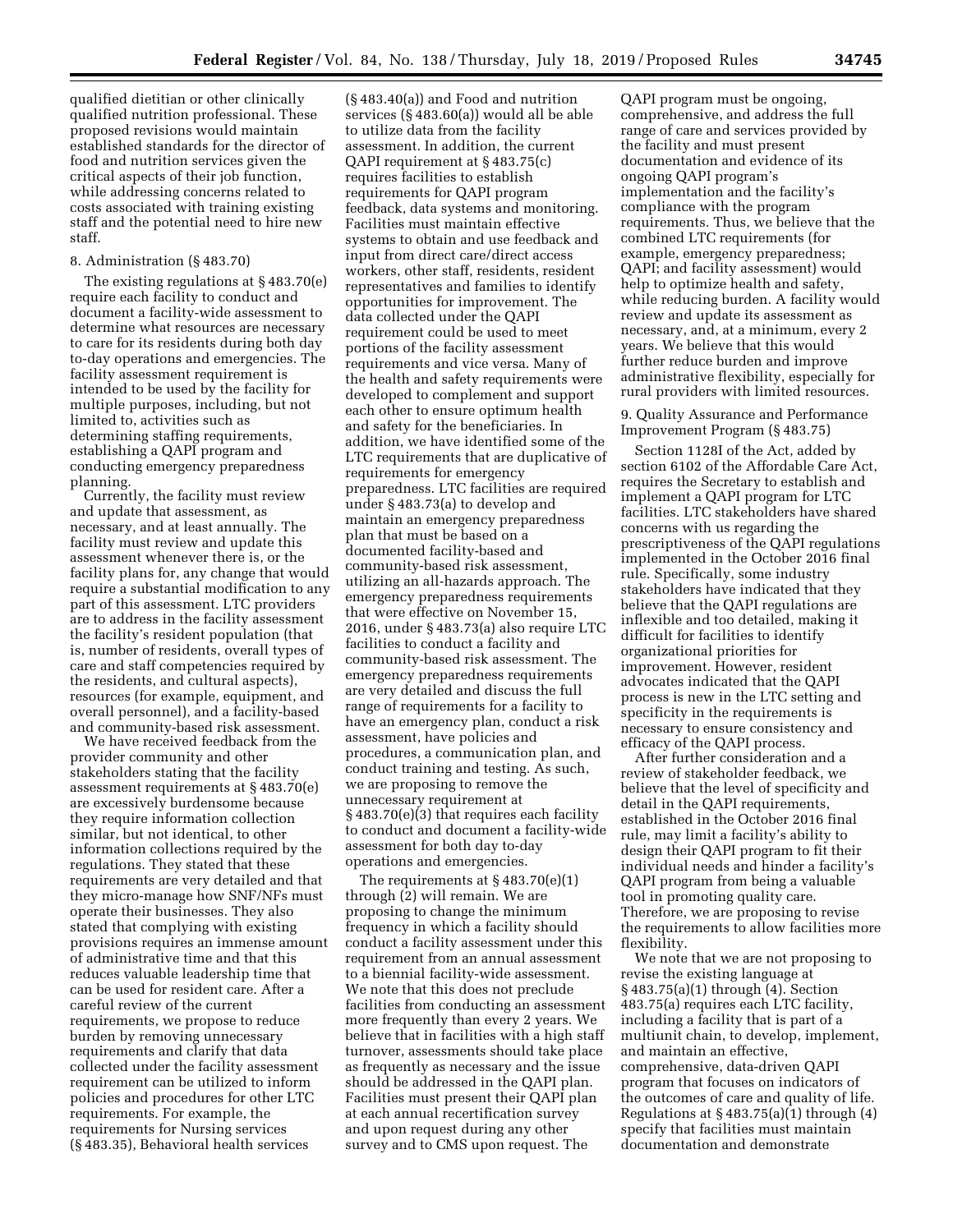evidence of its QAPI program; must present the initial QAPI plan to the State Survey Agency no later than 1 year following the promulgation of the October 2016 final rule (November 28, 2017); must present the QAPI plan at each annual recertification survey and upon request during any other survey and to CMS upon request, and lastly must present documentation and evidence of its ongoing QAPI program's implementation and the facility's compliance with the program requirements to a State Survey Agency, federal surveyor, or CMS upon request.

In response to the FY 2018 SNF PPS proposed rule comment solicitation, some commenters indicated that for a QAPI program to meet its true intent and be successful, QAPI-related documents should remain confidential in all surveys. Commenters indicated that they have concerns regarding how the QAPI documents will be used during facility surveys and one commenter noted that QAPI-based citations in recent surveys have been used as a ''gotcha'' citation instead of focusing on true quality outcomes. Commenters noted that requiring facilities to disclose their QAPI-related documents limits a facility's ability to identify and prioritize what they believe is important and instead requires them to monitor everything all the time.

We are retaining the existing requirements at § 483.75(a)(1) through (4) because we believe that these requirements are necessary for facilities to demonstrate compliance and to ensure that a facility's QAPI program is ongoing. As part of our certification and enforcement efforts, we have a responsibility to determine compliance through the use of evidence provided by facilities to support compliance decisions. Therefore, we note that to avoid the risk of facility noncompliance, facilities must be able to provide satisfactory evidence that demonstrates compliance with the requirements. Furthermore, we expect that any review of QAPI related documents would occur at the end of the survey, after completion of investigation into all other requirements to ensure that concerns are identified by the survey team independent of the QAPI document review. We encourage readers to refer to the interpretive guidelines for the October 2016 final rule for a full discussion regarding disclosure of information and good faith attempts (*[https://www.cms.gov/Regulations-and-](https://www.cms.gov/Regulations-and-Guidance/Guidance/Manuals/downloads/som107ap_pp_guidelines_ltcf.pdf)[Guidance/Guidance/Manuals/](https://www.cms.gov/Regulations-and-Guidance/Guidance/Manuals/downloads/som107ap_pp_guidelines_ltcf.pdf) [downloads/som107ap](https://www.cms.gov/Regulations-and-Guidance/Guidance/Manuals/downloads/som107ap_pp_guidelines_ltcf.pdf)*\_*pp*\_*guidelines*\_ *[ltcf.pdf](https://www.cms.gov/Regulations-and-Guidance/Guidance/Manuals/downloads/som107ap_pp_guidelines_ltcf.pdf)*).

We are proposing revisions to § 483.75(b), (c), and (d) that would remove the subparagraphs found in each section. Specifically, regulations at § 483.75(b) sets forth parameters for a facility's QAPI program design and scope. We propose to maintain only the introductory text at § 483.75(b), which requires that the QAPI program be ongoing, comprehensive, and address the full range of care and services provided by the facility, and to remove the detailed requirements at § 483.75(b)(1) through (4).

Regulations at  $\S$  483.75(c) set forth specific requirements for program feedback, data systems and monitoring. We propose to maintain only the introductory text at § 483.75(c), which requires that facilities establish and implement written policies and procedures for feedback, data collection systems, and monitoring, including adverse event monitoring, and remove the detailed requirements at § 483.75(c)(1) through (4).

Regulations at § 483.75(d) set forth specific requirements for program systematic analysis and systemic action. We propose to maintain  $\S 483.75(d)(1)$ , which requires facilities to take actions aimed at performance improvement and, after implementing those actions, measure its success, and track performance to ensure that improvements are realized and sustained, and remove the detailed requirements for policies at § 483.75(d)(2).

We believe that these proposed revisions recognize the diversity throughout LTC facilities and would reduce burden on facilities by allowing facilities greater flexibility in tailoring their QAPI programs to the specific needs of the facility. In addition, the proposed requirements for the QAPI program would be consistent with the QAPI requirements for other Medicare and Medicaid participating providers, such as hospitals and other major inpatient provider types.

#### 10. Infection Control (§ 483.80)

Section 483.80 requires LTC facilities to, among other things, establish and maintain an infection prevention and control program (IPCP) designed to provide a safe, sanitary, and comfortable environment and to help prevent the development and transmission of communicable diseases and infections. Each facility must conduct an annual review of its IPCP and update its program, as necessary (§ 483.80(f)).

Currently, each facility must designate one or more individual(s) as infection preventionists (IPs) who are responsible for the facility's IPCP. The IP must—(1) have primary professional training in nursing, medical technology, microbiology, epidemiology, or other related field; (2) be qualified by education, training, experience or certification; (3) work at least part-time at the facility; and, (4) have completed specialized training in infection prevention and control. The IP must also be a member of the facility's quality assessment and assurance committee.

Some commenters expressed concern about the burden to providers in complying with these requirements, especially the requirements regarding the IPs. However, we received feedback about how important the new requirements are to improving infection prevention and control in LTC facilities. Infection is the leading cause of morbidity and mortality among the 1.7 million residents of United States nursing homes. Between 1.6 and 3.8 million infections occur each year in these nursing homes, with almost 388,000 deaths attributed to these infections. Significant costs are associated with infections in nursing homes, with estimates ranging from \$673 million to \$2 billion. An average of 15 percent of nursing homes from 2000 to 2007 received a deficiency citation regarding the infection control requirements (''Nursing home deficiency citations for infection control,'' Am J Infect Control. 2011 May; 39(4): 263–9). Most of these citations were at the D level, which means that they were isolated cases but represented a potential to do more than minimal harm. The infection prevention and control requirements must recognize the serious risks from infectious organisms in LTC facilities without imposing excessive administrative burden on these facilities that will not provide any commensurate improvement in the quality of care provided to residents. Based upon these facts and the feedback we have received regarding the importance of the infection prevention and control requirements in the LTC facility requirements, we believe that the requirements in the 2016 final rule should be retained. However, we are proposing one change to these requirements.

We believe it is essential that the facility's IP(s) have sufficient time to devote to the IPCP to ensure that he or she can achieve the objectives set forth in the facility's IPCP. As set forth in § 483.80(a)(1), the facility must use the facility assessment conducted according to § 483.70(e) in developing its IPCP. Thus, the time necessary for an IP to devote to the facility's IPCP will vary between facilities. Currently, § 483.80(B)(3) requires the IP to work at least part-time at the facility. Part-time could be interpreted in various ways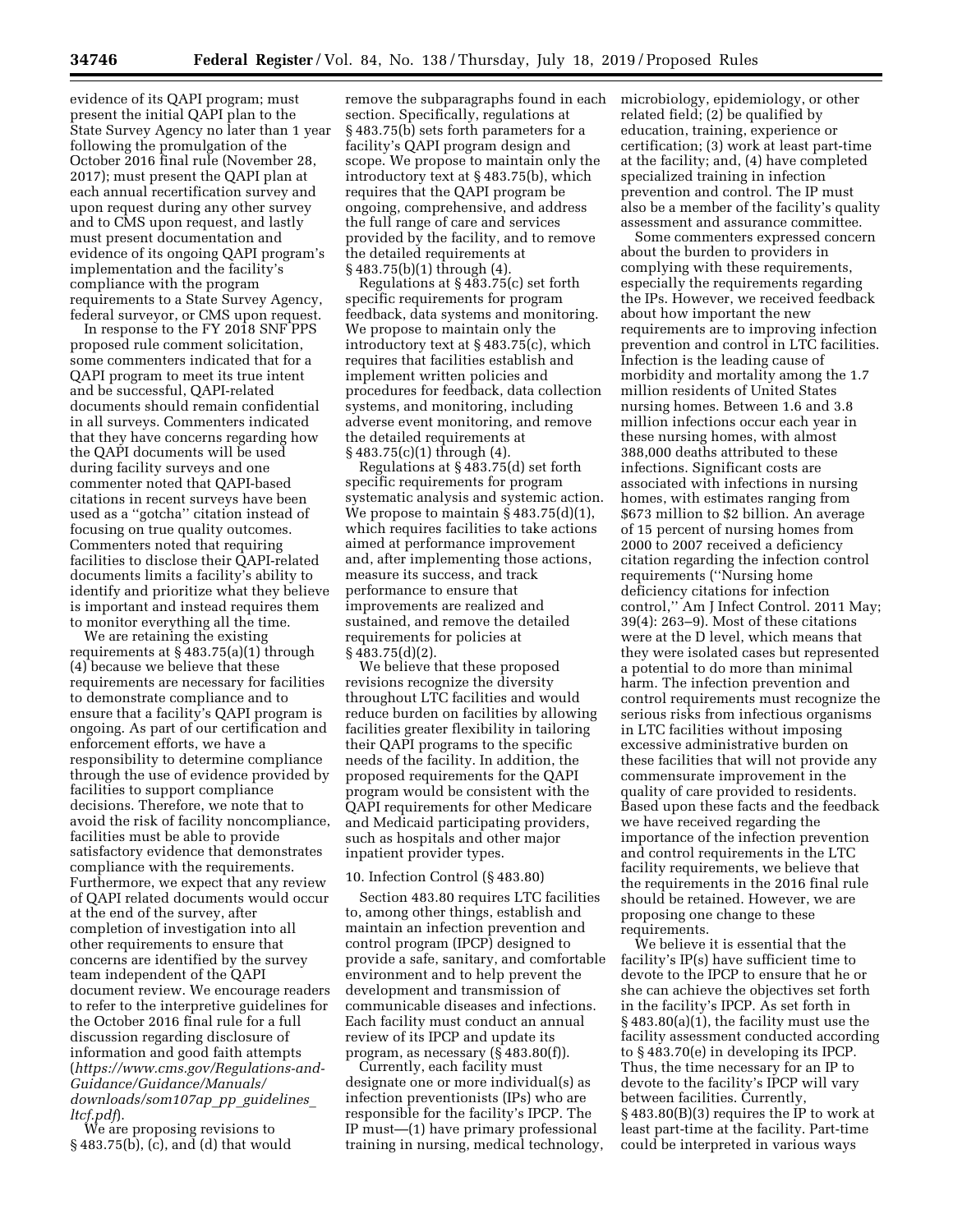and could result in confusion. In addition, depending upon the facility's IPCP, IPs might need to devote only a few hours to the IPCP or it might take one or more IPs full-time. Therefore, we are proposing to remove the requirement that the IP work at the facility ''at least part-time'' and insert that the IP must have sufficient time at the facility to meet the objective's set forth in the facility's IPCP. We believe this is an appropriate standard. However, we are also concerned that there could be a substantial variance in how LTC facilities interpret this requirement. Therefore, we are soliciting comments on how should it be determined that the IP has sufficient time to devote to the IPCP to ensure that he or she can achieve the objectives set forth in the facility's IPCP. Please be specific.

11. Compliance and Ethics Program (§ 483.85)

Section 483.85(d)(1)—Additional required components for operating organizations with five or more facilities; 483.85(e)—Annual review; Compliance and ethics—§ 483.95(f)(2).

Section 1128I of the Act requires the operating organizations for SNFs and NFs to have in operation a compliance and ethics program that is effective in preventing and detecting criminal, civil, and administrative violations under the Act and in promoting quality of care consistent with regulations developed by the Secretary. In the final rule published on October 4, 2016, we finalized this requirement along with additional training and personnel requirement that were not expressly required in the statute. However, after a review of these requirements, we are proposing to reduce a majority of the burden currently required under the compliance and ethics program that are not required in the statute because we believe that the SNF and NF CoPs would have the appropriate safety and quality standards to support the compliance and ethics requirements with the proposed changes. Thus we propose to remove the following requirements:

• We propose to remove the requirement that each facility designate a compliance officer and a designated compliance liaison for operating organizations with five or more facilities. Instead, we would propose that such organizations develop a compliance and ethics program that is appropriate for the complexity of the organization and its facilities and that each facility assign a specific individual within the high-level personnel of the

operating organization with the overall responsibility to oversee compliance.

• Based on feedback from the industry and stakeholders that the frequency requirement is overly burdensome, we propose to remove the annual review requirement and propose that each organization undertake a periodic assessment of its compliance program to identify any necessary changes. This proposed change would conform to the statutory requirement.

• We propose to eliminate the requirement for a ''compliance and ethics program contact person'' to which individuals may report suspected violations. However, we maintain that is important for individuals to report suspected violations, we will not specify the staff person for this task. Facilities must have a process to accomplish this and we don't want to dictate who they should hire to comply with this requirement. We will maintain the requirement that facilities should have an alternate method of reporting suspected violations anonymously. We would expect the facility to have sufficient resources and designate an individual that would have the appropriate authority to assure compliance with the requirements.

• We propose that the operating organization for each facility develop, implement, and maintain an effective compliance and ethics program that contains, at a minimum, established written compliance and ethics standards, policies, and procedures that are reasonably capable of reducing the prospect of criminal, civil, and administrative violations under the Act.

We also propose that specific highlevel personnel of the operating organization be assigned the overall responsibility to oversee compliance with the operating organization's compliance and ethics program's standards, policies, and procedures. We propose to remove the statement in the regulation at § 483.85(c)(2) that states ''such as, but not limited to, the chief executive officer (CEO), members of the board of directors, or directors of major divisions in the operating organization could be assigned to oversee compliance.'' We are proposing to remove this prescriptive language and would, instead, hold facilities responsible for the effective operation of its program. For additional guidance, we note that the Department of Health and Human Services' Office of the Inspector General (OIG) has issued industryspecific guidance documents in the March 16, 2000 **Federal Register** (65 FR 14289) entitled ''Publication Of The OIG Compliance Program Guidance For Nursing Facilities'', and in the

September 30, 2008 **Federal Register** (73 FR 56832) ''OIG Supplemental Compliance Program Guidance For Nursing Facilities.'' The guidance reiterates the basic elements of a compliance and ethics program. It should be the responsibility of the facility to designate an appropriate person to be responsible for all aspects of the compliance and ethics program.

We would expect that the facility would give designated individuals sufficient resources and authority to reasonably assure compliance with the program's standards, policies, and procedures. The facility should not delegate substantial discretionary authority to individuals whom the operating organization knows (or should have known through the exercise of due diligence) had a propensity to engage in criminal, civil, and administrative violations under the Act.

We propose that the facility effectively communicate the standards, policies, and procedures in the operating organization's compliance and ethics program to the operating organization's entire staff; individuals providing services under a contractual arrangement; and volunteers, consistent with the volunteers' expected roles. Requirements would include, but are not limited to, mandatory participation in training as set forth in § 483.95(f) or orientation programs, or disseminating information that explains in a practical manner what is required under the program. Also, the facility should take reasonable steps to achieve compliance with the program's standards, policies, and procedures. Such steps would include, but not be limited to, utilizing monitoring and auditing systems reasonably designed to detect criminal, civil, and administrative violations under the Act by any of the operating organization's staff, individuals providing services under a contractual arrangement, or volunteers, having in place and publicizing a reporting system whereby any of these individuals could report violations by others within the operating organization without fear of retribution.

The compliance and ethics program contact identified in the operating organization's compliance and ethics program would be required to ensure consistent enforcement of the operating organization's standards, policies, and procedures through appropriate disciplinary mechanisms, including, as appropriate, discipline of individuals responsible for the failure to detect and report a violation.

After a violation is detected, the operating organization would have to ensure that all reasonable steps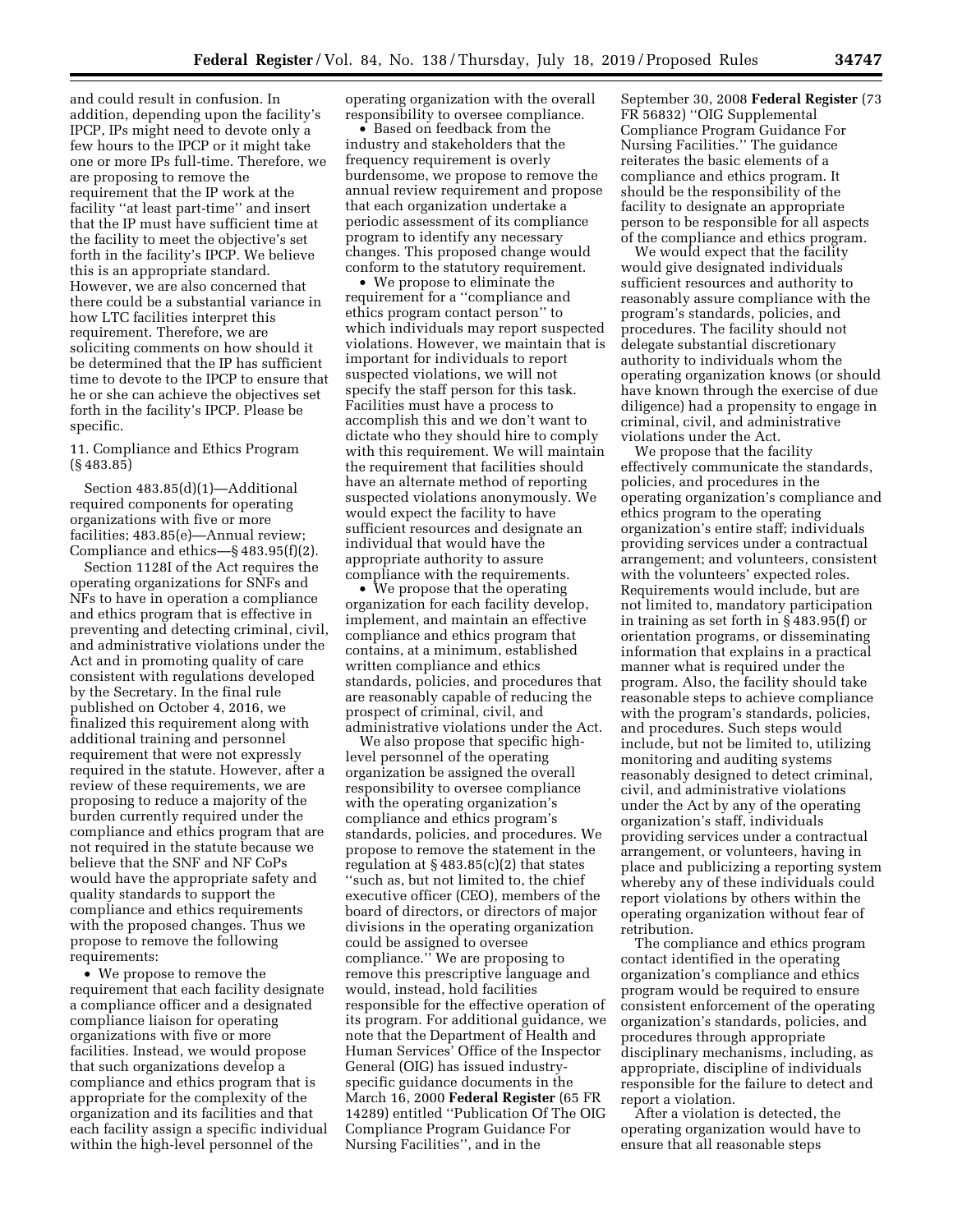identified in its program were taken to respond appropriately to the violation and to prevent further similar violations, including any necessary modification to the operating organization's program to prevent and detect criminal, civil, and

administrative violations under the Act. In addition to the listed requirements, operating organizations that operate five or more facilities and facilities with corporate level management of multiunit nursing home chains would have to:

• Have a more formal program that included established written policies defining the standards and procedures to be followed by its employees.

• Develop a compliance and ethics program that was appropriate for the complexity of the operating organization and its facilities.

We are proposing to revise § 483.85(e) to require the operating organization for each facility to periodically review and revise its compliance program to identify necessary changes within the organization and its facilities.

12. Physical Environment (§ 483.90)

#### a. Life Safety Code

On May 4, 2016, we published a final rule, ''Medicare and Medicaid; Fire Safety Requirements for Certain Health Care Facilities,'' adopting the 2012 edition of the National Fire Protection Association (NFPA) 101 (81 FR 26871), also known as the Life Safety Code (LSC). One of the mandatory references in the LSC is NFPA 101A, Guide on Alternative Approaches to Life Safety, also known as the Fire Safety Equivalency System (FSES). On December 16, 2016, CMS issued a survey & certification memo (S & C 17– 15–LSC) updating to the newer edition of the NFPA 101A FSES. However,

when we updated to the newer FSES that is part of the recently adopted 2012 LSC, some LTC facilities that utilized the FSES in order to determine compliance with the containment, extinguishment and people movement requirements of the LSC were no longer able to achieve a passing score, on the FSES, because of the change in scoring. When adopting the 2012 edition of the LSC and its FSES scoring values we did not anticipate this outcome. Additionally, during the public comment period for the proposed rule (79 FR 21551) we did not receive any public comments to indicate that this would be problematic for certain LTC facilities. Some existing LTC facilities were previously built with wood frame or unprotected steel construction with less than 2 hours of fire rated protection and are 3 or more stories in height. These facilities are fully sprinklered in order to meet both the LTC regulations at § 483.90(a)(6), and the LSC requirements. However, in order to score high enough to meet the FSES standards that are part of the 2012 edition of the LSC, these particular facilities would have to improve their construction type to one that is at least 2 hours of fire rated protection. Changing the construction type from being less than 2 hours of fire rated protection to being at least 2 hours of fire rated protection is extremely burdensome because such construction would completely disrupt the operation of the facility for a substantial period of time. In addition to the quality of care impacts and the financial impacts of service disruptions upon affected facilities in the form of lost revenues of such service disruptions, the significant cost of completing such construction, which we estimate to be \$4.75 million per typical affected LTC facility, is

likely to result in some permanent facility closures. We believe this would create access to care problems for affected residents and their surrounding communities, in addition to financial hardships for facility owners and staff. In light of the fact that we were not aware of this problem ahead of time, we did not allow for a regulatory phase-in period. However, the S & C 17–15–LSC memo from December 16, 2016 does allow for facilities to have immediate relief by applying for a time-limited waiver of up to 5 years while we pursue a long-term solution. We believe that there is a need for regulatory relief.

In order to address this need, we propose to allow those existing LTC facilities (those that were Medicare or Medicaid certified before July 5, 2016) that have previously used the FSES to determine equivalent fire protection levels, to continue to use the 2001 FSES mandatory values when determining compliance for containment, extinguishment and people movement requirements. Allowing the use of the 2001 FSES scoring values would continue to provide the same amount of safety for residents and staff as has been provided since we began implementing the 2001 FSES in 2003. This would allow existing LTC facilities that previously met the FSES requirements to continue to do so without incurring great expense to change construction type. Based on a review by the states and regional offices, we estimate that there are 50 existing LTC facilities that would no longer be able to achieve a passing score on the new FSES requirements. This is an estimate based on feedback from facilities, states, and CMS Regional Offices. We are proposing to use the following mandatory scoring values:

# **Table 1. Proposed Mandatory Values—Nursing Homes**

|                         | Containment |        | Extinguishment |        | People Movement |        |
|-------------------------|-------------|--------|----------------|--------|-----------------|--------|
|                         |             | 'Sa)   | (Sb)           |        | $(S_{\rm C})$   |        |
| Zone Location           | New         | Exist. | New            | Exist. | New             | Exist. |
| $1st$ story             |             |        | $15(12)^{*}$   |        | $8(5)^{*}$      |        |
| $2nd$ or $3rd$ story ** |             |        | $17(14)^*$     |        | 10(7)           |        |
| $4th$ story or higher   |             |        | $19(16)^*$     |        | $11(8)^{3}$     |        |

\* Use () in zones that do not contain patient sleeping rooms.

We would set out this table at § 483.90(a)(1)(iii).

b. Resident Rooms and Bathrooms

The physical environment of a nursing facility is integral to the

resident's health and safety. Therefore, the facility must be designed, constructed, equipped, and maintained to protect the health and safety of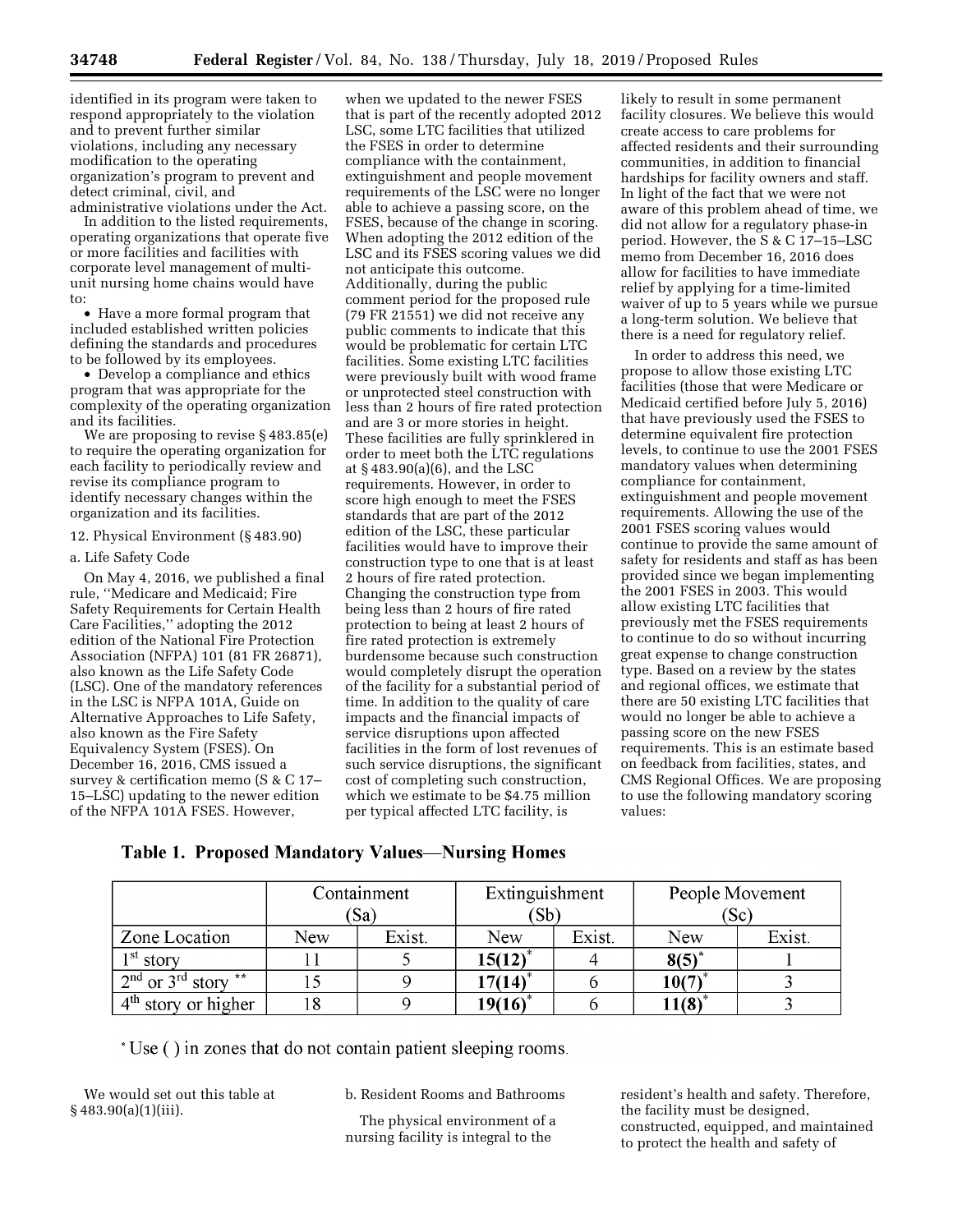residents, personnel, and the public. The October 2016 final rule implemented new physical environment requirements at § 483.90 related to space and accommodations within facilities. Specifically, regulations at  $§$  483.90 $(e)(1)(i)$  require newly constructed, re-constructed, or facilities first certified after November 28, 2016 (the effective of Phase One of the October 2016 final rule) to accommodate no more than two residents in a bedroom. Regulations at § 483.90(f) require newly constructed and facilities first certified after November 28, 2016 to equip each resident room with its own bathroom that has a commode and sink.

The October 2016 final rule responded to commenters' concerns that the proposed rule was too burdensome; however, industry stakeholders have continued to share concerns regarding the burden associated with these requirements, specifically noting that the requirements discourage building, remodeling, upgrading, and the purchasing of facilities. We recognize these concerns and unintended consequences. However, we continue to believe that the finalized physical environment requirements address valid health and safety concerns. Specifically, we believe that more than two residents to a room not only infringes on a resident's privacy and dignity, but also creates issues related to infection control and resident safety. Likewise, we believe that rooms without bathrooms increase risks related to falls, quality of care, and infection control.

Therefore, we are not proposing to entirely remove these requirements. We are proposing to revise § 483.90(e)(1)(i) regarding the number of residents per room and § 483.90(f) regarding bathroom facilities, to apply only to newly constructed facilities and newly certified facilities that have never previously been a long-term care facility. We believe that these revisions would reduce burden by removing any unintended disincentives to purchase or upgrade existing facilities, while ensuring that any new facilities (either newly constructed or converted into a nursing home) are properly equipped to accommodate residents in a reasonable and safe manner. However, we note that when purchasing or updating facilities, this may create an opportune time to update facility rooms and bathrooms in an effort to address infection risks and quality of life concerns. For example, when providing care for residents during a norovirus outbreak, having sinks in resident rooms would allow staff easier access to wash their hands and conduct effective infection

prevention and control practices to avoid further contamination. Therefore, we are soliciting comments as to whether it would be appropriate to sunset the exception we propose to provide for buildings that were previously long-term care facilities. If so, what would be a reasonable time frame for sunsetting this exemption to balance the needs of residents for privacy, quality of life, and infection prevention and the desire to maintain access to facilities and avoid the unintended consequences discussed previously.

#### 13. Technical Corrections

Admission, Transfer, and Discharge Rights § 483.15

Section 483.15 includes an incorrect cross-reference. Specifically, § 483.15(c)(1)(ii) includes an incorrect cross-reference to § 431.220(a)(3). We propose to revise  $\S 483.15(c)(1)(ii)$  to correct the cross reference by replacing ''§ 431.220(a)(3)'' with ''§ 431.220(a)(2)''.

#### Nursing Services § 483.35

Section 483.35 includes incorrect cross-references. Specifically, § 483.35(a)(2) and § 483.35(e)(4) include incorrect cross-references to paragraph (c) of this section. In addition, § 483.35(f)(2) includes an incorrect cross-reference to paragraph (d)(1) of this section. We propose to revise § 483.35 to correct the cross references by replacing ''paragraph (c)'' with "paragraph  $(e)$ " in § 483.35(a)(2) and (e)(4) and replacing ''paragraph (d)(1)'' with "paragraph  $(f)(1)$ " in § 483.35 $(f)(2)$ .

#### Physical Environment § 483.90(d)

On July 13, 2017, we issued a correcting amendment, ''Medicare and Medicaid Programs; Reform of Requirements for Long-Term Care Facilities'' (82 FR 32256) to correct technical and typographical errors identified in the October 4, 2016 final rule. This document inadvertently removed revisions made to § 483.90(d), which were finalized in the October 2016 final rule. Specifically, the October 2016 rule finalized requirements at § 483.90(d) (incorrectly labeled paragraph (c) in the October 2016 final rule) for facilities to—(1) provide sufficient space and equipment in dining, health services, recreation, living, and program areas to enable staff to provide residents with needed services as required by these standards and as identified in each resident's assessment and plan of care at § 483.90(d)(1)); (2) maintain all mechanical, electrical, and patient care equipment in safe operating condition at § 483.90(d)(2); and (3) conduct regular

inspection of all bed frames, mattresses, and bed rails, if any, as part of a regular maintenance program to identify areas of possible entrapment. When bed rails and mattresses are used and purchased separately from the bed frame, the facility must ensure that the bed rails, mattress, and bed frame are compatible at § 483.90(d)(3).

We discussed the revisions in § 483.90(d) in the October 2016 final rule, responded to public comments related to this issue, and concluded that we were finalizing the requirement (see 81 FR 68817). Therefore, we are proposing to correct the error in the Code of Federal Register to revise § 483.90(d)(1) and to add § 483.90(d)(3).

Diagnostic X Ray Tests, Diagnostic Laboratory Tests, and Other Diagnostic Tests: Condition (§ 410.32)

Section 410.32 includes an incorrect cross-reference to Part 483. Specifically, § 410.32(d)(1)(vii) includes an incorrect cross-reference to  $\S 483.75(k)(1)(i)$ . We propose to revise § 410.32(d)(1)(vii) to correct the cross reference by replacing ''§ 483.75(k)(1)(i)'' with ''§ 483.50(a)(1)(i)''.

# *B. Survey, Certification, and Enforcement Procedures*

1. Informal Dispute Resolution (IDR) (§ 488.331) and Independent Informal Dispute Resolution (§ 488.431)

To assess compliance with the LTC requirements, surveyors conduct onsite inspections (surveys) of facilities. In the survey process, surveyors directly observe the actual provision of care and services to residents and the effect or possible effects of that care to assess whether the care provided meets the assessed needs of individual residents.

Among the statutory enforcement remedies available to the Secretary and the states to address facility noncompliance are CMPs, authorized by sections 1819(h) and 1919(h) of the Act. CMPs may be imposed for each day or each instance of facility noncompliance, as well as for past instances of noncompliance even if a facility is in compliance at the time of the current survey. The regulations that govern the enforcement remedies authorized by the statute, were published in the **Federal Register** on November 10, 1994 (59 FR 56116).

Facilities that are dissatisfied with a certification of noncompliance have an informal opportunity, if they request it, to dispute cited deficiencies upon receipt of the official statement of deficiencies. For surveys conducted pursuant to section 1864 of the Act, this informal dispute resolution (IDR)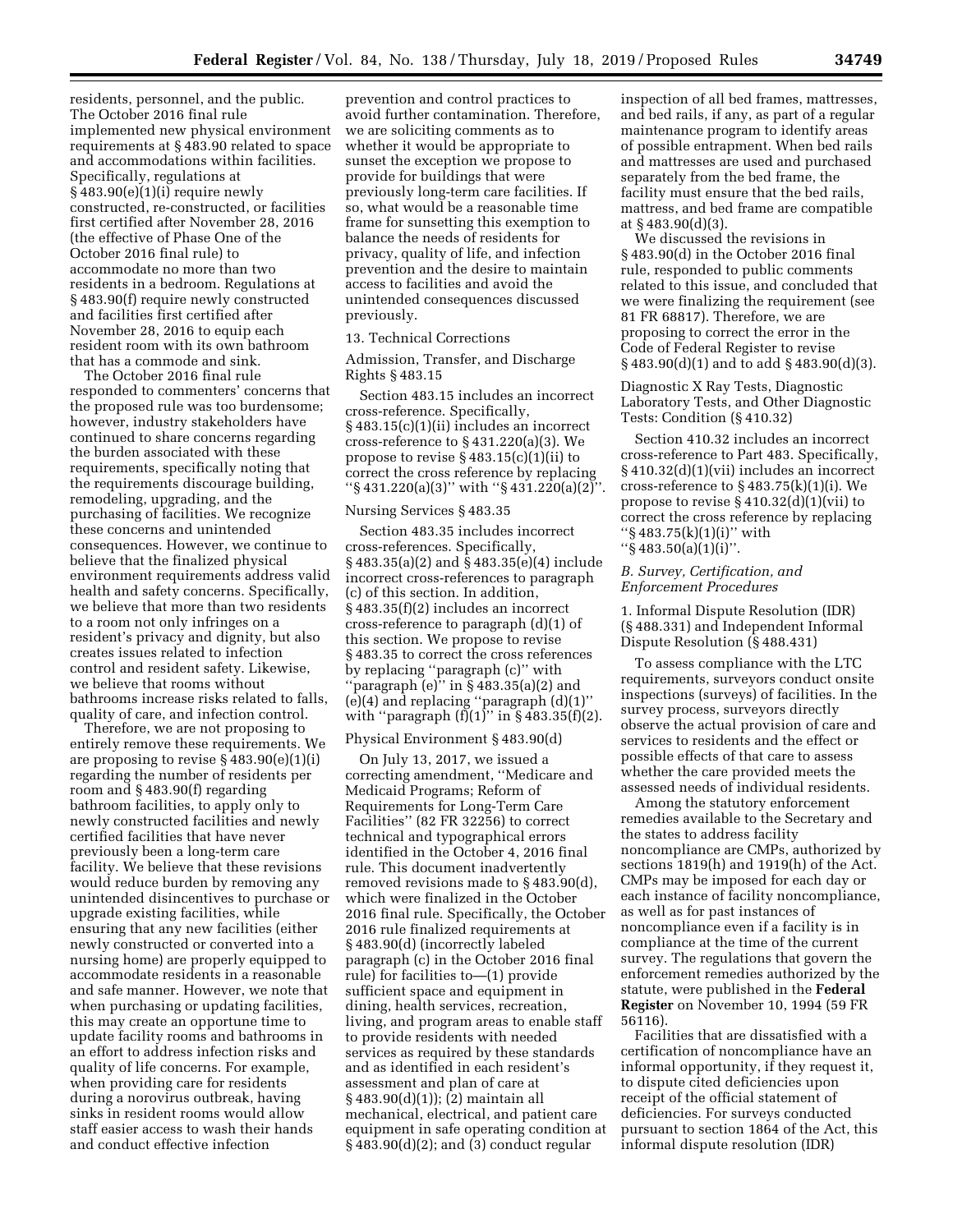process is provided by the state. The requirement for IDR is specified at § 488.331. Policy guidance in section 7212 of CMS's *State Operations Manual*  (Pub. 100–07) (SOM) specifies the mandatory elements that must be included in each State's IDR process. There is no specification for how long the IDR process should take to be completed. We are proposing to add language to specify that IDR would be completed within 60 days of the facility's request to dispute the survey findings if the request by the facility is timely. This is consistent with the time frame for the completion of an Independent IDR.

NFs and dually-participating SNF/ NFs are provided the opportunity to request and participate in an Independent IDR if CMS imposes CMPs against the facility. The requirement for Independent IDR is specified at § 488.331. Policy guidance in section 7213 of CMS's SOM specifies the mandatory elements that must be included in each State's Independent IDR process. Current guidance in the SOM at 7212.3 and 7213.9 specify that the results of a survey should not be uploaded to the Certification and Survey Provider Enhanced Reports (CASPER) system before the resolution of the IDR or the Independent IDR. We are proposing to add this language in regulation as we have been made aware that these instructions are not always being followed; and entering the survey results before the dispute processes have been completed may negatively affect a facility's Five Star quality rating on Nursing Home Compare.

Current guidance in the SOM at 7213.6 specifies the qualifications of an approved Independent IDR reviewer (entity or person). One of the qualifications is a specific understanding of Medicare and Medicaid program requirements. While this is specified in regulation regarding an independent entity, it is not specified in the example given of a component of an umbrella State agency that is separate from the SA. In order to clarify that this is indeed a requirement for the component, we are proposing to add language to the regulation.

*Note:* State health agencies are either independent agencies or a unit of a larger agency, often referred to as an umbrella agency.

Finally, as outlined in current subregulatory guidance when an outside entity conducts the Independent IDR process based on the results of a stateconducted or federally-conducted survey, the results serve only as a recommendation of noncompliance or compliance to the State or CMS. If the

State or CMS disagrees with the Independent IDR recommendation, the written record provided to the facility will contain the result of each deficiency challenged and a summary of the rationale for that result so that the facility understands the Independent IDR panel's recommendation and why the State or CMS do not agree with that recommendation.

Current SOM guidance provides instruction regarding what should be provided to the facilities as part of the written record but CMS has been made aware that the facility is sometimes only receiving the final decision and no rationale is included for the decision, which leads to confusion as to why an Independent IDR recommendation is not followed. We are proposing to add this language in regulation to strengthen this requirement.

Based on stakeholder input, we propose that additional language be added to the CMS enforcement regulations at § 488.331 and § 488.431 to clarify and strengthen regulations and provide more specific requirements to states and CMS regarding both the IDR process and the Independent IDR processes. We would—(1) specify that an IDR process must be completed within the same timeframe that we specify for the Independent IDR process; (2) provide states with more specific instructions on when the results of a survey should be transferred for inclusion in the national reporting system; (3) clarify the knowledge required by an approved independent entity; and (4) specify that the final result of an Independent IDR (including the rationale behind the decision) must be relayed to a facility by either the state or CMS in writing. We discuss these proposed revisions and invite public comment on the proposed changes.

We proposed to revise § 488.331(b)(1) by adding new language to specify that the IDR process shall be completed within 60 days of the facility's request to dispute the survey findings if the request by the facility is timely. In order to reduce confusion and ensure consistency between the IDR and Independent IDR processes, we are requiring the same time frame for completion for both processes. In the case where a CMP is imposed, facilities disputing the survey results are still required to pay the CMP and it is held in an escrow account until a final administrative decision has been made. Specifying the time frame for the completion of the IDR process will potentially reduce burden on facilities who will have the money returned to them sooner when they are successful in their appeal.

At proposed § 488.331(b)(2), we propose to add specific instructions to states explaining when survey results should be uploaded into the CASPER system. These survey results are used to calculate a facility's Five-Star quality rating on the Nursing Home Compare website and are not to be uploaded into CASPER before the resolution of the IDR or Independent IDR processes. This specification will provide consistency to the upload process and prevent survey results from being uploaded prior to completion of the dispute process. Recognizing that the public as well as other organizations, use Nursing Home Compare to assist in decision-making about residing or contracting with a specific facility, this will reduce burden on providers by ensuring that the CMS website contains accurate survey information that includes any postsurvey review through the IDR or Independent IDR process. It would also reduce burden on states by minimizing the amount of corrections and changes to data that would need to be made if information were uploaded prematurely.

At § 488.431(a)(2), we propose to add new language to specify that the facility must receive written notification of the results of the Independent IDR, including the rationale for the final decision. The rationale must be provided by CMS or the states depending upon who made the final determination. Although SOM guidance instructs states and CMS to send written notification of the Independent IDR recommendation to the facility, there may be times when the state or CMS disagrees with the Independent IDR entity's recommendation and it is not accepted as the final decision. In this case, the rationale for the disagreement must be documented by CMS or the state as part of their normal process and provided to the facility to ensure clarity in why a final decision was made that differs from the Independent IDR's recommendation. This would reduce burden on facilities as, adding this to regulation, they would be made aware of the availability of this information and would not have to spend time trying to figure out the process for requesting an explanation of the final decision.

At  $§$  488.431(a)(4)(i), we propose to add language to clarify that, in order to be approved to conduct an Independent IDR, a component of an umbrella state agency must have a specific understanding of Medicare and Medicaid program requirements. Although this information is provided in guidance, including it in regulation will strengthen this provision. In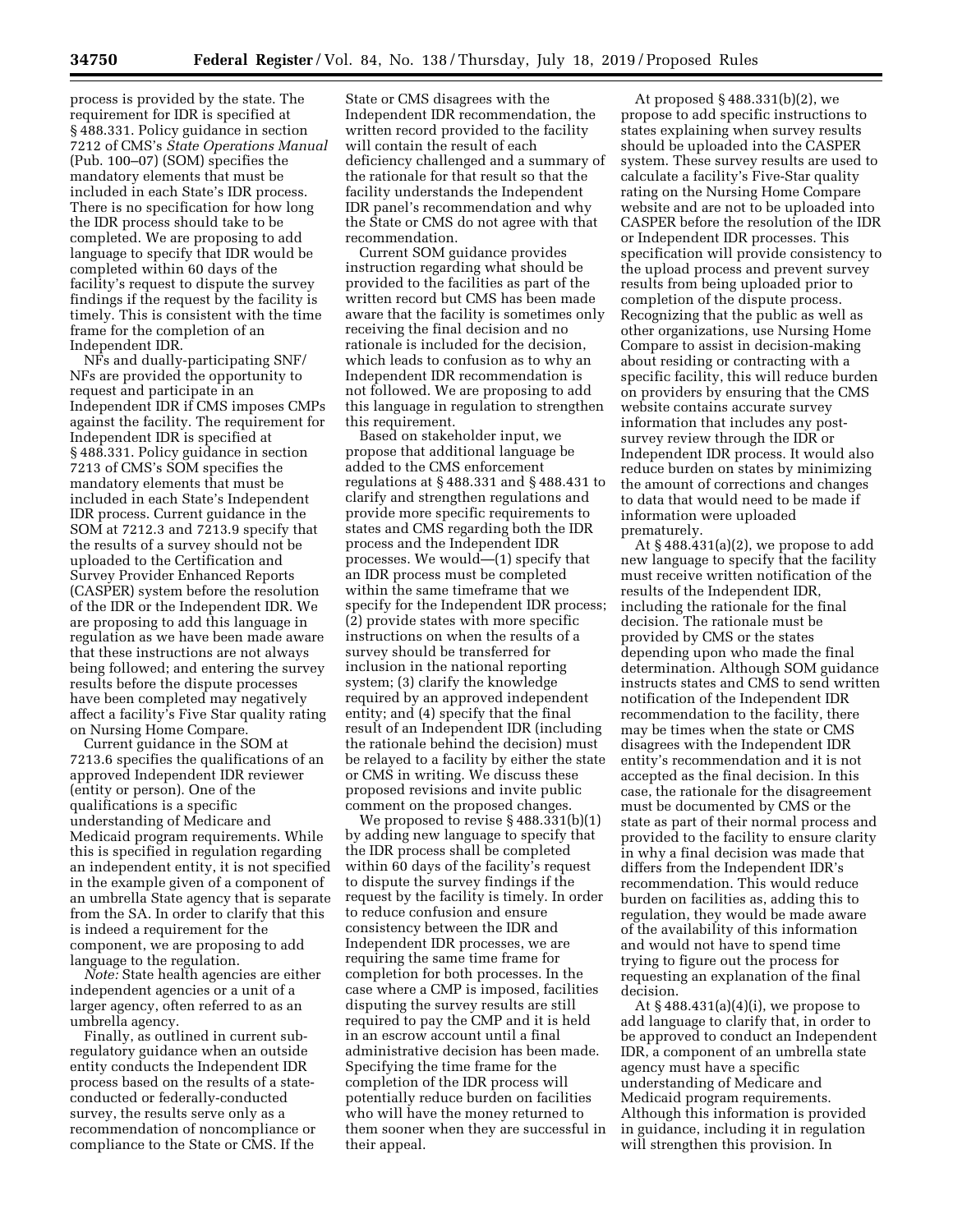addition, it will reduce burden by decreasing the possibility of providers having to dispute the qualifications of the entity chosen to conduct the Independent IDR process and/or its recommendations.

2. Civil Money Penalties: Waiver of Hearing, Reduction of Penalty Amount (§ 488.436)

Requirements at § 488.436 regarding the option for a facility to waive hearing rights and receive a 35 percent reduction in the amount of CMPs owed were first adopted in a 1994 final rule (59 FR 56116–01), with minor corrections to the text in 1997 (62 FR 44221). Over the years, we have observed that most facilities facing CMPs do not request a hearing to appeal the survey findings of noncompliance on which their CMPs are based. In CY 2016, 81 percent of LTC facilities submitted a written waiver of the hearing and an additional 15 percent of facilities failed to submit a waiver although they did not contest the penalty and its basis. Only 4 percent of facilities availed themselves of the full hearing process. Therefore, based on our experience with LTC facilities facing CMPs and the input provided by CMS Regional Offices who impose and collect CMPs, we propose to revise these requirements at § 488.436 by creating a constructive waiver process that would produce the same, or better, results for less money and effort.

Specifically, we propose to revise the current express waiver process to one that seamlessly flows to a constructive waiver and retains the accompanying 35 percent penalty reduction. This would result in lower costs for most LTC facilities facing CMPs and would

streamline and reduce the administrative burden for all stakeholders.

We propose to amend the language at § 488.436(a), by eliminating the requirement to file a written waiver and create in its place a constructive waiver process that would operate by default when CMS has not received a timely request for a hearing. Facilities that wish to request a hearing would continue to follow all other appeals process requirements, including those at § 498.40, as currently referenced in part 488 at § 488.431(d).

We propose language at § 488.436(a) stating that a facility is deemed to have waived its rights to a hearing if the time period for requesting a hearing has expired and CMS has not received a timely request for a hearing. For the 81 percent of LTC facilities that submit a written hearing waiver and receive a 35 percent reduction in the amount of their CMPs, these facilities must then pay the amount due (minus the 35 percent reduction). We have observed that many facilities submitting a request for a waiver of hearing wait until close to the end of the 60-day timeframe within which a waiver must be submitted, thus delaying the ultimate due date of the CMP amount. For these reasons, we believe the constructive waiver process would meet the needs of most facilities facing CMPs.

We believe that other circumstances can be addressed under § 488.444, whereby CMS has authority to settle CMP cases at any time prior to a final administrative decision for Medicareonly SNFs, state-operated facilities, or other facilities for which CMS' enforcement action prevails, in accordance with § 488.30. We believe

that eliminating the current requirements at § 488.436 for a written waiver will not negatively impact facilities, and as such, we especially welcome comments from the public addressing any potential circumstances in which facilities' needs could best be met or only be met by the use of an express, written waiver.

In addition to the changes to § 488.436(a), we propose corresponding changes to § 488.432 and § 488.442 which now reference only the written waiver process. Finally, we note that the current requirements at § 488.436(b) would remain unchanged.

3. Phase 3 Implementation of Overlapping Regulatory Provision

The revised LTC requirements for participation are being implemented in three phases. Phases 1 and 2 were implemented in November of 2016 and 2017 respectively. Phase 3 includes additional regulatory provisions that are scheduled to be implemented on November 28, 2019. Each phase requires a significant level of activities, including interpretive guidance drafting and publication, provider education, software development, and surveyor training.

Of the Phase 3 provisions, this regulation proposes revisions that, if finalized, would have an impact on provisions that fall into three primary areas—(1) designation and training of the infection preventionist (§ 483.80), Quality Assurance and Performance Improvement (QAPI) (§ 483.75), and compliance and ethics program (§ 483.85). We list the specific regulatory citations in table 2 that follows.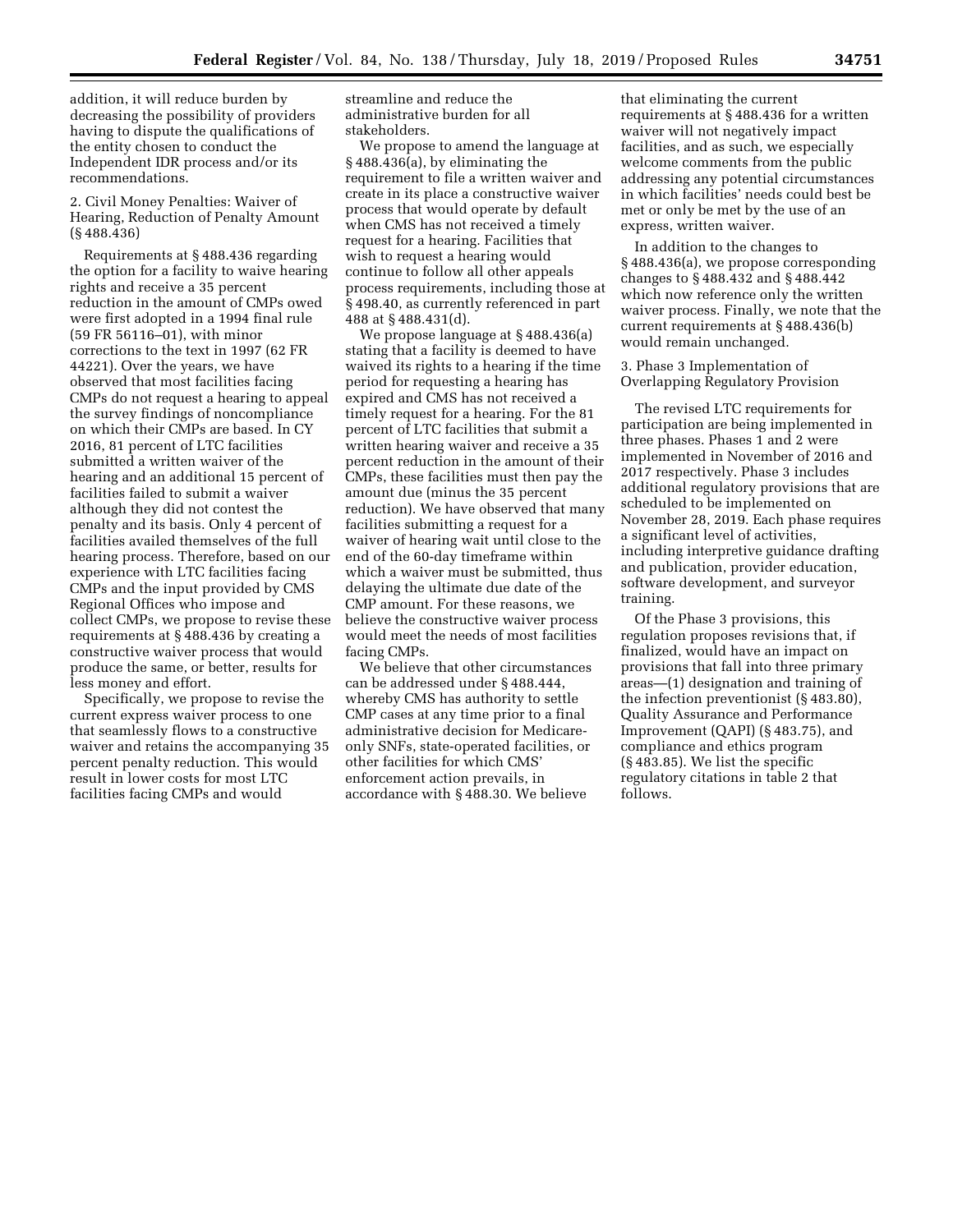# Table 2. Impacted Phase 3 Regulatory Provisions

| <b>Current CFR</b>      |                                                   |  |  |  |
|-------------------------|---------------------------------------------------|--|--|--|
| <b>Citation</b>         | <b>Subject</b>                                    |  |  |  |
| $483.75(a)(1)$ , (4),   | Quality Assurance and Performance Improvement     |  |  |  |
| $(b)(1)-(4)$            | Program Design and Scope                          |  |  |  |
| $(c)(1)-(4),$           | Program Feedback, Data Systems, and Monitoring    |  |  |  |
| $(d)(1)-(2),$           | Program Systematic Analysis and Systematic Action |  |  |  |
| $(e)(1)-(3),$           | Program Activities                                |  |  |  |
| $(f)(1)-(6)$ , and      | Governance and Leadership                         |  |  |  |
| (g)(1)(iv), (g)(2)(iii) | <b>Quality Assessment and Assurance</b>           |  |  |  |
|                         | <b>Infection Preventionist</b>                    |  |  |  |
| $483.80(b)(1)-(4),(c)$  | Qualifications/Specialized Training               |  |  |  |
| $483.85(a)-(e)$         | Compliance and Ethics Program                     |  |  |  |
| 483.95(d)               | <b>QAPI</b> Training                              |  |  |  |
| 483.95(f)(1)(2)         | Compliance and Ethics Training                    |  |  |  |

We are proposing to delay implementation of the above regulatory sections except for the requirements related to the Infection Preventionist at § 483.80(b)(1) through (4) and (c) and § 483.75(g)(1)(iv) (participation of Infection Preventionist on the quality assessment and assurance committee). We do not propose to delay the implementation of the infection preventionist requirements because the reduction in burden is related to the time required onsite. The requirements related to the infection preventionist's required training and role remain unchanged, and we therefore believe this requirement can be implemented as scheduled. For those requirements that we propose to delay implementation, we propose to implement them one year after the effective date of the finalization of this rule.

The purpose of this delay is to avoid unnecessary work, confusion and burden associated with implementing provisions that are proposed to be

changed in this rule. We understand potential concerns regarding further delaying the implementation of the QAPI and compliance and ethics requirements, as these provisions were required to be implemented by statute in 2012 and 2013 respectively. However, we believe that moving forward with implementing these provisions in November 2019, only to implement significant revisions to the provisions proposed in this rule, would create significant additional work and confusion for the nursing home community. In addition, this would create administrative burden to Regions and States in software changes and surveyor re-training.

# **III. Collection of Information Requirements**

Under the Paperwork Reduction Act of 1995, we are required to provide 60 day notice in the **Federal Register** and solicit public comment before a collection of information requirement is submitted to the Office of Management and Budget (OMB) for review and approval. In order to fairly evaluate whether an information collection should be approved by OMB, section 3506(c)(2)(A) of the Paperwork Reduction Act of 1995 requires that we solicit comment on the following issues:

• The need for the information collection and its usefulness in carrying out the proper functions of our agency.

• The accuracy of our estimate of the information collection burden.

• The quality, utility, and clarity of the information to be collected.

• Recommendations to minimize the information collection burden on the affected public, including automated collection techniques.

In analyzing information collection costs, we rely heavily on wage and salary information. Unless otherwise indicated, we obtained all salary information from the May 2017 National Occupational Employment and Wage Estimates, United States by the Bureau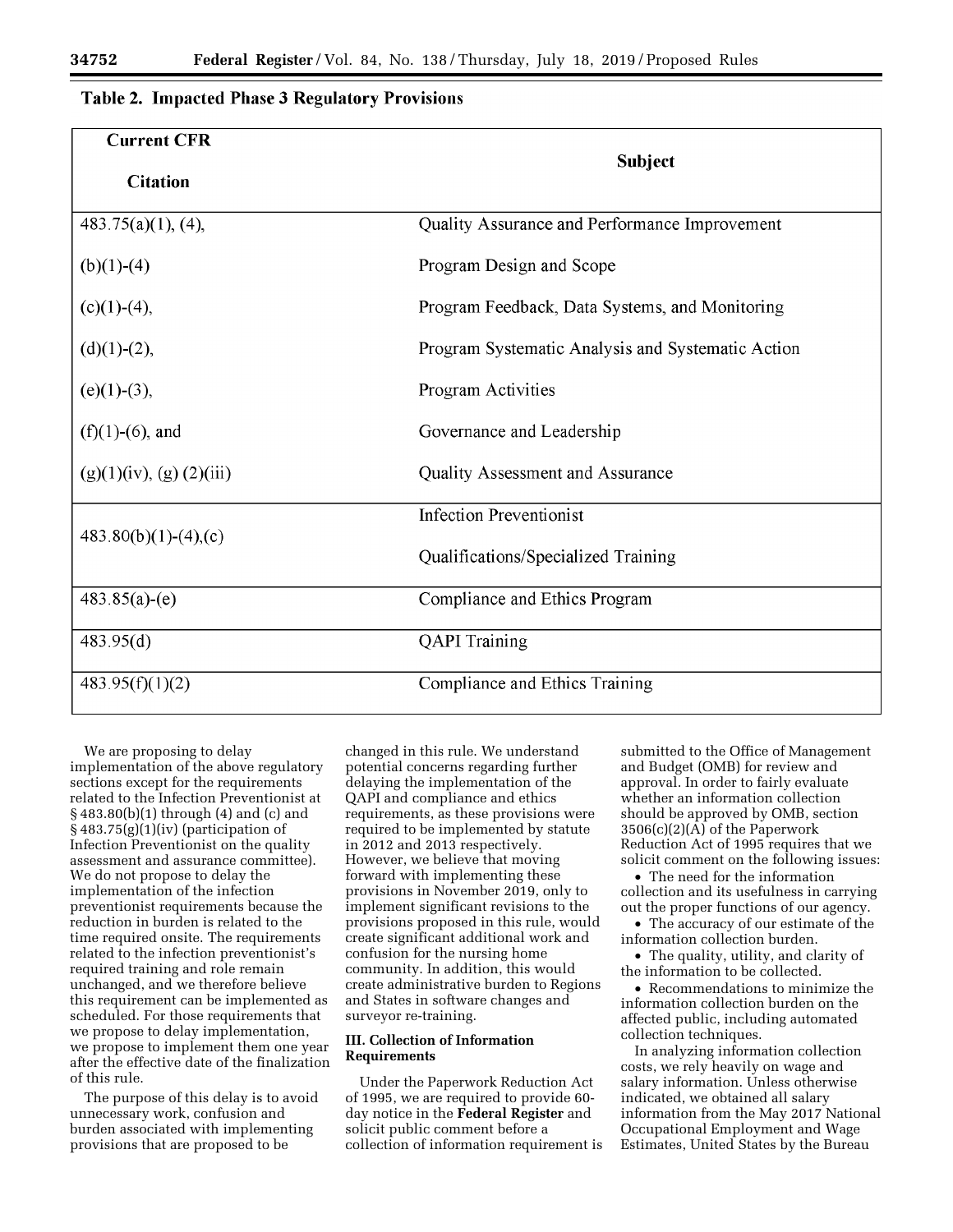of Labor Statistics (BLS) at *[https://](https://www.bls.gov/oes/current/oes_nat.htm) [www.bls.gov/oes/current/oes](https://www.bls.gov/oes/current/oes_nat.htm)*\_*nat.htm.*  Furthermore, where applicable, the wage information for each occupation were pulled from the BLS industry category ''nursing care facilities (skilled nursing facilities). Based on this information, we have calculated the estimated hourly rates in this proposed rule based upon the national mean salary for that particular position

increased by 100 percent to account for overhead costs and fringe benefits. The raw wage and salary data from the BLS do not include health, retirement, and other fringe benefits, or the rent, utilities, information technology, administrative, and other types of overhead costs supporting each employee. HHS department-wide guidance on preparation of regulatory and paperwork burden estimates states

that doubling salary costs is a good approximation to these overhead and fringe benefit costs.

The table that follows presents the BLS occupation code and title, the associated LTC facility staff position in this regulation, the estimated average hourly wage, and the adjusted hourly wage (with a 100 percent markup of the salary to include fringe benefits and overhead costs).

# Table 3. Summary Information of Estimated Hourly Cost

|             | Occupation Code BLS Occupation<br><b>Title</b>                                | <b>Associated</b><br><b>Position Title in</b><br>this Regulation | <b>Mean</b><br><b>Hourly</b><br>Wage<br>(S/hour) | <b>Adjusted Hourly Wage</b><br>(with 100% markup for<br>fringe benefits $\&$<br>overhead)<br>(\$/hour) (rounded to<br>nearest dollar) |
|-------------|-------------------------------------------------------------------------------|------------------------------------------------------------------|--------------------------------------------------|---------------------------------------------------------------------------------------------------------------------------------------|
| 29-1141     | <b>Registered Nurses</b>                                                      | Registered Nurse                                                 | \$31.59                                          | \$63                                                                                                                                  |
| 29-2061     | Licensed Practical or<br><b>Vocational Nurse</b>                              | Licensed Nurse                                                   | \$22.61                                          | \$45                                                                                                                                  |
| $11-9111$   | Medical and Health<br>Services Managers                                       | Director of<br>Nursing                                           | \$44.59                                          | \$89                                                                                                                                  |
| 11-9111     | Medical and Health<br>Services Managers                                       | Administrator                                                    | \$44.59                                          | \$89                                                                                                                                  |
| 21-1022     | <b>Healthcare Social</b><br>Workers                                           | Social Worker                                                    | \$24.48                                          | \$48                                                                                                                                  |
| 43-9061     | Office Clerks, General                                                        | <b>Office Assistant</b>                                          | \$15.71                                          | \$31                                                                                                                                  |
| 29-1062     | Family and General<br>Practitioners                                           | Physician                                                        | \$95.54                                          | \$191                                                                                                                                 |
| 23-1011     | Lawyer                                                                        | Attorney                                                         | \$68.22                                          | \$136                                                                                                                                 |
| $31 - 1014$ | Nursing Assistant                                                             | Nurse Aide                                                       | \$13.20                                          | \$26                                                                                                                                  |
| 11-9051     | Food Service Manager                                                          | Director of Food<br>and Nutrition<br>Services                    | \$29.97                                          | \$60                                                                                                                                  |
| 29-1031     | Dietitian                                                                     | Dietitian                                                        | \$27.98                                          | \$56                                                                                                                                  |
| 37-1010     | First-line Supervisor<br>of Building and<br>Grounds and<br>Maintenance Worker | <b>Facility Manager</b>                                          | \$19.24                                          | \$38                                                                                                                                  |

This proposed rule does not impose any new information collection, recordkeeping or third-party disclosure requirements. However, this proposed rule would create certain savings related to information collection, recordkeeping or third-party disclosure requirements. While we detail all of the estimated savings of this proposed rule in the regulatory impact analysis, this section provides a brief summary of the

estimated savings associated with the information collection request (ICR) for LTC requirements (0938–1363) which will be sent to OMB for review. We are soliciting public comment on each of these issues for the following sections of this document that contain ICRs.

# *Requirements for Participation*

1. ICRs Regarding Resident Rights (§ 483.10)

We propose several revisions to the regulations at § 483.10(j) that require facilities to develop a grievance policy. Proposed revisions include removing duplicative requirements, clarifying that everyday feedback may not rise to the level of an official grievance, removing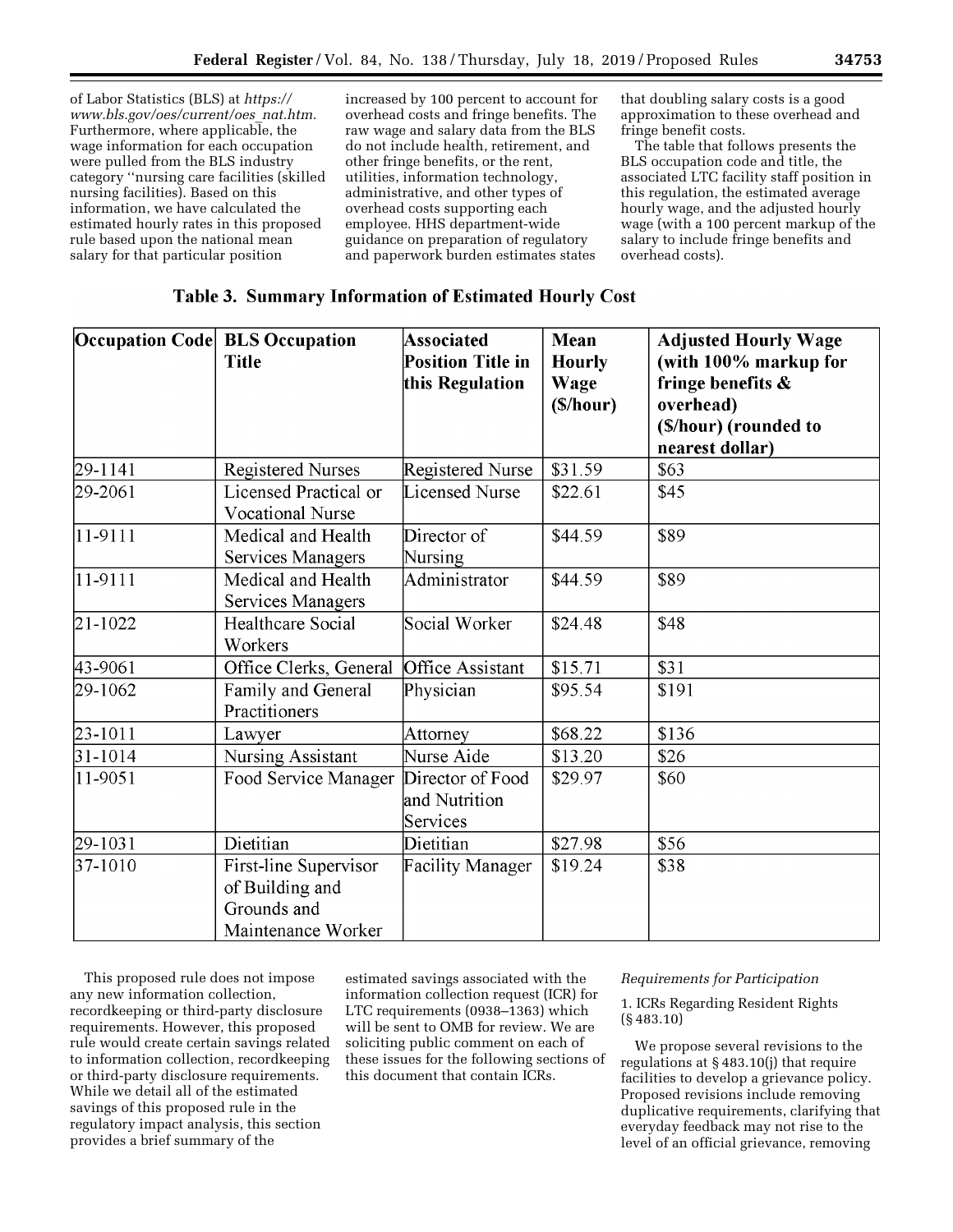the requirement for facilities to designate a grievance official, remove prescriptive requirements related to written grievance decisions, and reducing the requirement for facilities to retain evidence demonstrating the results of grievances from 3 years to 18 months. Based on these proposals, we believe that there may be minor information collection cost reductions for developing a grievance policy. However, we believe that the majority of the cost savings are included in the proposal to remove the requirement for the grievance official to oversee the grievance process. We discuss these cost savings in the Regulatory Impact Analysis section.

2. ICRs Regarding Freedom, Abuse, Neglect, and Exploitation (§ 483.12)

The proposed revisions to the reporting requirements for abuse provide flexibility around the timeframes for reporting, but do not eliminate any of the reporting requirements. Therefore, while we believe the proposed revisions address stakeholder concerns and provide flexibility, the proposed revisions will have negligible effects on information collection costs.

3. ICRs Regarding Admission, Transfer, and Discharge Rights (§ 483.15)

We propose to revise the requirement for facilities to send copies of transfer or discharge notices to the Office of the State Long-Term Care Ombudsman to apply specifically to involuntary transfers or discharges only. In the October 2016 final rule we indicated that this cost would apply primarily to residents who are involuntarily discharged from the facility and does not include residents who request the transfer or who are transferred on an emergency basis to an acute care facility. Based on these assumptions, we estimated that the requirement would apply to one third of all LTC facility residents resulting in a cost of \$1,340,936 related to make a copy of the notice, apply postage (if mailed), and the time of an office assistant to prepare and send the notice.

The proposed revisions would clearly establish the expectation that this requirement would apply to involuntary transfers or discharges only. Based on stakeholder comments, while we previously estimated that the requirement would apply to only one third of all LTC residents, many facilities have been sending the notice with all discharges and transfers rather than only involuntary discharges and transfers. Therefore, we estimate that the existing requirement applies to two

thirds of all residents resulting in an updated estimated cost of \$2,946,095 (\$.10 (cost to make a copy per notice) + \$.63 (cost for pre-stamped envelope based on USPS retail)  $+$  \$2.58 (5/60 of an office assistant \$31 hourly wage)  $\times$ 889,163 (2⁄3 of 1,333,745 LTC residents)). We estimate further that with the proposed revisions, this requirement would apply to one third of all LTC facility residents, resulting in an estimated cost of \$1,473,047 (\$.10 (cost to make a copy per notice) + \$.63 (cost for pre-stamped envelope based on USPS retail) +  $$2.58$  ( $\frac{5}{60}$  of an office assistant \$31 hourly wage)  $\times$  444,582 ( $\frac{1}{3}$ of 1,333,745 LTC residents)). Therefore, the cost savings to facilities would be the difference between sending notices related to all transfers and discharges versus involuntary transfers and discharges only, resulting in a total cost savings of  $$1,473,047$  (\$2,946,095 – \$1,473,047).

4. ICRs Regarding Nursing Services (§ 483.35)

The proposed revisions in this section are related to record retention. While we believe that reducing the timeframe for maintaining records will produce cost savings to facilities, there are no collection of information requirements associated with this proposed change because maintaining records in this instance is considered a usual and customary practice in accordance with the implementing of regulations of the PRA 5 CFR 1320.3(b)(2).

#### 5. ICRs Regarding Administration (§ 483.70(e))

LTC facilities are required to address in the facility assessment the facility's resident population (that is, number of residents, overall types of care and staff competencies required by the residents, and cultural aspects) and equipment. We estimate that it takes a facility 20 hours annually to conduct and document a facility-wide assessment. As stated previously, the facility must utilize information collected under the requirements stated under this section and the information collection required under §§ 483.35, 483.40(a), 483.60(a), and 483.75. We estimate that it requires an administrator 8 hours to collect and analyze data from throughout the facility; 6 hours for the director of nursing to collect and analyze staffing data; 2 hours for an office assistant to collect and document data; and 2 hours each for a facility manager and a physician to review and provide input. We are proposing to reduce burden on facilities by changing the annual facility assessment requirement to a biennial requirement. We estimate that the

burden would be reduced as follows: An administrator, at the hourly wage of \$89 an hour  $\times$  8 = \$712; director of nursing wage of \$89 an hour  $\times$  6 hours = \$534; office assistant wage of \$31 an hour  $\times$  2 hours =  $$62$ ; physician \$191 an hour  $\times$ 2 = \$382; facility manager \$38 an hour  $\times$  2 = \$76. The total cost per facility is \$1,766. We estimate a total burden reduction of 20 hours and \$27.6 million in a 2-year period (15,639 SNFs/NFs × \$1,770 per facility = \$27,618,474). Since this savings occurs biennially, the annual savings is one-half of this, or \$13,809,237.

6. ICRs Regarding Quality Assurance and Performance Improvement Program (§ 483.75)

Regulations at § 483.75 require facilities to develop, implement, and maintain an effective, comprehensive, data-driven QAPI program. The existing information collection assumes that it would take appropriately 56 burden hours for a facility to develop and document a QAPI program designed to monitor and evaluate performance of all services and programs of the facility. We maintain this assumption. Based on 2017 BLS data, the estimated cost to comply with the QAPI requirements is \$5,016 per facility (the facility administrator (30 hours  $\times$  \$89 = \$2,670); the director of nursing (10 hours  $\times$  \$89  $=$  \$890); a registered nurse (10 hours  $\times$  $$63 = $630$ ; a physician (4 hours  $\times $191$ = \$764); and an office assistant (2 hours  $\times$  \$31 = \$62). The total cost for 15,639 LTC facilities is an estimated \$78,445,224.

This rule proposes to revise the requirements in § 483.75 to provide facilities with the flexibility needed to tailor their QAPI programs to the individual needs of their specific facility. Specifically, we have proposed to remove the prescriptive requirements at § 483.75(b)(1) through (4), and § 483.75(c)(1) through (4), and all of the requirements in § 483.75(d)(2). A detailed discussion of the proposed removal of these requirements can be found in section II.A.

The proposed removal of these prescriptive requirements would focus the QAPI requirements on the expected results of the program and would no longer prescribe the structures and methods for implementing the QAPI program. This provides flexibility to the facility, as it is free to develop a creative program that meets the needs of the facility and reflects the scope of its services and operations. Given the flexibility provided by the revisions and the variability across facilities as to where they are in the current efforts for developing a QAPI program, we believe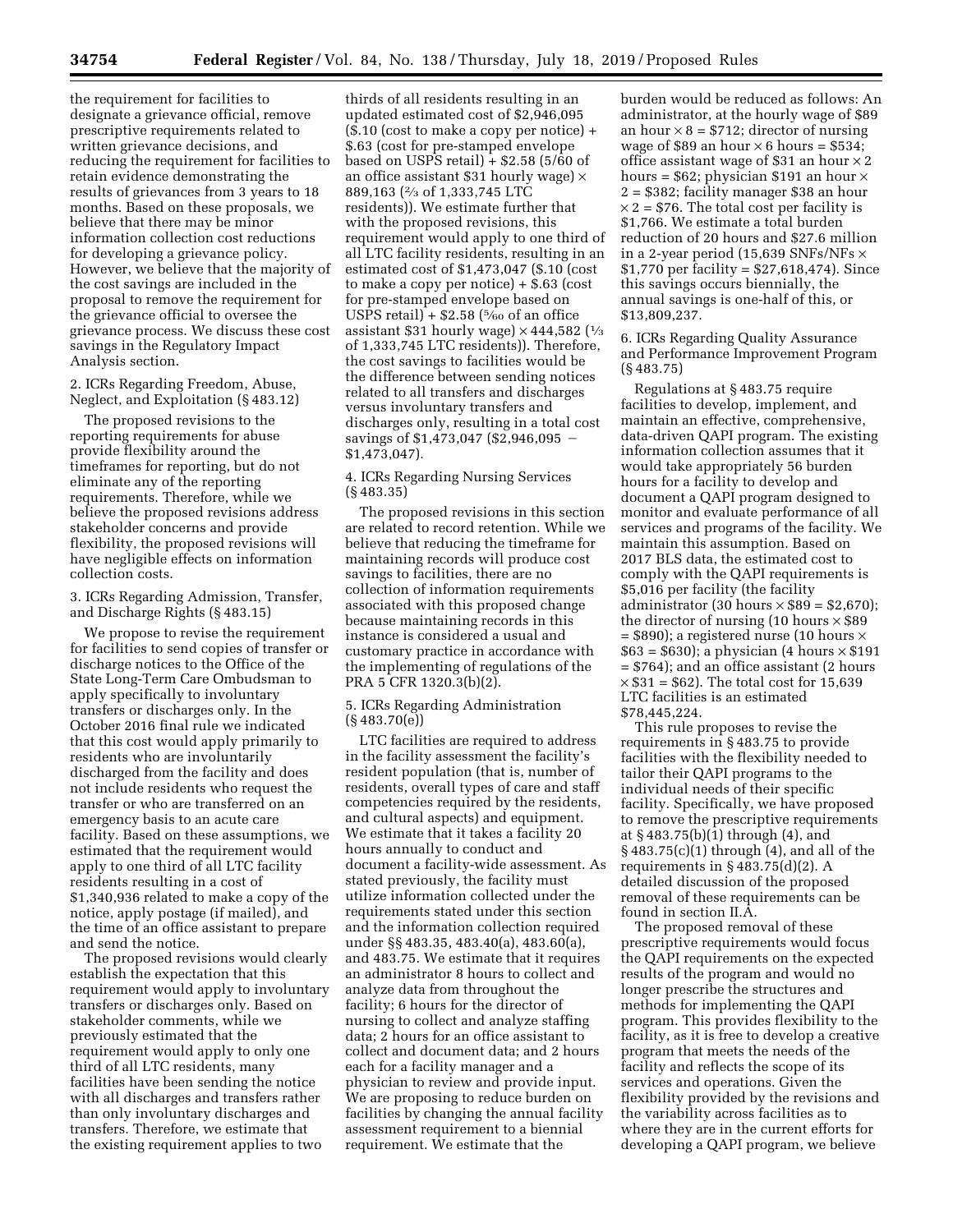the expected savings that these flexibilities would provide to each individual facility is difficult to predict. However, we do expect that the added flexibilities would result in a reduction of the burden hours necessary to comply with these requirements.

Therefore, we assume that the current time and effort necessary to develop initial internal policies that reflect the individual goals set by the facility of 56 burden hours could be reduced by half. This would result in a cost of \$2,508 per facility (the facility administrator (15 hours  $\times$  \$89 = \$1,335); the director of nursing (5 hours  $\times$  \$89 = \$445); a registered nurse (5 hours  $\times$  \$63 = \$315); a physician (2 hours  $\times$  \$191 = \$382); and an office assistant (1 hours  $\times$  \$31 = \$31). The total cost for 15,639 LTC facilities is an estimated \$39,222,612. Therefore, this would result in a burden reduction of 28 hours and \$39,222,612 from the current requirement. This is a reduction in total burden hours of 437,892  $(875, 784 - 437, 892)$ . For purposes of this estimate, we assume that facilities have not incurred the full one-time cost to meet the existing requirement for initial policy development (due to be implemented November 2019), and that the amended requirement will not affect the annual implementation costs. We solicit public comment on our assumptions, and whether commenters believe there could be additional costs or savings that we have not included in this estimate, as well as on the accuracy of our savings estimate.

7. ICRs Regarding Compliance and Ethics Program (§ 483.85)

We propose to reduce burden by removing the mandatory annual training requirements for the operating organization's compliance and ethics program. We have proposed that each facility must review its compliance and ethics program biennially and revise its program as needed to within the operating organization and its facilities to improve its performance in deterring, reducing, and detecting violations under the Act and in promoting quality of care. In addition, we propose to change the annual review requirement to require operating organizations for each facility to review its compliance and ethics program biennially and revise its program as needed to reflect any changes.

For the purpose of this analysis, we are utilizing the burden rationale that we provided and published in the rule on October 4, 2016 (81 FR 68842). We have made cost updates to reflect current staff costs and number of facilities. We propose to reduce burden on facilities by eliminating the annual

training requirement. There are currently about 15,639 SNFs and NFs. We estimate that training staff requires the duties of a RN for 2 hours per facility. The cost for all 15,639 facilities would be  $$1,970,514$  (15,639  $\times$  2 hours × \$63 average hourly wage). This is a reduction of 31,278 burden hours. Based on our experience with SNF and NF facilities, we expect that operating organizations that operate 1–5 facilities have been able to minimize training costs by including the training on their compliance and ethics program with any current trainings or in-services that they already conduct for their staff.

Without data to make this assertion, we have made the above calculation apply to all facilities and ask for both data and comments regarding the savings associated with removing this requirement. Facilities would still be required to effectively communicate standards, policies and procedures through a training program or in another practical manner. For example, online or video training modules could be used. However, we are no longer designating the manner nor the frequency for such instruction, nor requiring that facility staff be trained to provide such instruction.

We also propose to reduce burden for § 483.85(e) by changing from an annual review to a biennial review of the compliance an ethics program. We expect that the administrator and director of nursing would annually spend 5 hours each reviewing the program to ensure its compliance. The administrator and director of nursing salaries would total \$890 (\$178 combined hourly total for the administrator and director of nursing  $\times$ 5 hours). We estimate a biennial savings of \$5,873,110 (\$890  $\times$  6,599 operating facilities) and 65,990 hours (6,599 operating facilities  $\times$  10 hours). Since this savings occurs biennially, the annual saving is one-half of this, or \$2,936,555 and 32,995 hours

The total annualized reduction in information collection cost for these reforms would be an estimated \$4,907,069 (\$1,970,514 + \$2,936,555). The total reduction in burden hours is 64,273 hours.

If you comment on these information collection, that is, reporting, recordkeeping or third-party disclosure requirements, please submit your comments electronically as specified in the **ADDRESSES** section of this proposed rule.

Comments must be received on/by September 16, 2019.

#### **IV. Response to Comments**

Because of the large number of public comments we normally receive on **Federal Register** documents, we are not able to acknowledge or respond to them individually. We will consider all comments we receive by the date and time specified in the **DATES** section of this preamble, and, when we proceed with a subsequent document, we will respond to the comments in the preamble to that document.

#### **V. Regulatory Impact Analysis**

## *A. Statement of Need*

We periodically review the Medicare and Medicaid health and safety standards in an effort to ensure that they do not unnecessarily burden patient or regulated entities, remain current, and reflect advances in the health care industry. We are proposing revisions to the LTC requirements that would simplify and streamline the current requirements, increase flexibility in LTC facilities, and reduce excessively burdensome requirements, while maintaining a focus on providing high quality care to residents. This proposed rule would also reduce the frequency of certain required activities, revise timeframes for certain requirements where appropriate, and remove obsolete, duplicative, or unnecessary requirements. Ultimately, these proposals balance resident safety and quality of care, while also providing regulatory relief for facilities.

#### *B. Overall Impact*

We have examined the impacts of this rule as required by E.O. 12866 on Regulatory Planning and Review (September 30, 1993), E.O. 13563 on Improving Regulation and Regulatory Review (January 18, 2011), the Regulatory Flexibility Act (RFA) (September 19, 1980, Pub. L. 96 354), section 1102(b) of the Act, section 202 of the Unfunded Mandates Reform Act of 1995 (March 22, 1995; Pub. L. 104– 4), E.O. 13132 on Federalism (August 4, 1999), the Congressional Review Act (5 U.S.C. 804(2) and E.O. 13771 on Reducing Regulation and Controlling Regulatory Costs (January 30, 2017).

E.O. 13771 states that it is essential to manage the costs associated with the government imposition of private expenditures required to comply with federal regulations and establishes policies and procedures to reduce the costs of both new and existing federal regulations. Executive Orders 12866 and 13563 direct agencies to assess all costs and benefits of available regulatory alternatives and, if regulation is necessary, to select regulatory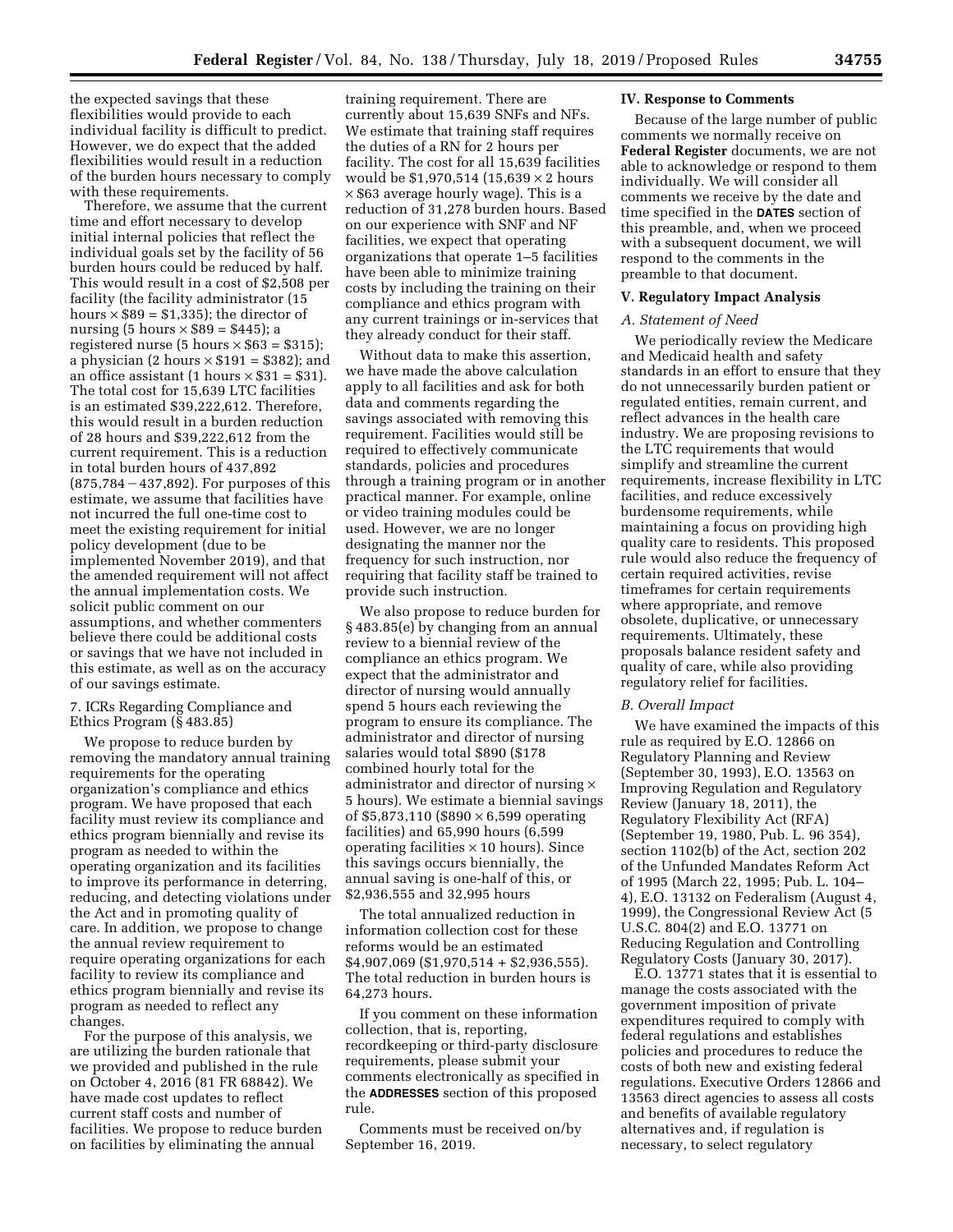approaches that maximize net benefits (including potential economic, environmental, public health and safety effects, distributive impacts, and equity). Section 3(f) of E.O. 12866 defines a ''significant regulatory action'' as an action that is likely to result in a rule: (1) Having an annual effect on the economy of \$100 million or more in any 1 year, or adversely and materially affecting a sector of the economy, productivity, competition, jobs, the environment, public health or safety, or state, local or tribal governments or communities (also referred to as ''economically significant''); (2) creating a serious inconsistency or otherwise interfering with an action taken or planned by another agency; (3) materially altering the budgetary impacts of entitlement grants, user fees, or loan programs or the rights and obligations of recipients thereof; or (4) raising novel legal or policy issues arising out of legal mandates, the President's priorities, or the principles set forth in the E.O.

A Regulatory Impact Analysis (RIA) must be prepared for major rules with economically significant effects (\$100 million or more in any 1 year). We estimate that this rulemaking is ''economically significant'' as measured by the \$100 million threshold, and hence also a major rule under the Congressional Review Act. Accordingly, we have prepared a RIA that to the best

of our ability presents the costs and benefits of the rulemaking.

In accordance with the provisions of E.O. 12866, this regulation was reviewed by the Office of Management and Budget. This proposed rule contains proposals that would create ongoing cost savings to LTC facilities. Other revisions we have proposed would clarify existing policy and relieve some administrative burdens. The financial savings are summarized in the table that follows. We welcome public comments on all of our burden assumptions and estimates as well as comments identifying additional reforms that should be considered in the final rule or future rulemakings. As discussed later in this regulatory impact analysis, uncertainty surrounds these estimates and we especially solicit comments on either our estimates of likely savings or the specific regulatory revisions that drive these estimates.

# *C. Sources of Data Used in Estimates of Burden Hours and Cost Estimates*

We obtained the data used in this discussion on the number of Medicare and Medicaid participating LTC facilities from Medicare's Certification and Survey Provider Enhanced Reporting (CASPER) as of May 2018, unless indicated otherwise. We have not included data for facilities that are not Medicare or Medicaid certified. As of May 2018, there are 15,639 LTC

facilities that participate in the Medicare and/or Medicaid program.

Unless otherwise indicated, we obtained all salary information from the May 2017 National Occupational Employment and Wage Estimates, United States by the BLS at *[https://](https://www.bls.gov/oes/current/oes_nat.htm) [www.bls.gov/oes/current/oes](https://www.bls.gov/oes/current/oes_nat.htm)*\_*nat.htm*  and we have calculated the estimated hourly rates in this proposed rule based upon the national mean salary for that particular position increased by 100 percent to account for overhead costs and fringe benefits. The raw wage and salary data from the BLS do not include health, retirement, and other fringe benefits, or the rent, utilities, information technology, administrative, and other types of overhead costs supporting each employee. HHS department-wide guidance on preparation of regulatory and paperwork burden estimates states that doubling salary costs is a good approximation to these overhead and fringe benefit costs. The hourly wages calculated on this basis are shown in Table 3 in Section III Collection of Information.

# *D. Anticipated Effects on LTC Facilities*

Table 4 summarizes the expected savings to facilities from the preceding information collection reforms and the other cost savings addressed in detail in the following section of the RIA. **BILLING CODE 4120–01–P**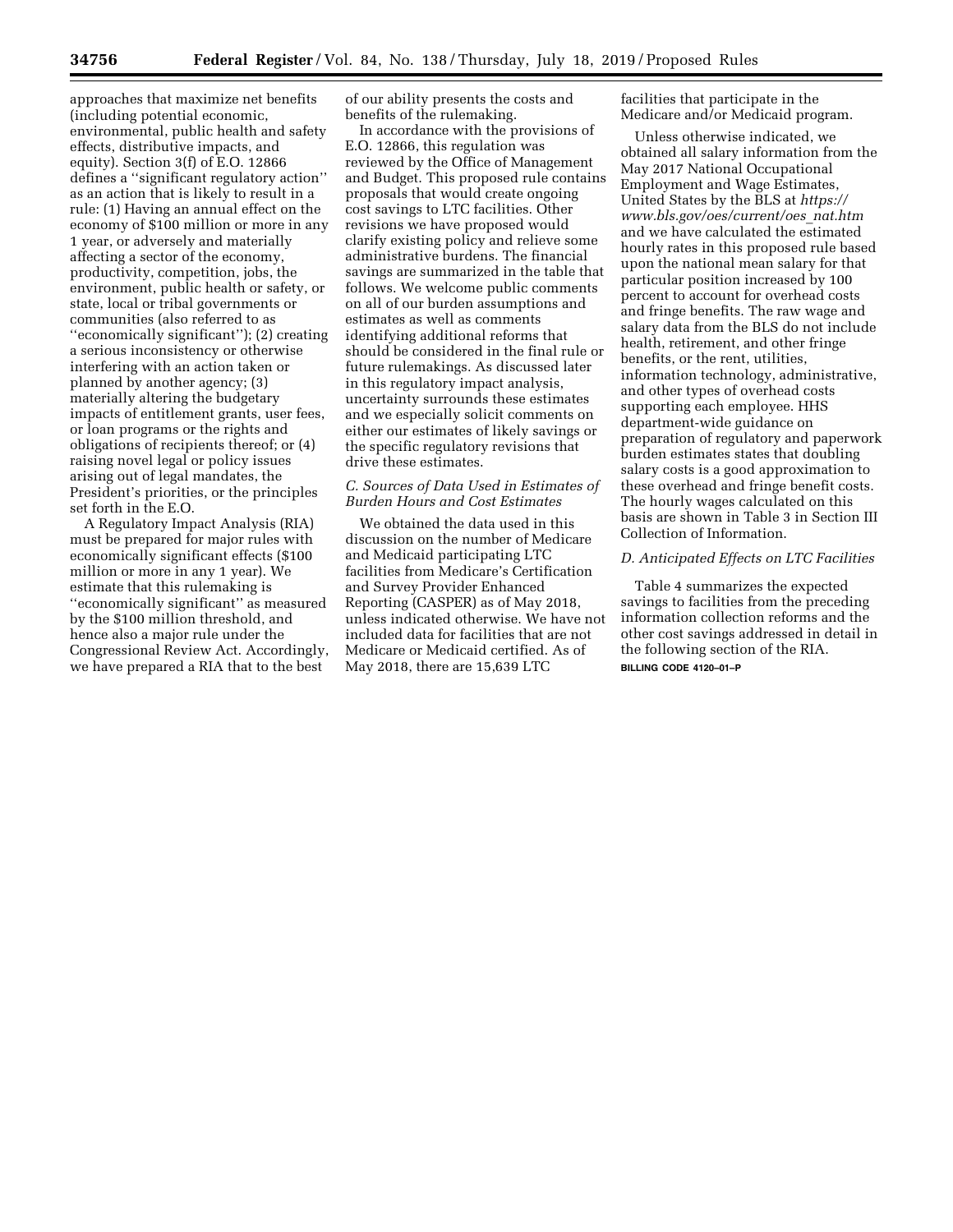# **Table 4. Summary of Cost Reductions\***

| <b>Regulatory Provisions</b>                                         | <b>Annual IC Savings</b> | <b>Annual Other Savings</b> | <b>Total Annual Savings</b> |  |
|----------------------------------------------------------------------|--------------------------|-----------------------------|-----------------------------|--|
| A. Requirements for Participation                                    |                          |                             |                             |  |
| 1. Resident Rights $(\$483.10)$                                      |                          |                             |                             |  |
| a. Choice of Attending Physician                                     | <b>NA</b>                | NA                          | <b>NA</b>                   |  |
| b. Grievances                                                        | NA                       | \$78,069,888                | \$78,069,888                |  |
| 2. Admission, Transfer, and<br>Discharge Rights (§483.15)            | \$1,473,047              | NA                          | \$1,473,047                 |  |
| 3. Quality of Care $(\S 483.25)$                                     | NA                       | NA                          | <b>NA</b>                   |  |
| 4. Nursing Services (§483.35)                                        | <b>NA</b>                | <b>NA</b>                   | <b>NA</b>                   |  |
| 5. Behavioral Health (§483.40)                                       | NA                       | <b>NA</b>                   | NA                          |  |
| 6. Pharmacy Services (§483.45)                                       | NA                       | <b>NA</b>                   | <b>NA</b>                   |  |
| 7. Food and Nutrition Services<br>$(\$483.60)$                       | NA                       | \$19,142,136                | \$19,142,136                |  |
| 8. Administration (§483.70)--<br>Facility Assessment $(\$483.70(e))$ | \$13,809,237             | NA                          | \$13,809,237                |  |
| 9. Quality Assurance and<br>Performance Improvement<br>(§483.75)     | NA<br>\$39,222,612       |                             | \$39,222,612                |  |
| 10. Infection Control (§483.80)                                      | NA                       | NA                          | NA                          |  |
| 11. Compliance and Ethics<br>Program (§483.85)                       | \$4,907,069              | \$109,909,488               | \$114,816,557               |  |
| 12. Physical Environment<br>$(\$483.90)$                             |                          |                             |                             |  |
| a. Life Safety Code**                                                | NA                       | \$48,000,000                | \$48,000,000                |  |

34757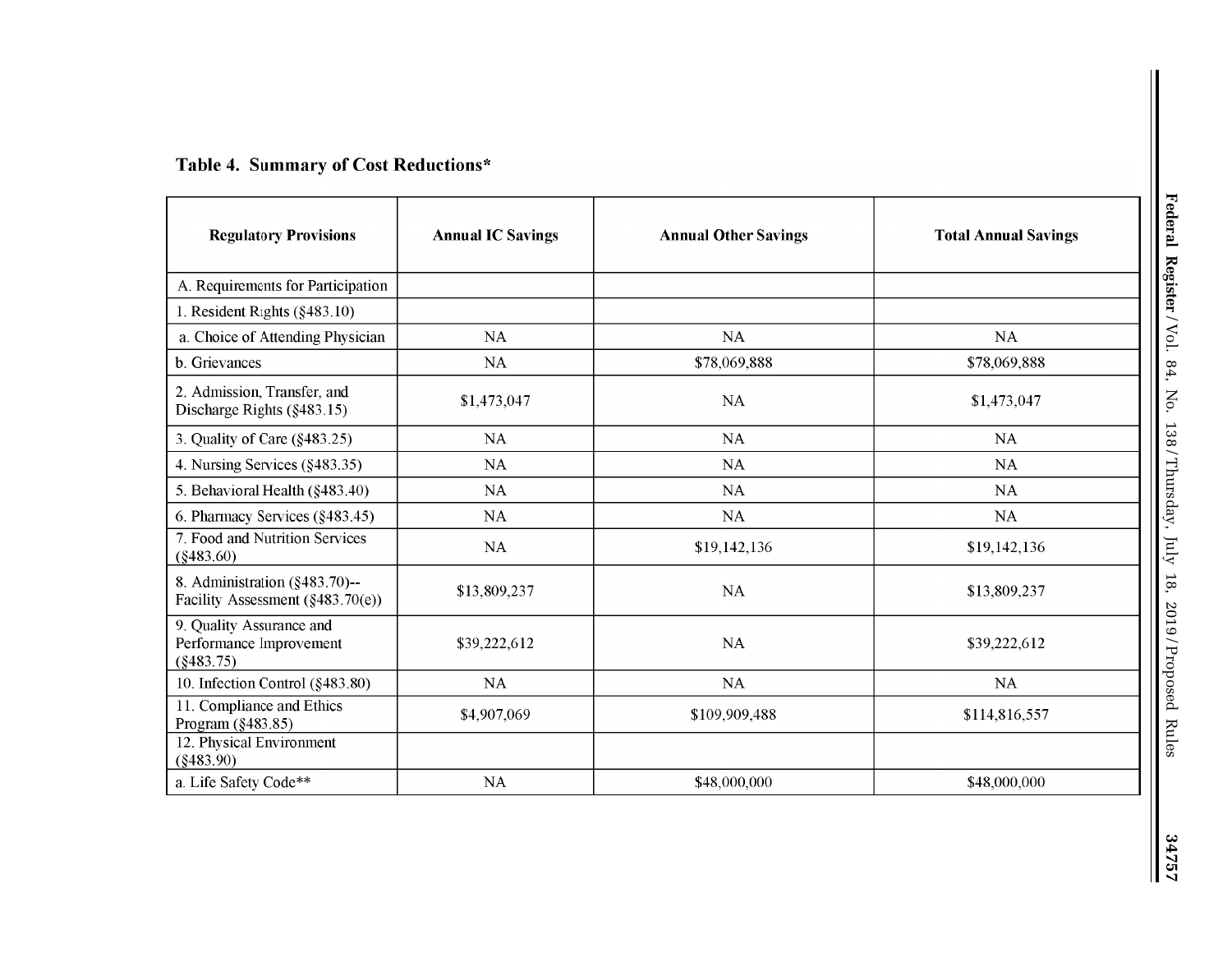| ֧֧֧֧֧֧֧֧֦֧֧֧֧֚֚֚֚֚֚֚֚֚֬֕֕֓֝֓֝֓֝֓֕֓֝֬֝֬֝֬֝֬֜֝֬֝֬<br>l<br>Ç<br>l                                                                                                                                                                                                   |
|------------------------------------------------------------------------------------------------------------------------------------------------------------------------------------------------------------------------------------------------------------------|
| --------                                                                                                                                                                                                                                                         |
| r hot of the completed and a limit of the state of the context of the state of the state of the state of the state of the state of the state of the state of the state of the state of the state of the state of the state of<br>֖֢ׅ֧֚֚֚֚֚֚֚֚֚֚֚֚֚֚֚֚֚֚֬֡֡֜֡֜֓֡֡ |
|                                                                                                                                                                                                                                                                  |
|                                                                                                                                                                                                                                                                  |
| l                                                                                                                                                                                                                                                                |
|                                                                                                                                                                                                                                                                  |
|                                                                                                                                                                                                                                                                  |
| j<br>İ                                                                                                                                                                                                                                                           |
|                                                                                                                                                                                                                                                                  |
| j<br>l                                                                                                                                                                                                                                                           |

| b. Resident Rooms and<br><b>Bathrooms</b>                                                                        | NA           | \$328,000,000 | \$328,000,000 |
|------------------------------------------------------------------------------------------------------------------|--------------|---------------|---------------|
| B. Survey, Certification, and<br><b>Enforcement Procedures</b>                                                   |              |               |               |
| 13. Informal Dispute Resolution<br>and Independent Informal<br>Dispute Resolution $(\S 488.331$ and<br>§488.431) | <b>NA</b>    | NA            | <b>NA</b>     |
| 14. Civil Money Penalties:<br>Waiver of Hearing, Reduction of<br>Penalty Amount (§488.436)***                    | <b>NA</b>    | \$1,233,112   | \$1,233,112   |
| 15. Notification of Intent to Delay<br>Phase 3 Implementation of<br><b>Overlapping Regulatory</b><br>Provisions  | <b>NA</b>    | <b>NA</b>     | <b>NA</b>     |
| Totals                                                                                                           | \$59,411,965 | \$584,354,624 | \$643,766,589 |

\* These estimates for the first full year.

\*\*Life Safety Code cost savings of \$240 million spread over five years.

\* \* \* Approximately \$0.7 million of this amount is a transfer related to reduced CMPs imposed on facilities.

facilities to develop a grievance policy.<br>In the October 2016 final rule, we indicated most facilities already have a In the October 2016 final rule, we facilities to develop a grievance policy.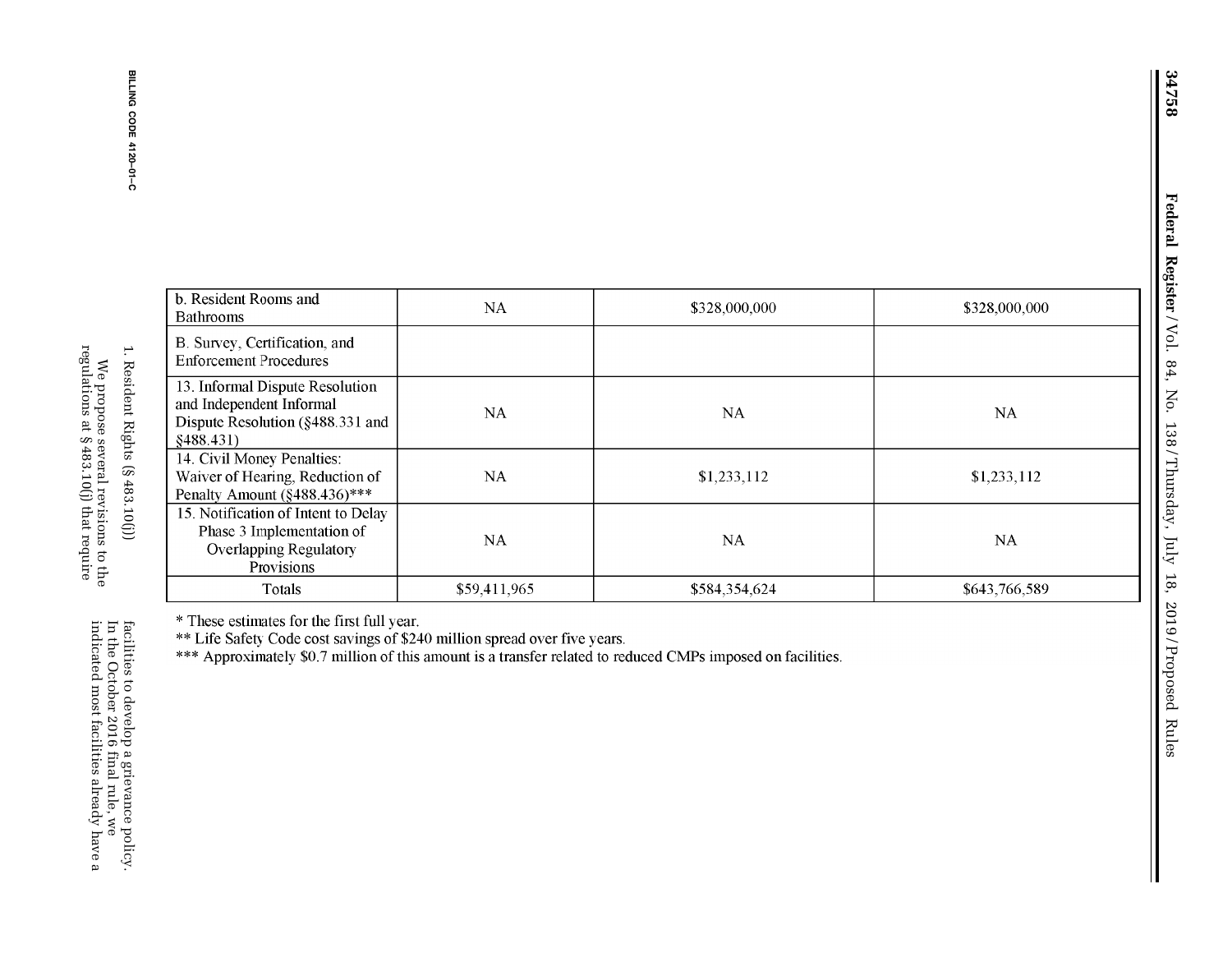grievance process and therefore, the cost associated with establishing a grievance policy would mainly be attributed to the requirement for a grievance official with specific duties. This rule proposes, at § 483.10(j)(4)(ii), to remove the specific duties required of the grievance official. The October 2016 final rule estimated that the regulatory burden for establishing a designated grievance official to oversee the grievance process and to perform specific duties is \$156,139,776 annually (updated to reflect current salary information). The revision would eliminate the staff burden associated with the specific tasks that must be performed by the grievance official. Facilities would have the flexibility to determine how their grievance policy can be tailored to fully address grievances and establish the necessary duties of their designated grievance official.

We assume that removing the prescriptive required duties would reduce the current burden by approximately half due to the increased flexibility that would allow facilities to execute a grievance process in the most efficient manner for each facility's needs. Therefore, this proposal would result in a cost savings of \$78,069,888 (5 percent of a social worker  $FTE \times $48$ hourly wage for a social worker  $\times$  2,080 hours (40 hours a week  $\times$  52 weeks)  $\times$ 15,639 facilities). We request comments on this assumption.

2. Admission, Transfer, and Discharge Rights (§ 483.15)

The cost savings to facilities for proposals in this section are related to paperwork burden and discussed in detail in the Collection of Information section. We estimate a total cost savings of \$1,148,503.

#### 3. Quality of Care (§ 483.25)

The proposed revisions in the section clarify existing requirements related to the use of bedrails and have negligible effects on reducing facility costs.

# 4. Nursing Services (§ 483.35)

The proposed revisions in this section are related to administrative processes and any cost savings would normally be discussed in the Collection of Information section. However, as noted the proposed revisions in this section are related to record retention. While we believe that reducing the timeframe for maintaining records will produce cost savings to facilities, there are no collection of information requirements associated with this proposed change because maintaining records is considered a usual and customary practice in accordance with the

implementing of regulations of the PRA 5 CFR 1320.3(b)(2). Moreover, we believe that the cost savings from the reduced duration of the daily staffing list storage requirement would be minimal, saving at most the equivalent of one file cabinet drawer of space per facility.

#### 5. Behavioral Health (§ 483.40)

The proposed revisions in this section remove duplicative requirements and do not affect facility costs.

# 6. Pharmacy Services (§ 483.45)

The proposed reforms in this section are aimed to strengthen resident protections by eliminating unnecessary restrictions on prescribers' ability to tailor psychotropic prescriptions to resident needs, avoiding unnecessary delays in prescribing, and placing responsibility on facilities to develop more tailored policies on using PRN orders for psychotropic drugs. We expect that these reforms will reduce unnecessary interruptions in some residents' care while preserving needed resident protections. We do not expect significant changes in either costs or benefits and have not attempted to make a quantitative forecast of either.

7. Food and Nutrition Services (§ 483.60)

We propose to revise the required qualifications for a director of food and nutrition services to provide that those with several years of experience performing as the director of food and nutrition services in a facility can continue to do so. This is a major change from the October 2016 final rule, which added credentialing requirements for the director of food and nutrition services to include being a ''certified food service manager,'' or ''certified dietary manager,'' or ''has similar national certification . . . from a national certifying body,'' or has an associate's or higher degree in food service or restaurant management. Under the October 2016 final rule, a significant fraction of current directors of food and nutrition services would have had to be replaced or, at great expense, have had to attend an institution of higher education to obtain required credential.

The current annual cost for the director of food and nutrition services is an estimated \$122,400 annually (updated to reflect current salary information and including fringe benefits and overhead costs). We previously estimated that 10 percent of facilities would need to pursue additional candidates that meet the new qualifications for a director of food and

nutrition services. Assuming that, on average, there is a 10 percent wage differential between those with experience but no further credential, and those who would have met the standards of the October 2016 final rule for director of food and nutrition services either as specified in that rule, or by meeting the even higher standards for ''qualified dietician,'' this means that removing those standards would reduce costs to facilities by \$19,142,136 (10 percent of  $15,639$  facilities  $\times$  \$12,240). In this calculation, the wage differential is assumed to be only about 10 percent because there are offsetting costs to the facility for retaining staff who are qualified by experience but who may need expert help, such as the proposed requirement for frequently scheduled consultation with a qualified dietician. We welcome comments on these estimates and additional information that would help us improve them.

We propose that at a minimum an individual designated as the director of food and nutrition services receives frequently scheduled consultations from a qualified dietitian or other clinically qualified nutrition professional; and has 2 or more years of experience in the position of a director of food and nutrition services, or has completed a minimum course of study in food safety. These revisions would provide an experience qualifier that would likely eliminate the need for many facilities to hire additional or higher salaried staff.

# 8. Administration (483.70)

We discuss the economic impact for the administration requirement in the ICR section of this rule. We estimate \$13,840,515 in savings.

9. Quality Assurance and Performance Improvement Program (§ 483.75)

This rule proposes to revise the requirements in § 483.75 to provide facilities with the flexibility needed to tailor their QAPI programs to the individual needs of their specific facility. Specifically, we have proposed to remove the prescriptive requirements at § 483.75(b)(1) through (4), and § 483.75(c)(1) through (4), and all of the requirements in § 483.75(d)(2). A detailed discussion of the proposed removal of these requirements can be found in section II.A.

The proposed removal of these prescriptive requirements would focus the QAPI requirements on the expected results of the program and would no longer prescribe the structures and methods for implementing the QAPI program. This provides flexibility to the facility, as it is free to develop a creative program that meets the needs of the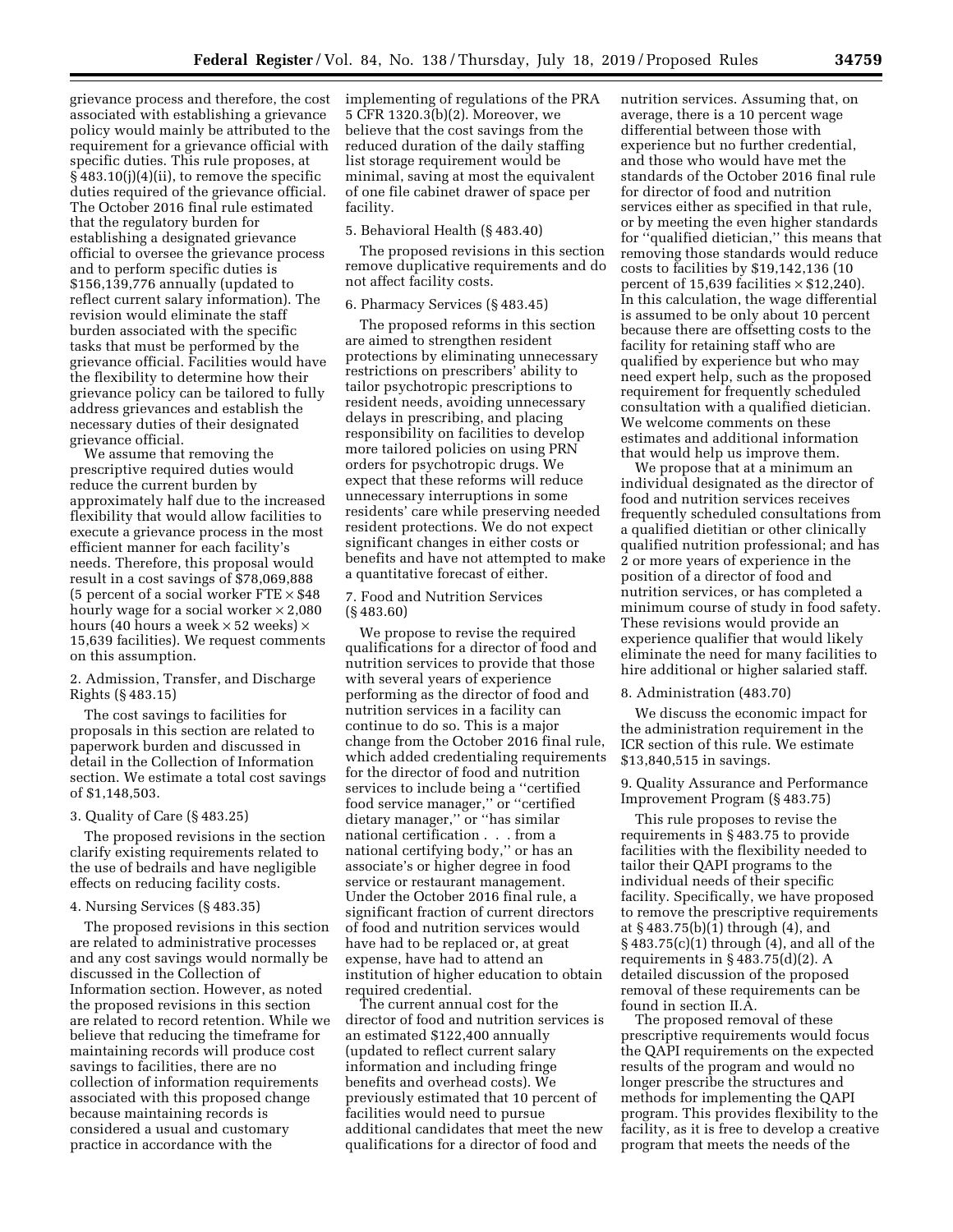facility and reflects the scope of its services and operations. We discuss the economic impact for the QAPI program in the ICR section of this rule, which represents \$39,222,612 in savings.

# 10. Infection Control (§ 483.80)

We have proposed changing the requirement that the infection preventionist work at the facility ''parttime'' or have frequent contact with the infection prevention and control program staff at the facility, to instead require that the facility ensure that the IP has sufficient time to meet the objectives of its IPCP. Because this is more of a clarification than a change in policy, we do not anticipate any measurable impact from this revision.

11. Compliance and Ethics Program (§ 483.85(d))

We propose to reduce cost to facilities by eliminating the requirement for a dedicated compliance officer and a compliance liaison. We estimated that in carrying out this program the compliance officer (similar to an administrator) in each of the 422 organizations operating 5 or more facilities will commit 30 percent of a full time equivalent (FTE) in the compliance program operation, for a total cost of \$23,436,192 (30 percent of  $FTE \times 2080 \times $89 \times 422$ . We also estimate that in carrying out this program the compliance liaison (nursing staff) in each of 6,599 facilities will commit 10 percent of an FTE, at a total cost of \$86,473,296 (10 percent of FTE  $\times$  2080  $\times$  \$63  $\times$  6,599). As such, by removing these requirements, we estimate annual savings of \$109,909,488. We discussed the burden reduction for our proposed revision of the compliance and ethics program plan requirements imposed on LTC facilities in the ICR section of this rule, which estimates annual savings of \$13,716,734. We estimate total annual savings for these requirements together of \$123,626,222.

# 12. Physical Environment

## Life Safety Code § 483.90(a)

At § 483.90(a) we are proposing to allow those existing LTC facilities (those that were Medicare or Medicaid certified before July 5, 2016) that have previously used the FSES to determine equivalent fire protection levels, to continue to use the 2001 FSES mandatory values when determining compliance for containment, extinguishment and people movement requirements. This would allow existing LTC facilities that previously met the FSES requirements to continue to do so without incurring great expense to

change construction type—essentially undertake an effort to completely rebuild. Facilities may request a waiver of certain life-safety code requirements. The request and subsequent approval of such a waiver would constitute compliance with the Life Safety Code.

While we do not have information on the number of facilities that undertake reconstruction in a given year, we can estimate the number of facilities placed at risk of a deficiency citation by these requirements, and thus the risk of being required to rebuild the structure in order to update the building's construction type, by considering the age of the facility and the building methodologies used in given time periods. We consulted with CMS Regional Office survey staff, and based on information received from them, we estimate that 50 facilities are directly impacted by the change in the scoring of the FSES and would no longer achieve a passing score on the FSES. We estimate the average size of the affected nursing homes to be roughly 25,000 sq. ft. The cost of construction per sq. ft. is estimated at \$180 in 2013 dollars (*[https://www.rsmeans.com/model](https://www.rsmeans.com/model-pages/nursing-home.aspx)[pages/nursing-home.aspx](https://www.rsmeans.com/model-pages/nursing-home.aspx)*). Assuming a construction cost increase over this period of 6.5 percent using GDP deflator, the 2017 construction cost per square foot would be about \$192 a square foot. The total savings from this proposal in 2017 dollars would be approximately \$240 million (25,000 sq. ft.  $\times$  \$192 per sq. ft.  $\times$  50 facilities).

This estimate assumes that essentially all these facilities would be replaced. There are two major and offsetting trends affecting the nursing home care market in coming decades: The increasing preference and ability of elderly and disabled adults to finance and obtain long term nursing care in their own homes, and the increasing number of elderly and disabled adults as the baby boom population ages. Assuming, absent specific evidence, that these two trends roughly offset each other, the preceding estimates are a reasonable projection of likely investment costs in new (or totally reconstructed) facilities. For purposes of annual cost estimates, we assume that those costs would be spread over 5 years, and would therefore be approximately \$48 million annually in those years (\$240 million/5 years). There are additional uncertainties in these estimates and we therefore provide estimates that are 25 percent lower and higher in the Accounting table near the end of this RIA.

## Bathroom Facilities § 483.90(f)

We are proposing to revise § 483.90(f) regarding bathroom facilities, to apply only to newly constructed facilities and newly certified facilities that have never previously been a long-term care facility. The cost of remodeling or installing a bathroom where there is none requires a substantial amount of work in some cases and may cause facilities to decide not to reopen or that the upgrade is not worth the cost. Sometimes when a facility is terminated, a new owner will come in and get newly certified. Under current requirements, the new owners would have to make the upgrades, which often times discourages new ownership (*[https://www.rsmeans.com/model](https://www.rsmeans.com/model-pages/nursing-home.aspx)[pages/nursing-home.aspx](https://www.rsmeans.com/model-pages/nursing-home.aspx)*).

We estimate that there are 150 terminations per year, which we will assume come back into the program eventually under the same ownership with a new Medicare Identification Number, and that two-thirds (that is, 100) of these would have required bathroom installations. We also assume that there are 700 changes of ownership per year without the transfer of a Medicare Identification Number and provider agreement, of which about two-thirds (that is, 470) would require remodeling the bathrooms. The twothirds estimate is an assumption based on the lack of state requirements requiring bathrooms adjacent to resident rooms. In each of the scenarios above, facility closure or the change of ownership without the transfer of a Medicare Identification Number and provider agreement necessitates reapplication for enrollment in the Medicare program. Therefore the facilities would be considered newly certified, triggering the requirements at §§ 483.90(e)(1)(i) and (f). For a wheelchair accessible bathroom with 2 fixtures (a commode and sink) the average square footage is 60 square feet. The average cost of construction per square foot was \$180 in 2013 according to RSMeans construction cost data (again, *[https://www.rsmeans.com/](https://www.rsmeans.com/model-pages/nursing-home.aspx) [model-pages/nursing-home.aspx](https://www.rsmeans.com/model-pages/nursing-home.aspx)*). Assuming a construction cost increase over this period of 6.5 percent using the GDP deflator, the 2017 construction costs per square foot would be about \$192 a square foot. The average number of residents per facility is 100/2 persons per room, giving an average of 50 bathrooms per facility. Therefore, we estimate the total first year savings for this proposal would be \$576,000 based on the following: 60 sq. ft. per bathroom  $\times$  50 bathrooms  $\times$  \$192 per sq. ft.  $(inflating to 2017 dollars) = $576,000$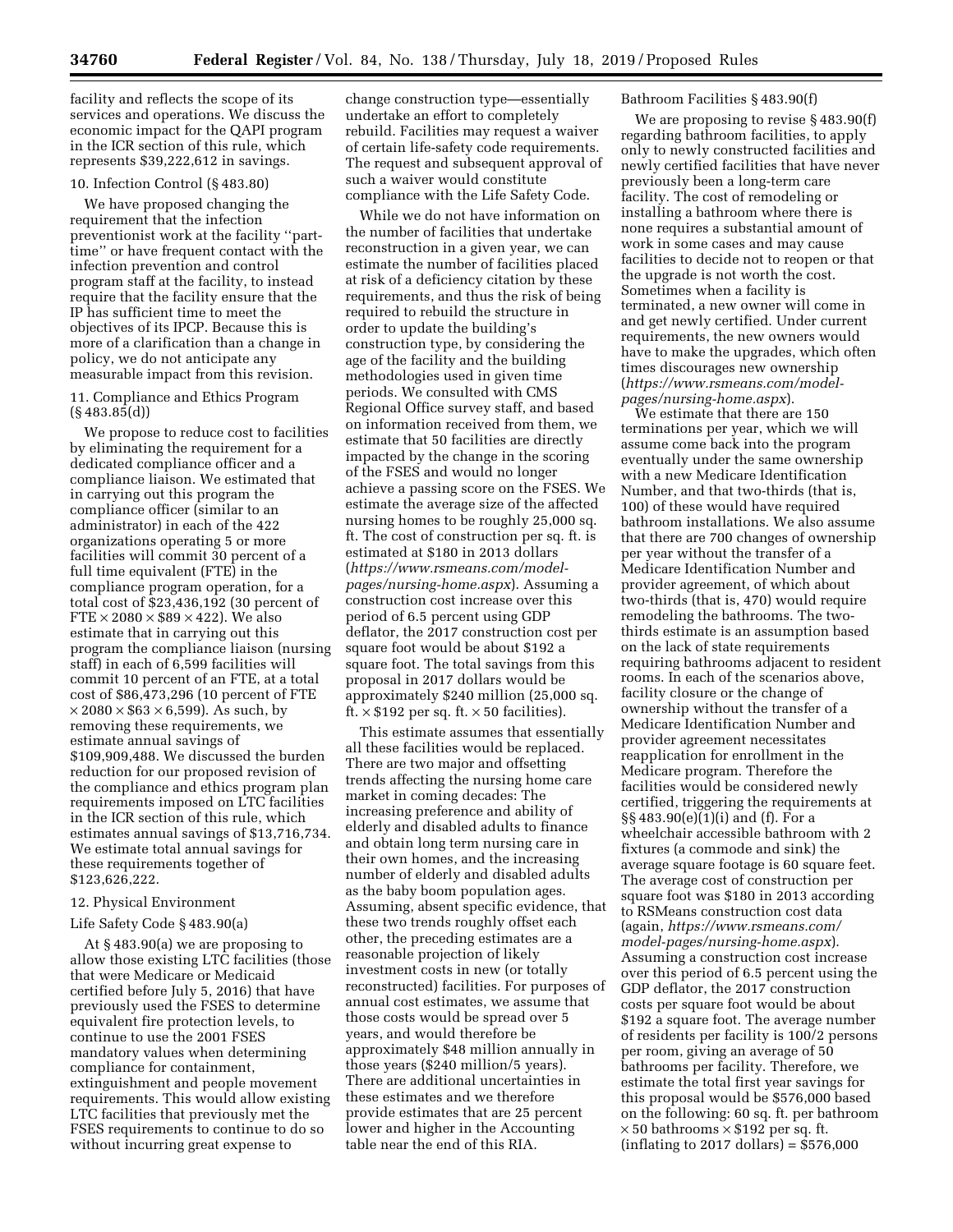per facility (\$11,520 per room). These costs divide among terminations and change of ownership as follows:

 $Terminations: 100 \times $576,000 =$ 

\$57,600,000.

*Change of Ownership:* 470 × \$576,000 = \$270,720,000.

These calculations lead to a total first year savings estimate of \$328,000,000 (\$57,600,000 + \$270,720,000). Second and future year savings would, however, be lower because the proportion of the existing facilities needing bathroom upgrades would have decreased each year under the October 2016 final rule. The combined number of estimated terminations and changes of ownership receiving these upgrades of 570 per year under the October 2016 final rule represents about 4 percent of the baseline stock. Presumably the likely savings from repeal of this requirement would therefore be lower by about 4 percent each year than in the year before (compounding over time as the baseline stock with such bathrooms increases). Our Accounting table's annualized estimates make this adjustment. Also, as previously described, our accounting table provides high and low estimates that are 25 percent higher or lower to emphasize the uncertainty in these estimates.

13. Informal Dispute Resolution and Independent Informal Dispute Resolution (§ 488.331 and § 488.431)

While the proposed provisions regarding the IDR and Independent IDR processes would not have significant financial burden reduction for providers, addressing issues related to the timeliness and transparency of these procedures could potentially save time and money for providers, the States, and CMS. In 2016, the completion time for the IDR process ranged from 1 day to 519 days with a median of 21 days. Providers are now required to pay CMPs into an escrow account where they are held pending a final administrative decision. For smaller facilities, having what could be a substantial amount of money held in escrow for more than a year could cause financial burden on the facility. Requiring that the process be completed in 60 days, consistent with the Independent IDR procedure, would result in a more timely return of the money being held in the case where the provider was successful in their appeal. This would also result in a financial savings to CMS as we are required to return the CMP with interest when the facility is successful. While it is impossible to place an exact dollar amount on these savings, in 2016, facilities were found non-culpable in the incidents that resulted in citations

in 6 percent of IDR decisions and 12 percent of Independent IDR decisions.

The proposal specifying when the survey results should be uploaded into CASPER could not only potentially have a positive financial impact on providers but it could also have a positive impact on SAs' workload. As previously cited, in 2016, 47.31 percent of IDRs resulted in a change to the original citations. As a result of Independent IDRs, 21.8 percent of original citations were changed in some manner. If the survey results were uploaded to CASPER prior to the completion of these processes, the results could negatively impact a facility's Five-Star Quality Rating, which could not only result in a loss of business but a financial loss as well. For example, we are aware that there are payments as well as accreditation from certain organizations that are directly affected by the facility's Five-Star Quality Rating. Again, it is not possible to put a dollar amount on these savings as not all changes made based on these processes would have an impact on Five-Star Quality Ratings. For the SAs, if the information was entered prior to the completion of these processes, they would have to go back and correct any changes resulting from these processes which is valuable time that could be spent on other duties more beneficial to the protection of nursing home residents.

The proposal specifying that facilities must be provided with a written record of the final Independent IDR decision, including the Independent IDR reviewer's recommendation and, in the case where the State or CMS disagrees with that recommendation, a rationale for the disagreement, would reduce burden on providers, the States, and CMS by promoting transparency in the Independent IDR process. Providers would be given information needed to understand the final decision and no further investigation on their part would be necessary. The States and CMS would not have to respond to requests for more information as everything would be provided in the written record.

Finally, the proposal to specify that, in order to be approved as an Independent IDR reviewer, a component of an umbrella agency must have a specific understanding of Medicare and Medicaid requirements would avoid the potential for Independent IDR decisions to be challenged based on the inadequate qualifications of a reviewer. This could provide financial benefit to both providers and to CMS by avoiding unnecessary litigation. However, we have no basis for a savings calculation.

14. Civil Money Penalties: Waiver of Hearing, Reduction of Penalty Amount (§ 488.436)

Current requirements at § 488.436(a) set forth a process for submitting a written waiver of a hearing which, when properly filed, results in the reduction by CMS or the State of a facility's CMP by 35 percent, as long as the CMP has not also been reduced by 50 percent under § 488.438. We propose to restructure the waiver process by establishing a constructive waiver at § 488.436(a) that would operate by default when CMS has not received a timely request for a hearing. Since a large majority of facilities facing CMPs typically file the currently required express, written waiver, this proposed change to provide for a constructive waiver (after the 60-day timeframe in which to file an appeal following notice) would reduce the costs and paperwork burden for most facilities.

In CY 2016, 81 percent of facilities facing CMPs filed an express waiver; whereas only 4 percent of facilities facing CMPs filed an appeal and went through the hearing process. The remaining 15 percent of facilities are those who fail to waive at all or fail to waive timely when they do not appeal. We estimate that moving to a constructive waiver process would eliminate the time and paperwork necessary to complete and send in a written waiver and would thereby result in a total annual savings of \$1,108,226 for LTC facilities facing CMPs as estimated in the following savings estimates (\$381,800 plus \$726,426 = \$1,108,226).

We estimate that, at a minimum, facilities would save the routine cost of preparing and filing a letter (estimated at \$200 per letter) to waive their hearing rights. In CY 2016, there were 2,360 facilities who faced CMPs. Roughly 81 percent (1,909) of these facilities filed an express, written waiver, therefore, we estimate an annual savings of \$381,800  $(1,909 \times $200)$  since such letters would no longer be required to receive a 35 percent penalty reduction.

In addition, we believe that nationally some 15 percent of facilities fail to submit a waiver even though they had no intention of contesting the penalty and its basis. Under the proposed change to offer a constructive waiver by default, this 15 percent of facilities would now be eligible for the 35 percent cost reduction. We note that in CY 2016, CMS imposed a combined total of \$116,387,898 in per day and per instance CMPs, with a median total amount due of \$5,863. Since CMS imposed CMPs on 2,360 facilities in CY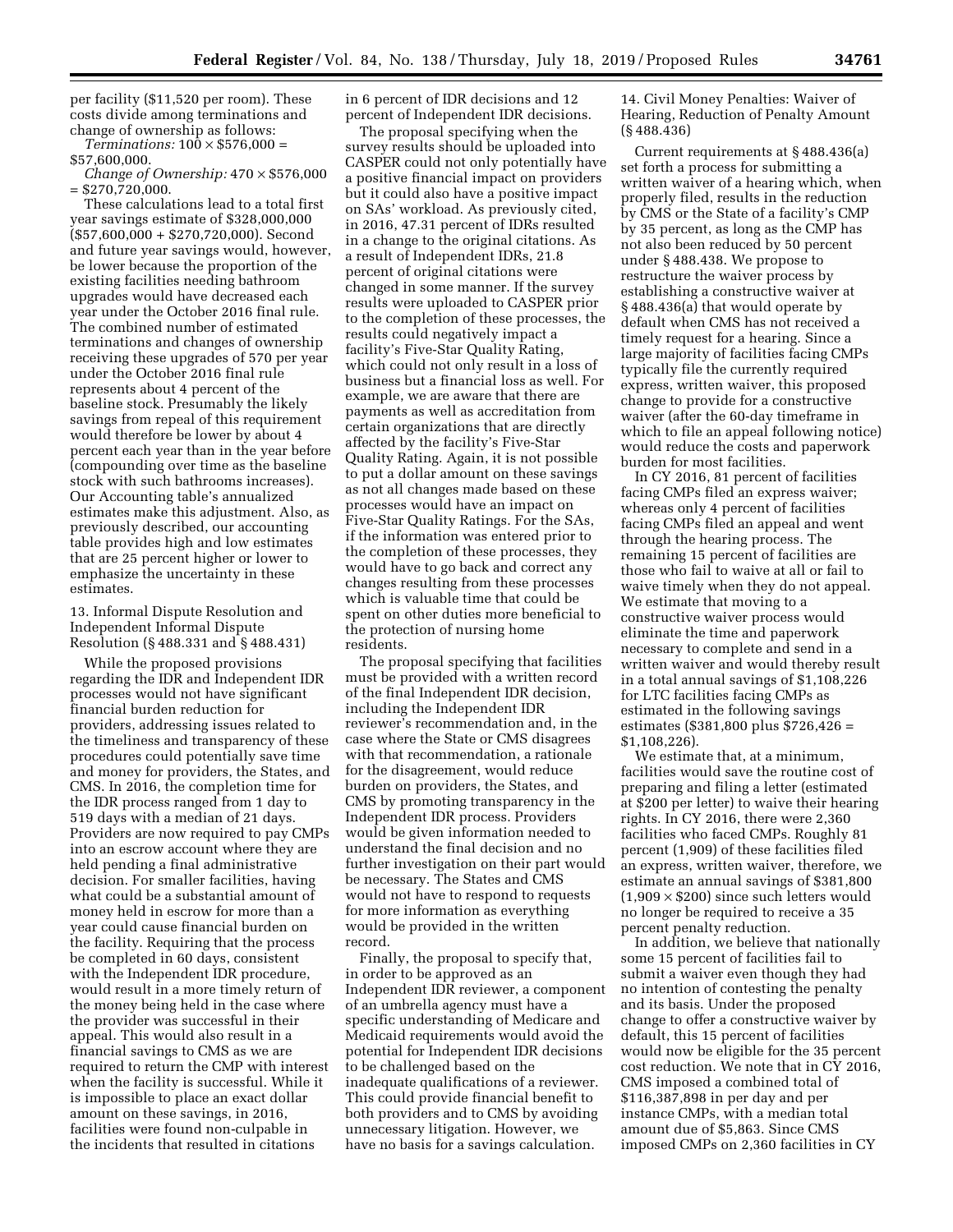2016, we estimate a cost savings for 354 facilities (15 percent of 2,360), the typical 15 percent who fail to submit a timely waiver request. We estimate the annual cost savings for these facilities at  $$726,426$  ((35 percent  $\times $5,863$ )  $\times 354$ facilities). For accounting purposes, this is considered a transfer between LTC facilities and the federal government.

Furthermore, we believe that the proposal to offer facilities a default constructive waiver process would also ease the administrative burden for the CMS Regional Offices. Based on our knowledge and experience, we estimate that, together, an array of individuals in each CMS Regional Office collectively spend close to 1 hour (0.80 hours) per CMP imposed to track and manage receipt of paperwork from facilities expressly requesting a waiver. Given that in CY 2016, CMS imposed a total of 2,858 CMPs on 2,360 facilities, with an average of 1.21 CMPs per facility, we estimate that CMS Regional Offices spend a total of 1,848 hours each year  $(0.80$  hours per CMP  $\times$  1,909 facilities  $\times$ 1.21 CMPs per facility) to manage the waiver paperwork. As previously noted, in CY 2016 we saw that 81 percent (1909) of the 2,360 facilities facing CMPs submitted written waivers. Because the activities involved in processing facilities' waivers requires input from individuals at varying levels within CMS, we base our estimate on the rate of \$68.12 per hour on average, assuming a GS–12, step 5 salary rate of \$34.06 per hour with a 100 percent benefits and overhead package. Thus, we estimate that CMS would save \$125,886 per year (\$68.12 per hour  $\times$ 1,848 hours per year).

Total annual savings from these reforms to facilities and the federal government together would therefore be \$1,233,112 (\$381,800 plus \$726,426 plus \$125,886).

# 15. One-Time Implementation Costs

All of the proposals presented in the preceding analysis and detailed regulatory language changes will necessarily have to be read, understood, and implemented by affected providers. This will create one-time costs even though the underlying change reduce burden. In most cases these costs will be very low, and may be as simple as observing that a particular procedure will need only to be performed once rather than twice a year, and changing the schedule accordingly. In some cases, the facility will need to adjust in response to multiple burden reduction changes. In still other cases, time will have to be spent deciding how to change existing policy.

In total, there are about 15,639 affected entities. We assume that on average there will be 1 hour of time spent by a lawyer, 2 hours of time by facility administrator, and 2 hours of time by other staff (we assume registered nurses or equivalent in wage costs) of each affected provider to understand the regulatory change(s) and make the appropriate changes in procedures. We further estimate that 2 hours of director of nursing or facility administrator time and 2 hours of clerical time will be needed to direct and communicate changes in facility policy. Average hourly costs for these professions, with wage rates doubled to account for fringe benefits and overhead costs, are \$136 for attorneys, \$89 for director of nursing, \$63 for registered nurses, \$89 for facility administrator, and \$31 for office assistant. These hourly estimates are from Table 3 and the underlying data are taken from BLS statistics for 2017, at *[https://](https://www.bls.gov/oes/current/oes_nat.htm#39-0000) [www.bls.gov/oes/current/oes](https://www.bls.gov/oes/current/oes_nat.htm#39-0000)*\_ *[nat.htm#39-0000.](https://www.bls.gov/oes/current/oes_nat.htm#39-0000)* 

The estimated costs for an average facility would be 1 hour at \$136 and in total for attorney time, 4 hours at \$89 or \$356 in total for the facility administrator and director of nursing, 2 hours of time at \$31 or \$62 in total for clerical work, and 2 hours of time at \$63 or \$126 in total for other staff (RN hourly wage). For all facilities these costs add up to 15,639 times. These onetime costs add up to \$680 per facility on average (\$136 + \$356 + \$62 + \$126), and in total to about \$11 million (680  $\times$ 15,639 LTC facilities).

#### *E. Effects on Small Entities, Effects on Small Rural Hospitals, Unfunded Mandates, and Federalism*

The RFA requires agencies to analyze options for regulatory relief of small entities, if a rule has a significant impact on a substantial number of small entities. For purposes of the RFA, we estimate that almost all LTC facilities regulated by CMS are small entities as that term is used in the RFA (including small businesses, nonprofit organizations, and small governmental jurisdictions). The majority of long term care facilities and most other health care providers and suppliers are small entities, either by being nonprofit organizations or by meeting the SBA definition of a small business (having revenues of less than \$7.5 million to \$38.5 million in any 1 year). Accordingly, the savings in this proposed rule would create benefits for small entities.

The RFA requires that an Initial Regulatory Flexibility Analysis (IRFA) be prepared if a proposed rule would

have a ''significant impact on a substantial number'' of such entities. HHS interprets the statute as mandating this analysis only if the impact is adverse, though there are differing interpretations. Regardless, there is no question that this proposed rule would affect a ''substantial number'' of small entities. The rule of thumb used by HHS for determining whether an impact is ''significant'' is an effect of 3 percent or more of annual revenues. These savings do not approach that threshold for most of the affected facilities. However, for those facilities that would benefit from the reforms proposed for physical environment standards, savings would far exceed the 3 percent threshold. We estimate that over one thousand facilities would benefit from these particular reforms, with total savings to these facilities exceeding \$800 million in the first year. Accordingly, we have concluded that the economic effects of this proposed rule would have a significant beneficial effect on a substantial number of small entities. This RIA, together with the remainder of the preamble, meets the standards for an IRFA.

In addition, section 1102(b) of the Act requires us to prepare a regulatory impact analysis if a rule may have a significant impact on the operations of a substantial number of small rural hospitals. This analysis must conform to the provisions of section 603. For purposes of section 1102(b) of the Act, we define a small rural hospital as a hospital that is located outside of a metropolitan statistical area and has fewer than 100 beds. This rule affects only LTC facilities and will not have any direct impacts on small rural hospitals. Therefore, the Secretary has determined that this proposed rule will not have a significant impact on the operations of a substantial number of small rural hospitals.

Section 202 of the Unfunded Mandates Reform Act of 1995 (UMRA) also requires that agencies assess anticipated costs and benefits before issuing any rule whose mandates require spending in any 1 year of \$100 million in 1995 dollars, updated annually for inflation. In 2019, that threshold is approximately \$154 million. UMRA does not address the total cost of a rule. Rather, it focuses on certain categories of cost, mainly those ''Federal mandate'' costs resulting from (A) imposing enforceable duties on state, local, or tribal governments, or on the private sector, or (B) increasing the stringency of conditions in, or decreasing the funding of, state, local, or tribal governments under entitlement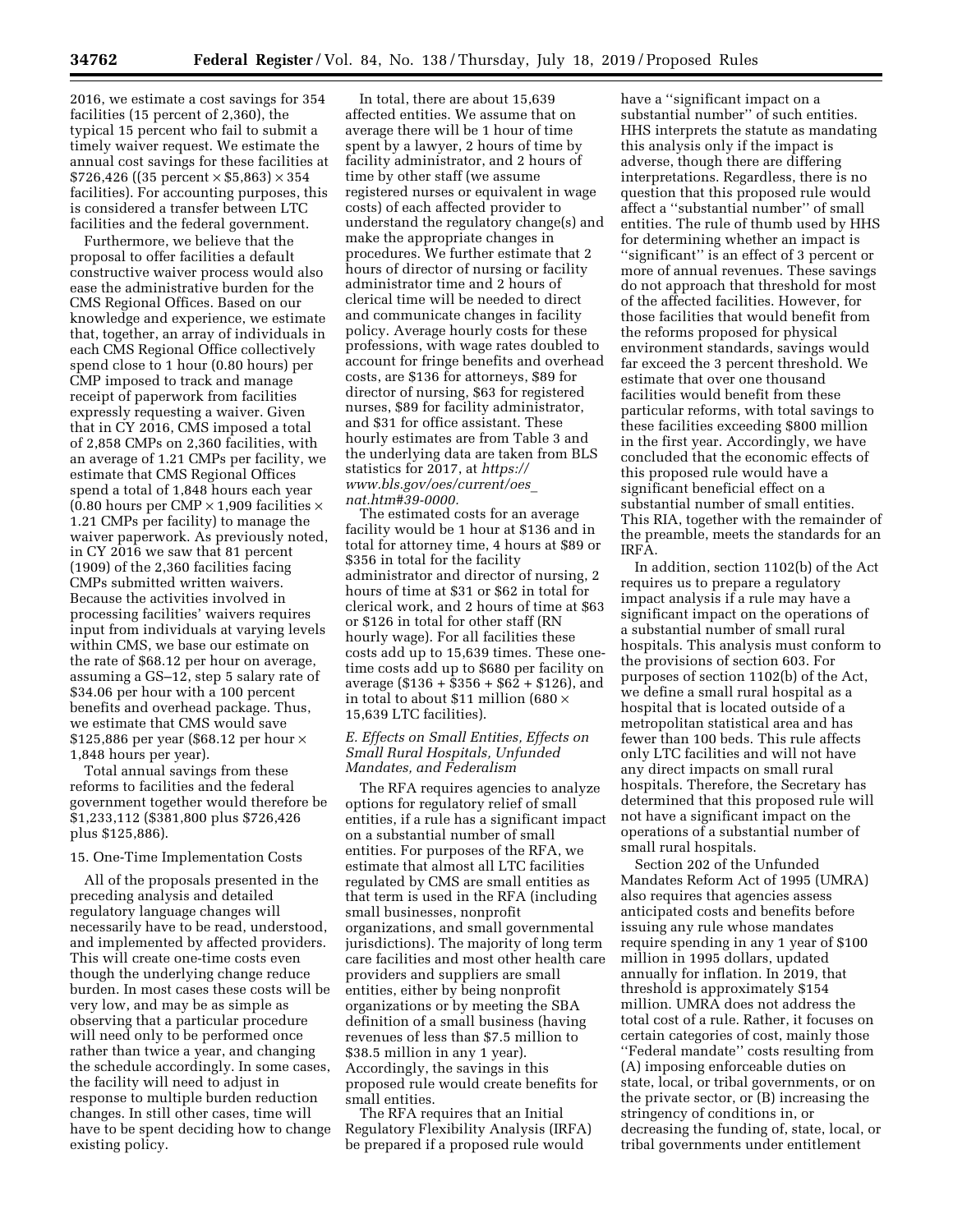programs. This proposed rule contains no such mandates.

E.O. 13132 establishes certain requirements that an agency must meet when it promulgates a proposed rule (and subsequent final rule) that imposes substantial direct requirement costs on state and local governments, preempts state law, or otherwise has Federalism implications. This proposed rule would impose no such requirements.

# *F. Effects on Costs to Facilities, Providers, Medicare, Medicaid, and Patients*

The immediate effects of these proposed reforms will benefit nursing facilities by reducing their costs, in some cases quite substantially, as estimated earlier in this RIA.

This proposed rule has no direct effects on the Medicare or Medicaid programs. Medicaid, however, pays for the majority of LTC costs, with more than 60 percent of residents having Medicaid as their primary payer. Medicare pays for a substantial fraction of skilled nursing care provided at these same facilities. Medicaid payment rates are set by states and it is likely that over a period of time facility savings will affect State decisions on future rates. However, there is no one-to-one correspondence. Likewise, Medicare payment rates for skilled nursing care are set based on statutory formulas and do not rapidly respond to changes in cost of care at any particular facility. It is likely, however, that in the long run most of these burden reduction savings will reduce taxpayer costs, both federal and state, under the Medicaid and Medicare programs. Private payers, both private insurance and many patients, will also benefit, but to a lesser extent since their share of nursing facility costs is relatively small.

We have not attempted to estimate effects on patients at these facilities. We do not believe that any substantial

increases or reductions in the quality of patient care will result. Freeing up staff resources that are unreasonably burdensome will free up staff time available for beneficial services, but these effects are likely small and not practical to estimate. We welcome comments, however, that focus on patient care issues.

# *G. Alternatives Considered*

Throughout this preamble we have raised issues of regulatory costs. Those reforms we have proposed are those that in our view are most likely to produce significant savings without jeopardizing patient care in any way. Indeed, reductions in unnecessary red tape free up facility resources to focus on patient care. We used the May 2017 RFI comments and previous public comments on prior rules extensively in developing these proposals.

Some specific alternative proposals we considered include modifications to the requirements for the infection preventionist to reduce costs and increase access. Ultimately, we considered current events and recent reports (as discussed in the infection control section) that indicate the prevalence of infection control concerns within nursing homes and determined it would not be appropriate to propose robust revisions to the infection control requirements at this time. Second, we considered not proposing any revisions the PRN requirements for anti-psychotic medications. However, based on concerns raised by commenters, especially the challenges highlighted by psychiatric professionals (as discussed in the pharmacy services section) we determined that a balance between resident safety and access to appropriate medications is necessary and we have solicited comment on this proposal for further insight.

Lastly, we considered not proposing any burden reducing proposals for

nursing homes at this time, given that the 2016 final rule has not been fully implemented yet. However, we considered the comments received as part of the May 2017 RFI and those responses to the 2016 final rule, and determined that some modifications to the recent requirements would be appropriate at this time.

This said, there may well be significant reform options that we have not directly identified. We strongly encourage comments not only on the proposals identified in this rule, but also on other existing regulatory requirements, both to improve these proposals and to identify other beneficial reforms that we did not specifically identify. In particular, we request comments on other changes made in the 2016 final rule that could be revised or eliminated to reduce unnecessary burden.

## *H. Accounting Statement and Table*

As required by OMB Circular A–4 (available at *[www.whitehouse.gov/sites/](http://www.whitehouse.gov/sites/whitehouse.gov/files/omb/circulars/A4/a-4.pdf)  [whitehouse.gov/files/omb/circulars/A4/](http://www.whitehouse.gov/sites/whitehouse.gov/files/omb/circulars/A4/a-4.pdf)  [a-4.pdf](http://www.whitehouse.gov/sites/whitehouse.gov/files/omb/circulars/A4/a-4.pdf)*), in Table 5, we have prepared an accounting statement showing the classification of the transfers and costs associated with the various provisions of this proposed rule. As previously discussed, there are no costs that would be created under this proposed rule, and minimal transfer payments. There likely would be some benefits to residents from freeing up staff to focus on resident care rather than unnecessary paperwork and other burdens, but these are likely to be small and cannot be estimated. The primary estimate shown in this table is lower than our estimate of as much as \$644 million annually in the first 5 years because we estimate that the LSC cost savings will be achieved only during the first 5 years and our annualized estimate covers 10 years. Totals are rounded to the nearest \$10 million.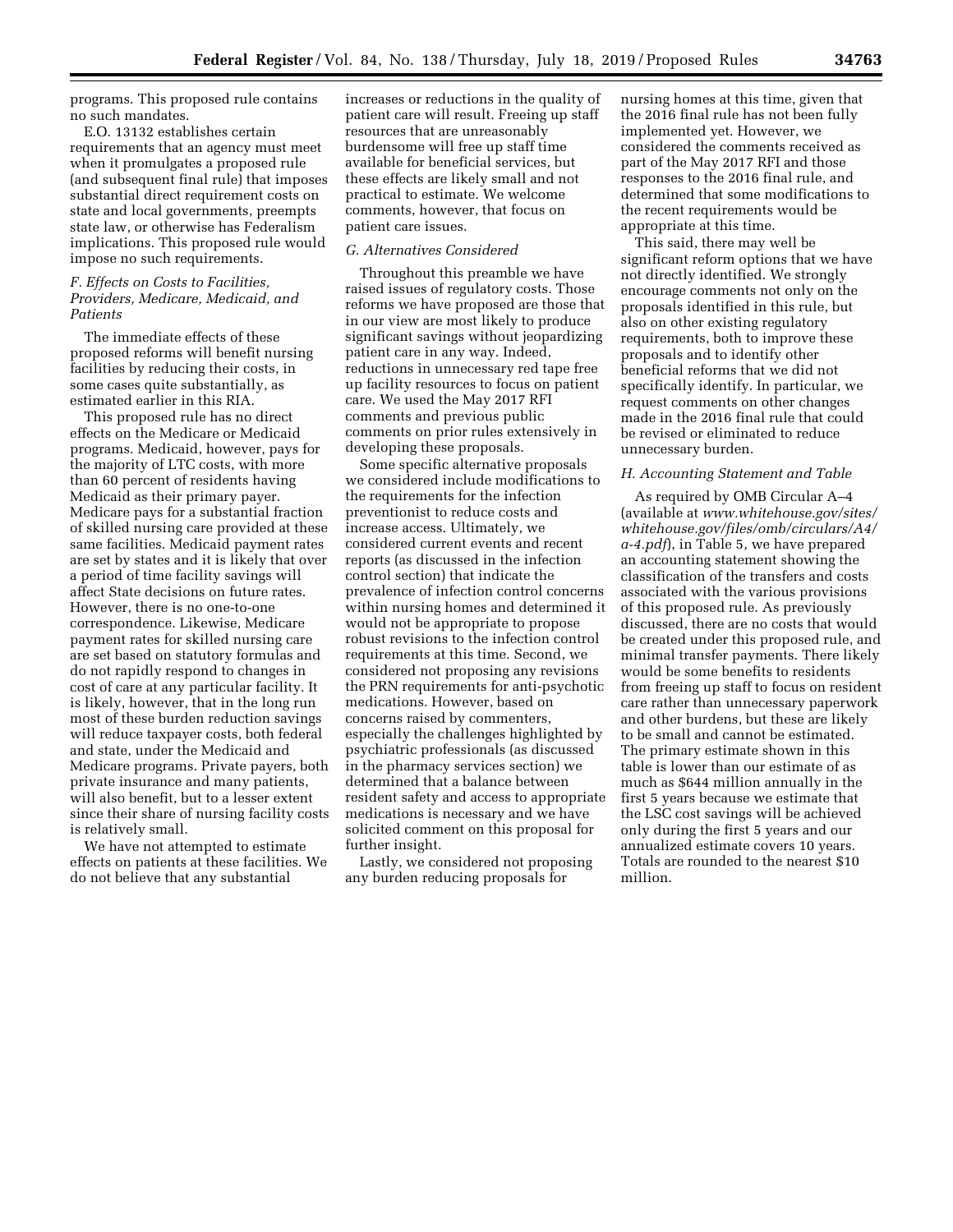# **Table 5.** Accounting Statement: Classification of Estimated Savings (\$millions)

|                                                   |           |                   |          | Units   |          |           |  |
|---------------------------------------------------|-----------|-------------------|----------|---------|----------|-----------|--|
|                                                   | Primary   | Lower             | Upper    | Year    | Discount | Period    |  |
| Category                                          | Estimate  | Bound             | Bound    | Dollars | Rate     | Covered   |  |
| <b>Benefits</b>                                   |           | None Quantifiable |          |         |          |           |  |
| Annualized<br>Monetized                           | $-$ \$580 | $-$ \$430         | $-\$720$ | 2017    | $7\%$    | 2019-2028 |  |
| Costs $(+)$ or<br><b>Cost Reductions</b><br>$(-)$ | $-$ \$570 | $-$ \$430         | $- $710$ | 2017    | 3%       | 2019-2028 |  |
| Transfers                                         | $$0*$     |                   |          |         |          |           |  |

\* There is a transfer related to the costs of submitting waiver requests in the analysis of Civil

# *I. Reducing Regulation and Controlling Regulatory Costs*

E.O. 13771, titled Reducing Regulation and Controlling Regulatory Costs, was issued on January 30, 2017 and requires that the costs associated with significant new regulations ''shall, to the extent permitted by law, be offset by the elimination of existing costs associated with at least two prior regulations.'' This proposed rule will, if finalized as proposed, be considered an E.O. 13771 deregulatory action. We estimate that this rule generates \$392 million in annualized cost savings in 2016 dollars, discounted at 7 percent relative to year 2016, over a perpetual time horizon. Details on the estimated cost savings from this rule can be found in the preceding analysis.

# *J. Conclusion*

This proposed rule would substantially reduce existing regulatory requirements imposed on LTC facilities through the CoPs that Medicare and Medicaid providers must meet. The analysis in this RIA section, together with the remainder of this preamble, provides a complete RIA as well as a complete IRFA.

In accordance with the provisions of E.O. 12866, this regulation was reviewed by the Office of Management and Budget.

# **List of Subjects**

# *42 CFR Part 410*

Health facilities, Health professions, Diseases, Laboratories, Medicare, Reporting and recordkeeping requirements, Rural areas X-rays.

# *42 CFR Part 482*

Grant programs—health, Hospitals, Medicaid, Medicare, Reporting and recordkeeping requirements.

# *42 CFR Part 483*

Grant programs—health, Health facilities, Health professions, Health records, Medicaid, Medicare, Nursing homes, Nutrition, Reporting and recordkeeping requirements, Safety.

# *42 CFR Part 485*

Grant programs—health, Health facilities, Medicaid, Privacy, Reporting and recordkeeping requirements.

# *42 CFR Part 488*

Administrative practice and procedure, Health facilities, Medicare, Reporting and recordkeeping requirements.

For the reasons set forth in the preamble, the Centers for Medicare & Medicaid Services proposes to amend 42 CFR chapter IV as set forth in Requirements for states and long term care facilities:

# **PART 410—SUPPLEMENTARY MEDICAL INSURANCE (SMI) BENEFITS**

■ 1. The authority citation for part 410 continues to read as follows:

**Authority:** Secs. 1102, 1834, 1871, 1881, and 1893 of the Social Security Act (42 U.S.C. 1302, 1395m, 1395hh, 1395rr, and 1395ddd).

# **§ 410.32 [Amended]**

■ 2. Section 410.32 is amended in paragraph  $(d)(1)(vii)$  by removing the reference " $\S$ 483.75(k)(1)(i)" and adding in its place the reference ''§ 483.50(a)(1)(i)''.

# **§ 410.78 [Amended]**

■ 3. Section 410.78 is amended in paragraph (e)(2) by removing the reference ''§ 483.40(c)'' and adding in its place the reference ''§ 483.30(c)''.

# **PART 482—CONDITIONS OF PARTICIPATION FOR HOSPITALS**

■ 1. The authority citation for part 482 continues to read as follows:

**Authority:** Secs. 1102, 1871 and 1881 of the Social Security Act (42 U.S.C. 1302, 1395hh, and 1395rr), unless otherwise noted.

## **§ 482.58 [Amended]**

■ 2. Section 482.58 is amended in paragraph (b)(5) by removing the reference "483.40(d)" and adding in its place the reference "§483.40(c)".

# **PART 483—REQUIREMENTS FOR STATES AND LONG TERM CARE FACILITIES**

■ 3. The authority citation for part 483 continues to read as follows:

**Authority:** Secs. 1102, 1128I, 1819, 1871 and 1919 of the Social Security Act (42 U.S.C. 1302, 1320a–7, 1395i, 1395hh and 1396r).

■ 4. Section 483.10 is amended by revising paragraphs  $(d)(3)$ ,  $(f)(11)(i)(F)$ ,  $(j)(1)$  and  $(2)$ , and  $(j)(4)(i)$ ,  $(ii)$ ,  $(v)$ , and (vii) to read as follows:

## **§ 483.10 Resident rights.**

- \* \* \* \* \*
- (d) \* \* \*

(3) The facility must provide the primary care physician's name and contact information upon admission,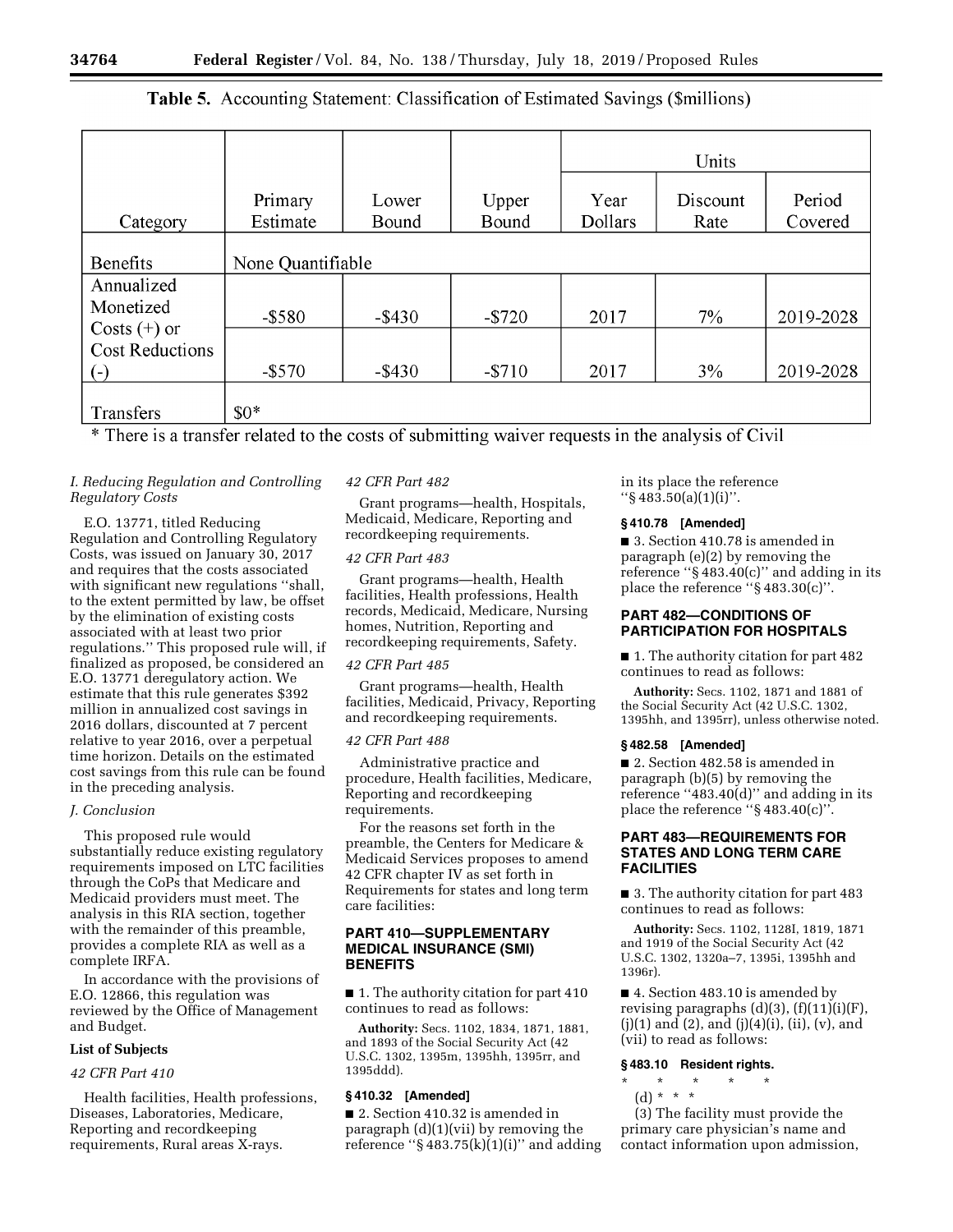with any change of such information or upon the resident's request. \* \* \* \* \*

- (f) \* \* \*
- $(11) * * * *$
- $(i) * * * *$

(F) Medically-related social services as required at § 483.40(c).

- \* \* \* \* \*
- (j) \* \* \*

(1) The resident has the right to voice grievances to the facility or other agency or entity that hears grievances without discrimination or reprisal and without fear of discrimination or reprisal. Such grievances include those with respect to care and treatment which has been furnished as well as that which has not been furnished, the behavior of staff and of other residents; and other concerns regarding their LTC facility stay that differ from general feedback from residents or their resident representative.

(2) The resident has the right to and the facility must make prompt efforts to resolve grievances the resident may have, in accordance with this paragraph (j).

- \* \* \* \* \*
- (4) \* \* \*

(i) Notifying resident individually or through postings in prominent locations throughout the facility of the right to file grievances orally (meaning spoken) or in writing; the right to file grievances anonymously; a reasonable expected time frame for completing the review of the grievance; the right to obtain a written decision regarding his or her grievance; and the contact information of independent entities with whom grievances may be filed, that is, the pertinent State Agency, Quality Improvement Organization, State Survey Agency and State Long-Term Care Ombudsman program or protection and advocacy system;

(ii) Identifying an individual who is responsible for overseeing the grievance process.

\* \* \* \* \* (v) Ensuring that all written grievance decisions include any pertinent information including but not limited to a summary of the findings or conclusions and any corrective action taken or to be taken by the facility as a result of the grievance;  $\star$   $\star$   $\star$ 

(vii) Maintaining evidence demonstrating the results of all grievances for a period of no less than 18 months from the issuance of the grievance decision.

\* \* \* \* \*

 $\blacksquare$  5. Section 483.15 is amended—

■ a. In paragraph (c)(1)(ii) by removing the reference ''§ 431.220(a)(3)'' and adding in its place " $\S 431.220(a)(2)$ "; and

■ b. By revising paragraph (c)(3)(i). The revision reads as follows:

# **§ 483.15 Admission, transfer, and discharge rights.**

- $\star$   $\star$   $\star$ (c) \* \* \*
- $(3) * * * *$

(i) Notify the resident and the resident's representative(s) of the transfer or discharge and the reasons for the move in writing and in a language and manner they understand. For facility-initiated involuntary transfers or discharges, other than emergency transfers to an acute care facility when return is expected, the facility must send a copy of the notice to a representative of the Office of the State Long-Term Care Ombudsman. \* \* \* \* \*

■ 6. Section 483.25 is amended by revising paragraphs (n) introductory text and (n)(1) and (2) to read as follows:

## **§ 483.25 Quality of care.**

\* \* \* \* \* (n) *Bed rails.* The facility must attempt to use appropriate alternatives prior to the use of a side or bed rail. If a bed or side rail is used, the facility must ensure correct installation, use, and maintenance of bed rails, including but not limited to the following elements.

(1) Assess the resident for risk of entrapment from bed rails use.

(2) Review the risks and benefits of bed rails with the resident or resident representative and obtain informed consent prior to use.

\* \* \* \* \*

 $\blacksquare$  7. Section 483.35 is amended—  $\blacksquare$  a. In paragraph (a)(2) by removing the reference ''paragraph (c)'' and adding in its place ''paragraph (e)'';

■ b. In paragraph (e)(4) by removing the reference ''paragraph (c) of this section'' and adding in its place ''this paragraph (e)'';

 $\blacksquare$  c. In paragraph (f)(2) by removing the reference ''paragraph (d)(1)'' and adding in its place ''paragraph (f)(1)''; and,

 $\blacksquare$  d. By revising paragraph (g)(4). The revision reads as follows:

# **§ 483.35 Nursing services.**

- \* \* \* \* \*
- (g) \* \* \*

(4) *Facility data retention requirements.* The facility must maintain the posted daily nurse staffing data for a minimum of 15 months, or as required by state law, whichever is greater.

- 8. Section 483.40 is amended by—
- a. Revising paragraph (a) introductory text;
- b. Removing paragraph (c); and ■ c. Redesignating paragraph (d) as paragraph (c).

The revision reads as follows:

#### **§ 483.40 Behavioral health services.**

\* \* \* \* \*

(a) In accordance with § 483.35, the facility must have sufficient staff who provide direct services to residents with competencies and skills sets that include, but are not limited to, knowledge of and appropriate training and supervision for:

\* \* \* \* \* ■ 9. Section 483.45 is amended by revising paragraphs (e)(4) and (5) to read as follows:

# **§ 483.45 Pharmacy services.**

\* \* \* \* \* (e) \* \* \*

(4) PRN orders for psychotropic drugs are limited to 14 days. If the attending physician or prescribing practitioner believes that it is appropriate for the PRN order to be extended beyond 14 days, the order can be extended in accordance with facility policy if he or she documents his or her rationale in the resident's medical record and indicates the duration for the PRN order.

(5) It develops and maintains policies, standards, and procedures regarding the use of PRN orders for psychotropics, using recognized standards of practice, including the circumstances in which PRN orders for psychotropic drugs can be extended beyond 14 days. The policy must:

(i) Take into consideration the facility's resident population, the individual residents' needs for psychotropic drugs, and their access to physicians and other health care practitioners; and

(ii) Include, at a minimum, the following elements:

(A) Standards regarding the frequency with which the attending physician or the prescribing practitioner must review the PRN order. The frequency of PRN review must be no less than the frequency of the required physician visits as set forth at § 483.30(c).

(B) Documentation requirements regarding the diagnosis, indications for use, including nursing documentation describing the circumstances that support the administration of the medication, and justification for prolonged use.

(C) Disclosure requirements that the facility must make to the resident and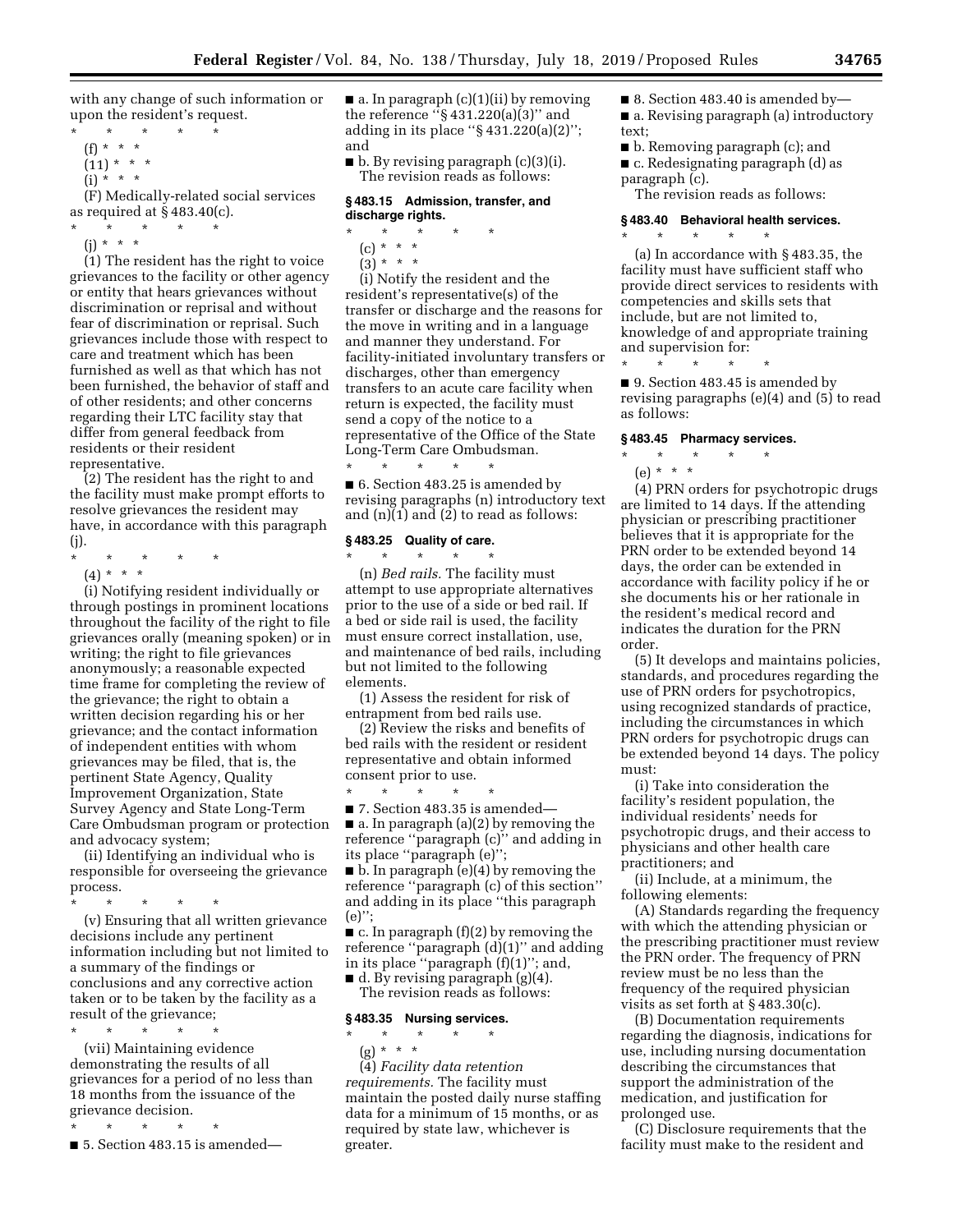his or her representative for when a resident is prescribed an anti-psychotic. \* \* \* \* \*

■ 10. Section 483.60 is amended by revising paragraph (a)(2) to read as follows:

### **§ 483.60 Food and nutrition services.**

\* \* \* \* \*

(a) \* \* \* (2) If a qualified dietitian or other clinically qualified nutrition professional is not employed full-time, the facility must designate a person to serve as the director of food and nutrition services.

(i) The director of food and nutrition services is one who at a minimum—

(A) Has two or more years of experience in the position of director of food and nutrition services in a nursing facility setting or;

(B) Has completed a course of study in food safety and management that includes topics integral to managing dietary operations such as, but not limited to, foodborne illness, sanitation procedures, and food purchasing/ receiving.

(ii) The director of food and nutrition services must receive frequently scheduled consultation from a qualified dietitian or other clinically qualified nutrition professional.

\* \* \* \* \* ■ 11. Section 483.70 is amended by revising paragraph (e) introductory text and by removing paragraph (e)(3).

The revision reads as follows:

#### **§ 483.70 Administration.**

\* \* \* \* \*

(e) *Facility assessment.* The facility must conduct and document a facilitywide assessment to determine what resources are necessary to care for its residents competently during both dayto-day operations and emergencies. The facility must, in coordination with §§ 483.35, 483.40(a), 483.60(a), and 483.75, utilize information collected under the facility assessment to inform policies and procedures; review and update that assessment, as necessary, and at least biennially; and review and update this assessment whenever there is, or the facility plans for, any change that would require a substantial modification to any part of this assessment. The facility assessment must address or include:

\* \* \* \* \*

■ 12. Section 483.75 is amended by revising paragraphs (b), (c), and (d) to read as follows:

## **§ 483.75 Quality assurance and performance improvement program.**

\* \* \* \* \*

(b) *Program design and scope.* A facility must design its QAPI program to be ongoing, comprehensive, and capable of addressing the full range of care and services provided by the facility.

(c) *Program feedback, data systems and monitoring.* A facility must establish and implement written policies and procedures for feedback, data collections systems, and monitoring, including adverse event monitoring.

(d) *Program systematic analysis and systemic action.* The facility must take actions aimed at performance improvement and, after implementing those actions, measure its success, and track performance to ensure that improvements are realized and sustained.

\* \* \* \* \* ■ 13. Section 483.80 is amended by revising paragraph (b)(3) to read as follows:

#### **§ 483.80 Infection control.**

\* \* \* \* \* (b) \* \* \*

(3) Have sufficient time at the facility to achieve the objectives set forth in the facility's IPCP.

\* \* \* \* \* ■ 14. Section 483.85 is revised to read as follows:

# **§ 483.85 Compliance and ethics program.**

(a) *Definitions.* For purposes of this section, the following definitions apply:

*Compliance and ethics program*  means, with respect to a facility, a program of the operating organization that—

(i) Has been reasonably designed, implemented, and enforced so that it is likely to be effective in preventing and detecting criminal, civil, and administrative violations under the Act and in promoting quality of care; and

(ii) Includes, at a minimum, the required components specified in paragraph (c) of this section.

*High-level personnel* means individual(s) who have substantial control over the operating organization or who have a substantial role in the making of policy within the operating organization.

*Operating organization* means the individual(s) or entity that operates a facility.

(b) *General rule.* Beginning on November 28, 2019, the operating organization for each facility must have in operation a compliance and ethics program (as defined in paragraph (a) of this section) that meets the requirements of this section.

(c) *Required components for all facilities.* The operating organization for

each facility must develop, implement, and maintain an effective compliance and ethics program that contains, at a minimum, the following components:

(1) Established written compliance and ethics standards, policies, and procedures to follow that are reasonably capable of reducing the prospect of criminal, civil, and administrative violations under the Act.

(2) Assignment of specific individuals within the high-level personnel of the operating organization with the overall responsibility to oversee compliance with the operating organization's compliance and ethics program's standards, policies, and procedures.

(3) Sufficient resources and authority to the specific individuals designated in paragraph (c)(2) of this section to reasonably assure compliance with such standards, policies, and procedures.

(4) Due care not to delegate substantial discretionary authority to individuals who the operating organization knew, or should have known through the exercise of due diligence, had a propensity to engage in criminal, civil, and administrative violations under the Social Security Act.

(5) The facility takes steps to effectively communicate the standards, policies, and procedures in the operating organization's compliance and ethics program to the operating organization's entire staff; individuals providing services under a contractual arrangement; and volunteers, consistent with the volunteers' expected roles. Requirements include, but are not limited to, mandatory participation in training as set forth at § 483.95(f) or orientation programs, or disseminating information that explains in a practical manner what is required under the program.

(6) The facility takes reasonable steps to achieve compliance with the program's standards, policies, and procedures. Such steps include, but are not limited to, utilizing monitoring and auditing systems reasonably designed to detect criminal, civil, and administrative violations under the Act by any of the operating organization's staff, individuals providing services under a contractual arrangement, or volunteers, having in place and publicizing a reporting system whereby any of these individuals could report violations by others within the operating organization without fear of retribution.

(7) Consistent enforcement of the operating organization's standards, policies, and procedures through appropriate disciplinary mechanisms, including, as appropriate, discipline of individuals responsible for the failure to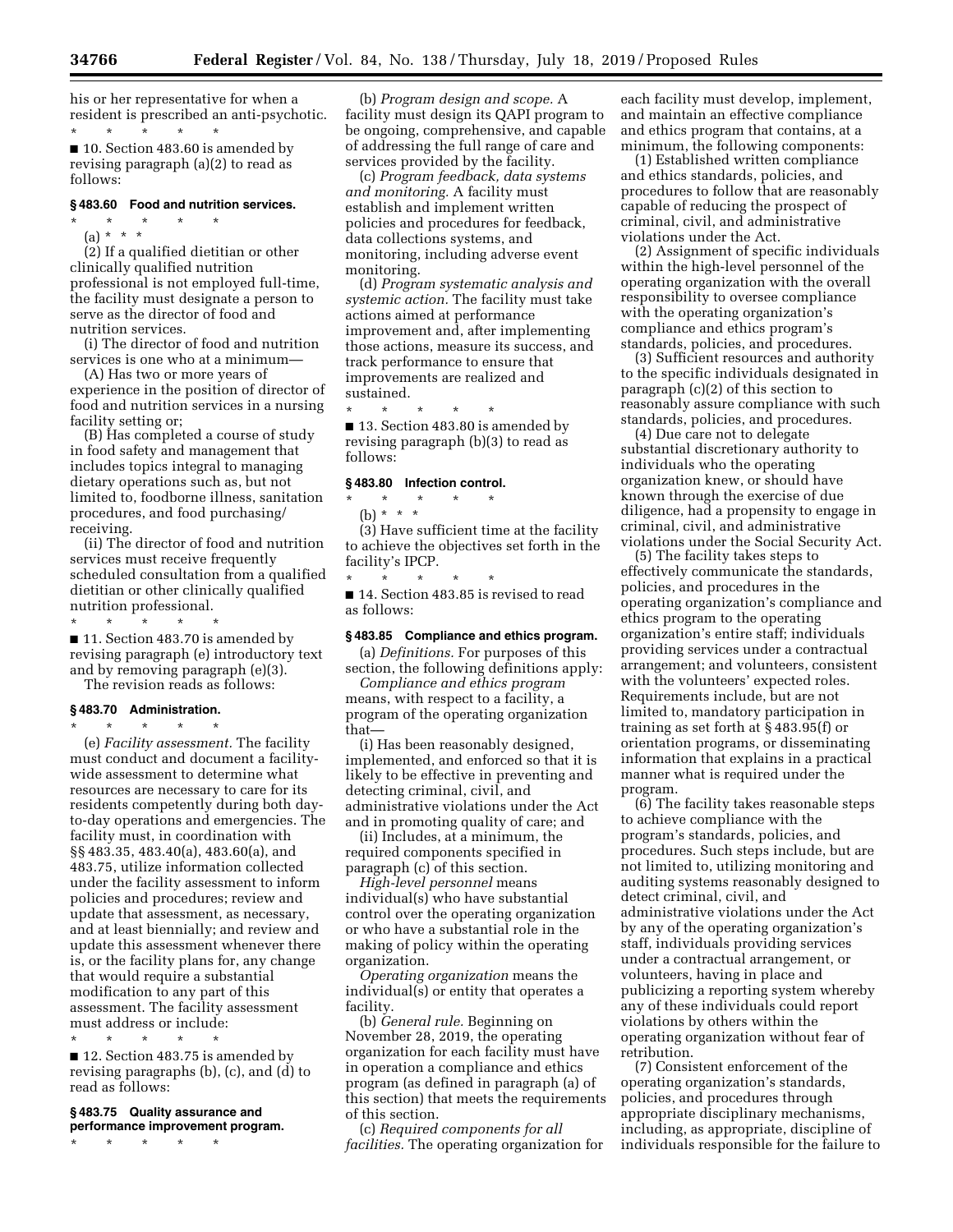detect and report a violation (statute says, ''offense'') to the compliance and ethics program contact identified in the operating organization's compliance and ethics program.

(8) After a violation is detected, the operating organization must ensure that all reasonable steps identified in its program are taken to respond appropriately to the violation and to prevent further similar violations, including any necessary modification to the operating organization's program to prevent and detect criminal, civil, and administrative violations under the Act.

(9) The facility has an alternate method of reporting suspected violations anonymously.

(d) *Additional required components for operating organizations with five or* 

*more facilities.* In addition to all of the other requirements in paragraphs (a), (b), (c), and (e) of this section, operating organizations that operate five or more facilities and facilities with corporate level management of multi-unit nursing home chains must comply with these additional requirements must:

(1) Have a more formal program that includes established written policies defining the standards and procedures to be followed by its employees.

(2) Develop a compliance and ethics program that is appropriate for the complexity of the operating organization and its facilities.

(e) *Program review.* The operating organization for each facility must periodically review and revise its compliance program to identify

necessary changes within the organization and its facilities.

■ 15. Section 483.90 is amended by adding paragraph (a)(1)(iii) and revising paragraphs (d), (e)(1)(i), and (f) to read as follows:

#### **§ 483.90 Physical environment.**

- \* \* \* \* \*
	- $(a) * * * *$
	- $(1) * * * *$

(iii) If a facility is Medicare- or Medicaid-certified before July 5, 2016 and the facility has previously used the Fire Safety Evaluation System for compliance, the facility may use the scoring values in table 1 to  $§ 483.90(a)(1)(iii):$ 

# Table 1 to § 483.90(a)(1)(iii): Mandatory Values-Nursing Homes

| Containment |        | Extinguishment |        | People Movement |        |
|-------------|--------|----------------|--------|-----------------|--------|
|             |        | (Sb)           |        | (Sc)            |        |
| New         | Exist. | New            | Exist. | New             | Exist. |
|             |        | $15(12)^{*}$   |        | $8(5)^{*}$      |        |
| 15          |        | 17(14)*        |        | 10(7)           |        |
| 18          |        | $19(16)^*$     |        | 11(8)           |        |
|             |        | (Sa)           |        |                 |        |

Use () in zones that do not contain patient sleeping rooms.

\* \* \* \* \*

(d) *Space and equipment.* The facility must—

(1) Provide sufficient space and equipment in dining, health services, recreation, living, and program areas to enable staff to provide residents with needed services as required by these standards and as identified in each resident's assessment and plan of care; and

(2) Maintain all mechanical, electrical, and patient care equipment in safe operating condition.

(3) Conduct regular inspection of all bed frames, mattresses, and bed rails, if any, as part of a regular maintenance program to identify areas of possible entrapment. When bed rails and mattresses are used and purchased separately from the bed frame, the facility must ensure that the bed rails, mattress, and bed frame are compatible.

- $(e) * * * *$
- $(1) * * * *$

(i) Accommodate no more than four residents. For facilities that receive approval of construction plans by state and local authorities or are newly certified and have never previously been a LTC facility, after November 28,

2016, bedrooms must accommodate no more than two residents.

\* \* \* \* \*

(f) *Bathroom facilities.* Each resident room must be equipped with or located near toilet and bathing facilities. For facilities that receive approval of construction from state and local authorities or are newly certified and have never previously been a LTC facility, after November 28, 2016, each resident room must have its own bathroom equipped with at least a commode and sink.

\* \* \* \* \*

■ 16. Section 483.95 is amended by revising paragraph (f) to read as follows:

#### **§ 483.95 Training requirements.**

 $\star$   $\star$   $\star$ 

(f) *Compliance and ethics.* The operating organization for each facility must include as part of its compliance and ethics program, as set forth at § 483.85, an effective way to communicate that program's standards, policies, and procedures through a training program or in another practical manner which explains the requirements under the program.

\* \* \* \* \*

# **PART 485—CONDITIONS OF PARTICIPATION: SPECIALIZED PROVIDERS**

■ 17. The authority citation for part 485 is revised to read as follows:

**Authority:** 42 U.S.C. 1302 and 1395(hh)).

■ 18. Section 485.645 is amended by revising paragraphs (d)(3) and (5) to read as follows:

#### **§ 485.645 Special requirements for CAH providers of long-term care services (**''**swing-beds**''**).**

- \* \* \* \* \*
	- (d) \* \* \*

(3) Freedom from abuse, neglect and exploitation (§ 483.12(a)(1) and (2),  $(a)(3)(i)$  and  $(ii)$ ,  $(a)(4)$ ,  $(b)(1)$  and  $(2)$ , and (c)(1) through (6) of this chapter). \* \* \* \* \*

(5) Social services (§§ 483.40(c) and 483.70(p) of this chapter).

\* \* \* \* \*

# **PART 488—SURVEY, CERTIFICATION AND ENFORCEMENT PROCEDURES**

■ 19. The authority citation for part 488 continues to read as follows:

**Authority:** 42 U.S.C 1302 and 1395hh.

■ 20. Section 488.331 is amended by revising paragraph (b) to read as follows: